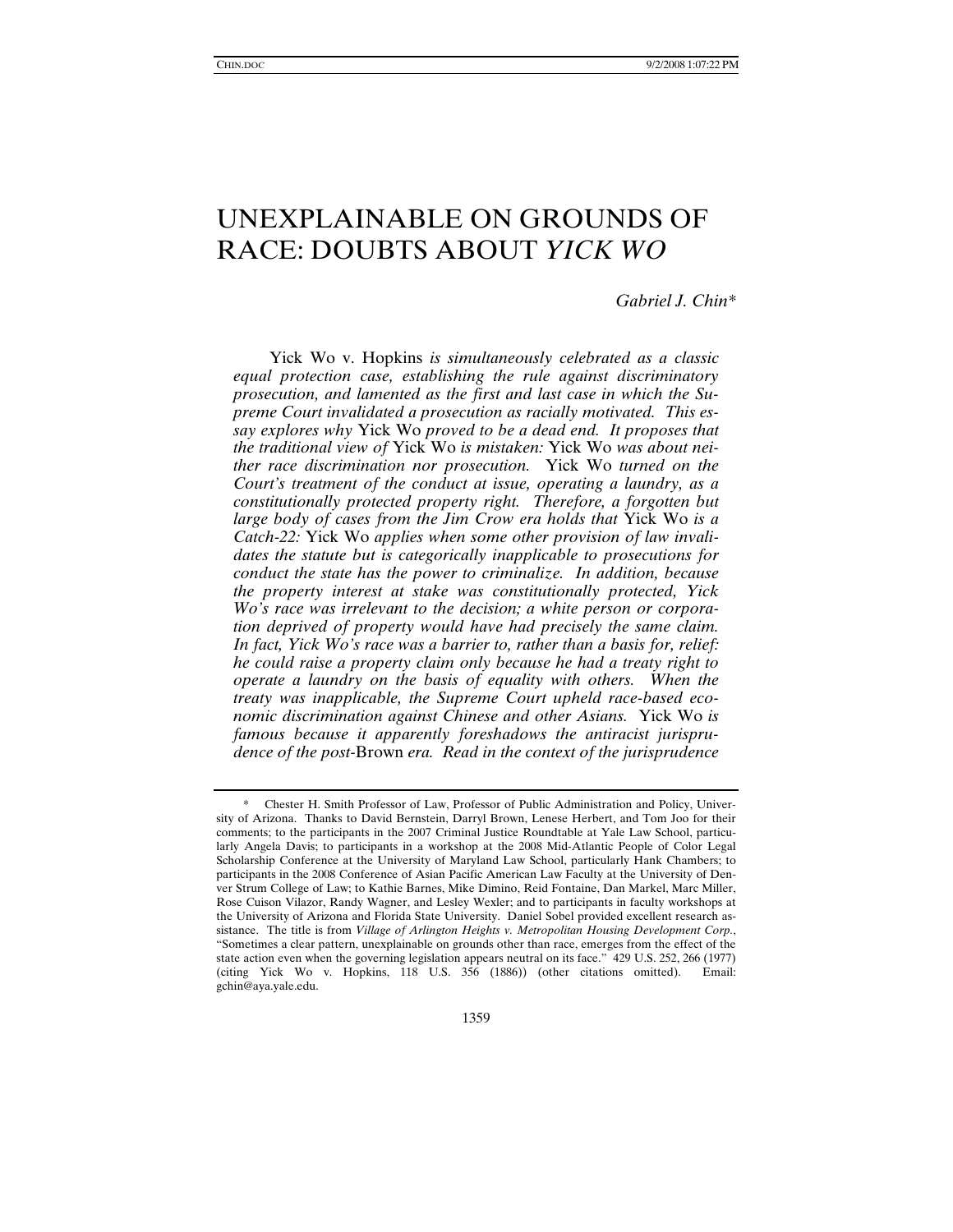*of its own time, however,* Yick Wo *is completely consistent with*  Plessy v. Ferguson *and stands primarily for the mundane point that a valid treaty trumps inconsistent state law.* 

#### **INTRODUCTION**

*Yick Wo v. Hopkins*<sup>1</sup> has been called "pathbreaking,"<sup>2</sup> "leading,"<sup>3</sup> "seminal,"<sup>4</sup> and "a landmark by any standard."<sup>5</sup> A staple of constitutional law textbooks,<sup>6</sup> it is understood to hold that "the selective enforcement of a facially neutral statute may violate the Equal Protection Clause of the Fourteenth Amendment."7 Put another way, "[t]he principle the court established in *Yick Wo* is straightforward: where the government discriminates based on race in its enforcement of the criminal law, it denies equal protection of the laws."8 The case is celebrated as a small miracle, an almost unique example of a Court that approved much

 5. Earl M. Maltz, *Only Partially Color-Blind: John Marshall Harlan's View of Race and the Constitution*, 12 GA. ST. U. L. REV. 973, 1016 (1996); *see also* Lassiter v. Northampton County Bd. of Elections, 360 U.S. 45, 50 (1959) ("the classic case"); CALVIN MASSEY, AMERICAN CONSTITUTIONAL LAW: POWERS AND LIBERTIES 701 (2001) ("[a] classic example").

6*. See, e.g.*, PAUL BREST ET AL., PROCESSES OF CONSTITUTIONAL DECISIONMAKING: CASES AND MATERIALS 1021 (5th ed. 2006); JESSE H. CHOPER ET AL., CONSTITUTIONAL LAW: CASES, COMMENTS, QUESTIONS 1180 (9th ed. 2001); DANIEL A. FARBER ET AL., CONSTITUTIONAL LAW: THEMES FOR THE CONSTITUTION'S THIRD CENTURY 190 (3d ed. 2003); RONALD D. ROTUNDA, MODERN CONSTITUTIONAL LAW: CASES AND NOTES 652 (8th ed. 2007); CHARLES A. SHANOR, AMERICAN CONSTITUTIONAL LAW: STRUCTURE AND RECONSTRUCTION 693 (3d ed. 2006).

 7. Robert Heller, Comment, *Selective Prosecution and the Federalization of Criminal Law: The Need for Meaningful Judicial Review of Prosecutorial Discretion*, 145 U. PA. L. REV. 1309, 1315–16 (1997); *see also, e.g.*, 3 RONALD D. ROTUNDA & JOHN E. NOWAK, TREATISE ON CONSTITUTIONAL LAW § 18.8, at 319 (3d ed. 1999); Jack Greenberg, *Reflections on Leading Issues in Civil Rights, Then and Now*, 57 NOTRE DAME L. REV. 625, 634–35 (1982) ("[*Yick Wo*] held that a San Francisco ordinance prohibiting the operation of laundries in wooden buildings denied equal protection of the laws because almost all the laundries in wooden buildings were operated by Chinese. Moreover, white laundry operators had obtained some exemptions from the law while Chinese had not."); Ann Woolhandler, *Demodeling Habeas*, 45 STAN. L. REV. 575, 621–22 (1993) ("The landmark equal protection decision of *Yick Wo v. Hopkins* . . . is generally read as one of the first cases in which the Court allowed an equal protection challenge to discriminatory administration of the law . . . .").

 8. DAVID COLE, NO EQUAL JUSTICE 159 (1999); *see also, e.g.*, *In re* Griffiths, 413 U.S. 717, 720 (1973); William N. Eskridge, Jr., *Channeling: Identity-Based Social Movements and Public Law*, 150 U. PA. L. REV. 419, 486 n.229 (2001) (describing *Yick Wo* as "invalidating a commercial laundry ordinance because it was enforced on the basis of ethnicity rather than on the basis of its stated public safety rationale"); *Developments in the Law—Race and the Criminal Process*, 101 HARV. L. REV. 1472, 1536 (1988) ("In the first of these landmark cases, *Yick Wo v. Hopkins*, the Supreme Court invalidated a facially neutral municipal ordinance that was applied discriminatorily against Chinese laundry operators. In invalidating the ordinance, the Court laid the equal protection foundation for the selective prosecution defense . . . .").

 <sup>1. 118</sup> U.S. 356 (1886).

<sup>2.</sup> Richard H. McAdams, *Race and Selective Prosecution: Discovering the Pitfalls of Armstrong*, 73 CHI.-KENT L. REV. 605, 615 (1998) (referring to "the pathbreaking nineteenth-century equal protection case").

 <sup>3.</sup> CHARLES EVANS HUGHES, THE SUPREME COURT OF THE UNITED STATES 226 (1928).

 <sup>4.</sup> Wayte v. United States, 470 U.S. 598, 630 (1985) (Marshall, J., dissenting); Hiroshi Motomura, *The Curious Evolution of Immigration Law: Procedural Surrogates for Substantive Constitutional Rights*, 92 COLUM. L. REV. 1625, 1647 (1992).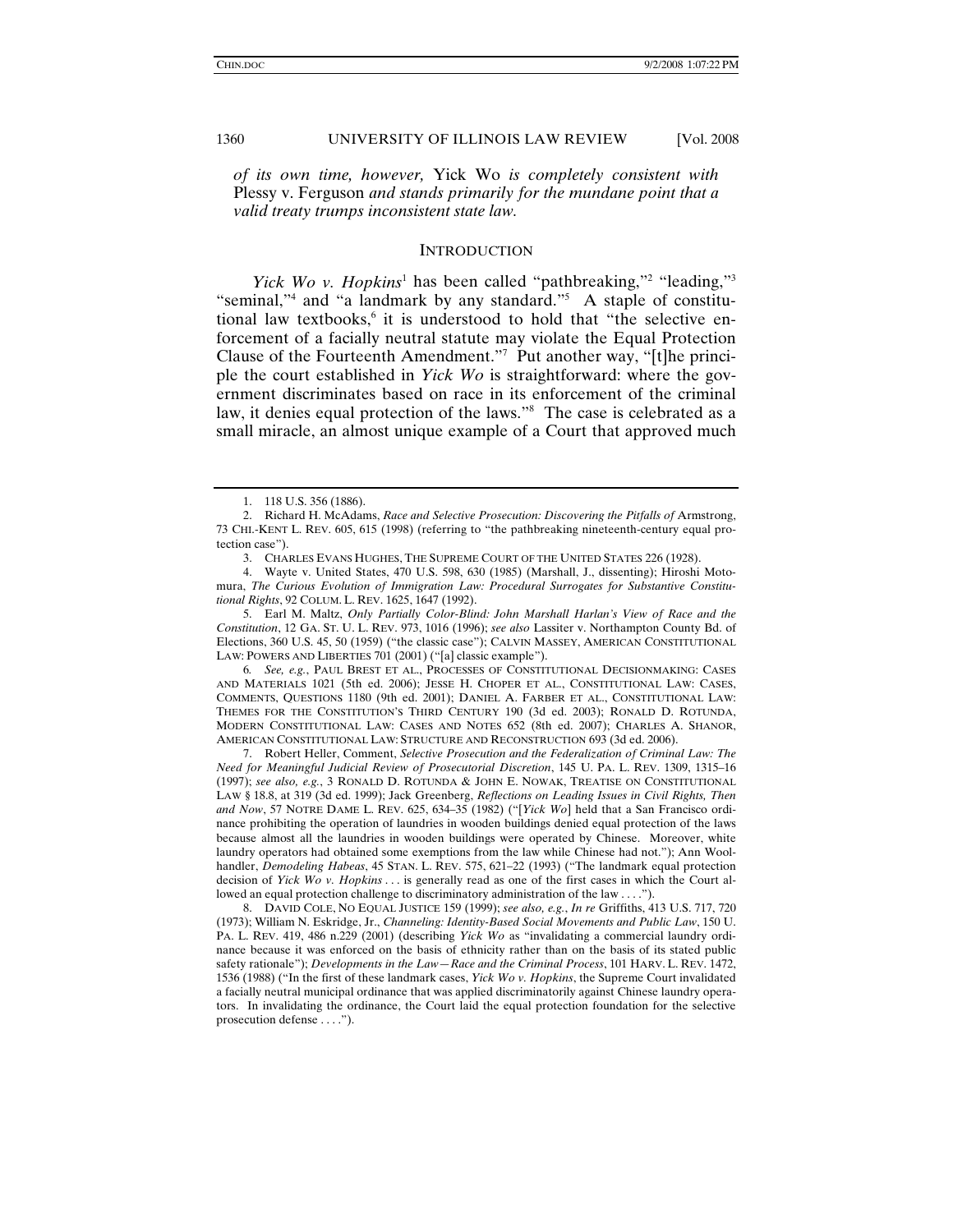legal discrimination against African-Americans and Chinese choosing to prohibit racially biased decision making.9

For all its fame, *Yick Wo* has disappointed in a way that demands explanation. The United States is a big country with its share of racial concerns; since 1886, a fair judiciary should have applied *Yick Wo* to invalidate hundreds or thousands of discriminatory prosecutions.<sup>10</sup> However, Professor David Cole stated in 1999 that there are "no reported federal or state cases since 1886 that had dismissed a criminal prosecution on the ground that the prosecutor acted for racial reasons."11 Other distinguished commentators have made similar observations.12 The close connection between race and criminal justice makes it impossible to explain *Yick Wo*'s complete lack of progeny by concluding that the Court identified the problem of racially selective prosecution in 1886 and solved it, so it has never bothered us again. A key fact in the case was that none of the Chinese laundrymen who applied for licenses got them; that "the inexorable zero"13 appeared for a second time in the career of the same case is profoundly puzzling.

One possible explanation looks outside of *Yick Wo* to the racist justice system: the Court established a good principle that other actors would not enforce. But *Yick Wo*'s desuetude cannot be blamed exclusively on judicial hostility or on the absence of lawyers willing to advance discrimination claims. The Court invalidated discriminatory state acts, $14$ 

<sup>9</sup>*. See, e.g.*, BREST, *supra* note 6, at 371, n.67 ("The Court did intervene in some egregious instances."); OWEN M. FISS, 8 HISTORY OF THE SUPREME COURT OF THE UNITED STATES: TROUBLED BEGINNINGS OF THE MODERN STATE, 1888–1910, at 309 (1993) ("[*Yick Wo*] anticipat[ed] a theory of equal protection that awaited the Warren Court Era for its full vindication . . . ."); LAWRENCE M. FRIEDMAN, CRIME AND PUNISHMENT IN AMERICAN HISTORY 99 (1993) ("Such victories, alas, were rare.").

<sup>10</sup>*. See, e.g.*, Reva B. Siegel, *"The Rule of Love": Wife Beating as Prerogative and Privacy*, 105 YALE L.J. 2117 (1996) (discussing race and class bias in prosecution of domestic violence).

 <sup>11.</sup> COLE, *supra* note 8, at 159.It is always dangerous to claim that there are "no reported cases" on a question of law, but my research assistant and I looked, and we, like many other researchers, could find none. The closest may be *People v. Harris*, reversing a conviction and remanding for a new trial on the ground that the defense should have been presented to the jury. 5 Cal. Rptr. 852 (Cal. App. Dep't Super. Ct. 1961). *Yick Wo* may have had influence below the level of reported cases. It is a near-certainty that criminal defendants have won selective prosecution motions that were not appealed, or, after filing strong motions, got spectacular plea deals or judicial or prosecutorial dismissals on pretextual grounds.

<sup>12</sup>*. See, e.g.*, FISS, *supra* note 9, at 309 (noting that the Court "left *Yick Wo* on the books but denied it any operative effect"); RANDALL KENNEDY, RACE, CRIME, AND THE LAW 354 (1997) ("Research has uncovered no cases . . . in which a court has ruled that, on grounds of racial discrimination, a prosecutor has abused his discretion."); James Vorenberg, *Decent Restraint of Prosecutorial Power*, 94 HARV. L. REV. 1521, 1539–40 (1981) ("It says something about the wide berth the judiciary has given prosecutorial power that the leading case invalidating an exercise of prosecutorial discretion is the nearly century-old decision in *Yick Wo v. Hopkins*. . . . *Yick Wo* was the first and last time the United States Supreme Court struck down a prosecution for the invalid selection of a target.").

 <sup>13.</sup> Int'l Bhd. of Teamsters v. United States, 431 U.S. 324, 342 n.23 (1977).

<sup>14</sup>*. See, e.g.*, Buchanan v. Warley, 245 U.S. 60 (1917) (invalidating a municipal racial housing segregation ordinance); Guinn v. United States, 238 U.S. 347 (1915) (invalidating a grandfather clause under the Fifteenth Amendment).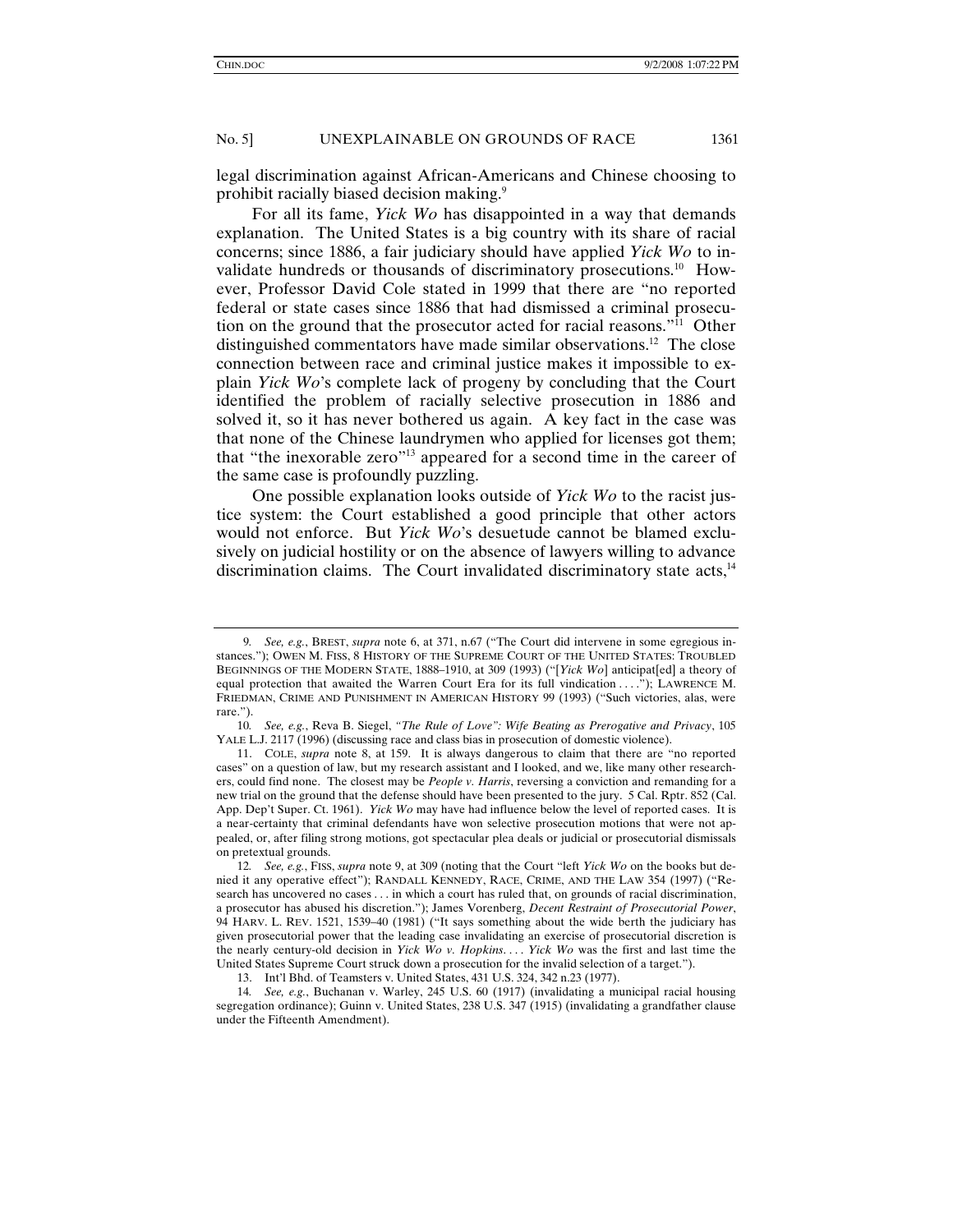including in criminal cases.<sup>15</sup> The judicial attitude was undoubtedly hostile, and there were too few lawyers advancing the claims of African-Americans and other people of color, but even such significant disadvantages cannot explain a complete absence of cases.

Nor is it the case that the lack of an effective remedy is overdetermined by the nature of prosecutorial discretion. Although imperfect, the *McDonnell Douglas*<sup>16</sup> and *Batson*<sup>17</sup> regimes both smoke out some discrimination and have not rendered impossible either the operation of the labor market—inevitably a highly discretionary institution—or the jury system. $^{18}$ 

This essay offers a new explanation: *Yick Wo* has never been applied to invalidate a conviction based on racially selective prosecution because the Court did not hold that prosecuting an individual because of his race violates the Equal Protection Clause of the Fourteenth Amendment. Although that principle is the law now, that meaning was imposed on the case after *Brown v. Board of Education*. 19 In the context of the jurisprudence of the era, *Yick Wo* was understood to mean, and meant, something completely different.

The facts of *Yick Wo* are simple and dramatic. The San Francisco ordinance at issue prohibited operation of a laundry in a wooden building "'without first having obtained the consent of the board of supervisors.'"<sup>20</sup> This consent was in addition to health and fire inspections required by other law. When the ordinance became effective, the city's laundry operators made their applications. Of 320 laundries, 310 were in wooden buildings and therefore subject to the law; of these, 240 were operated by Chinese.<sup>21</sup> Applying a regulation with no standards and offering no explanation, the board rejected all petitions from Chinese laundry operators and granted all but one of the other applications.22 Yick Wo and Wo Lee laundered without licenses and were criminally prosecuted. They were jailed after conviction of misdemeanors. Wo Lee lost his petition for a writ of habeas corpus in the federal circuit court;<sup>23</sup> Yick Wo lost in the California Supreme Court.<sup>24</sup> They appealed to the U.S. Supreme

 <sup>15.</sup> The Court granted relief in a number of cases alleging discriminatory jury selection. *See, e.g.*, Rogers v. Alabama, 192 U.S. 226 (1904); Carter v. Texas, 177 U.S. 442 (1900); Neal v. Delaware, 103 U.S. 370 (1880).

 <sup>16.</sup> McDonnell Douglas Corp. v. Green, 411 U.S. 792 (1973).

 <sup>17.</sup> Batson v. Kentucky, 476 U.S. 79 (1986).

 <sup>18.</sup> A number of commentators offer proposals for refining the Court's approach to discriminatory prosecution. *See, e.g.*, McAdams, *supra* note 2; Yoav Sapir, *Neither Intent Nor Impact: A Critique of the Racially Based Selective Prosecution Jurisprudence and a Reform Proposal*, 19 HARV. BLACKLETTER L.J. 127 (2003); Marc Price Wolf, Note, *Proving Race Discrimination in Criminal Cases Using Statistical Evidence*, 4 HASTINGS RACE & POVERTY L.J. 395 (2007).

 <sup>19. 347</sup> U.S. 483 (1954).

 <sup>20.</sup> Yick Wo v. Hopkins, 118 U.S. 356, 357 (1886) (quoting the San Francisco ordinance).

<sup>21</sup>*. Id.* at 358–59.

<sup>22</sup>*. Id.* at 359.

<sup>23</sup>*. In re* Wo Lee, 26 F. 471, 476 (C.C.D. Cal. 1886).

<sup>24</sup>*. In re* Yick Wo, 9 P. 139, 146 (Cal. 1885).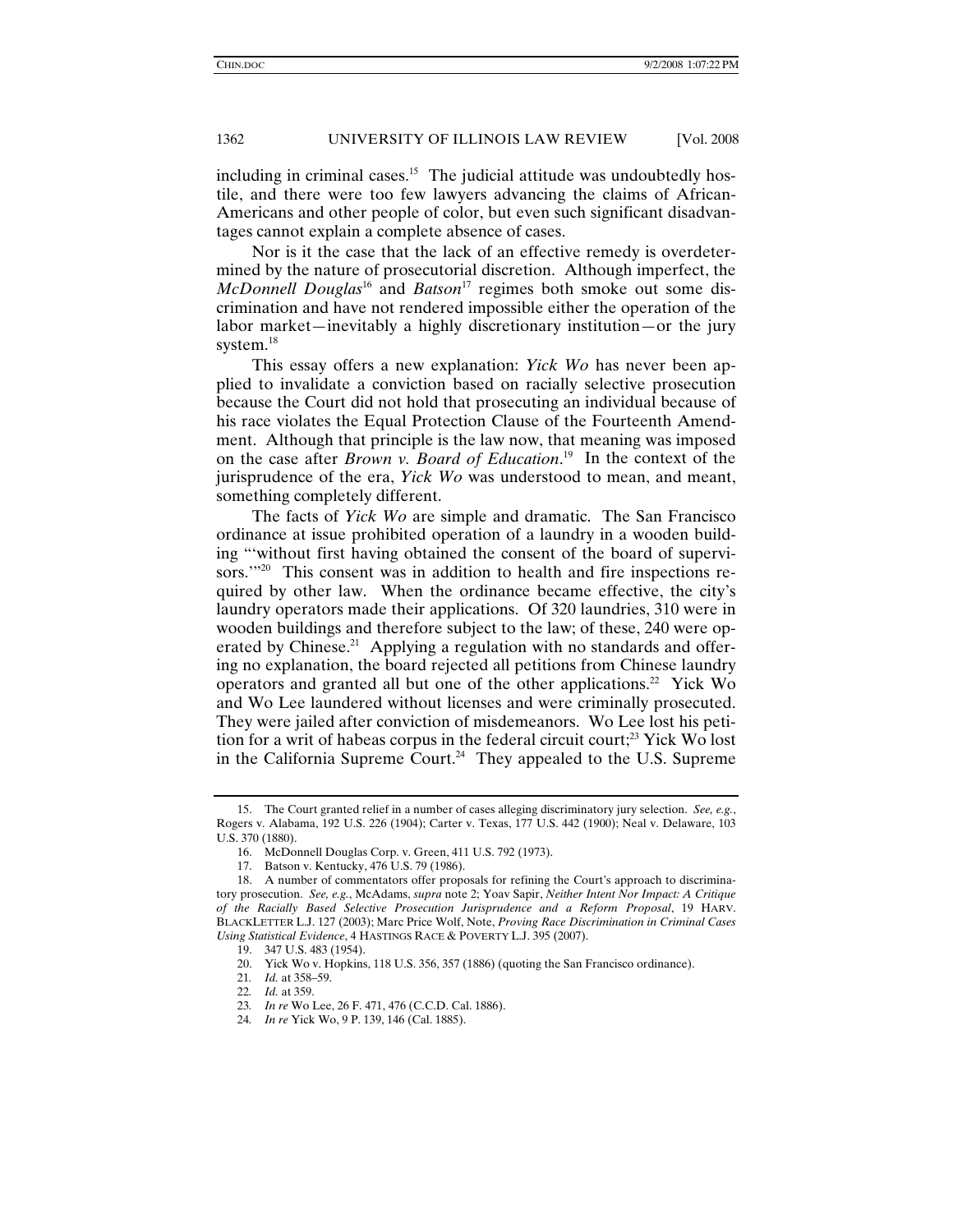Court, and won. The men, the Court said, had been arbitrarily deprived of their property interest in earning a living.<sup>25</sup>

The first problem with the general understanding of *Yick Wo* is that it was not fundamentally a criminal case. The wrong was done by civil authorities who were enforcing invalid regulations that affected what the Court considered vested constitutional rights. Logically, such a precedent might be inapplicable to law enforcement authorities pursuing valid criminal prosecutions. And so the cases held. Part I of this Article describes a body of cases, largely forgotten for the past thirty years, holding *Yick Wo* inapplicable to criminal cases. These cases refused to consider claims of discriminatory prosecution, even in principle, because *Yick Wo* prohibited states only from punishing those engaged in lawful businesses; *Yick Wo* did not mean that criminals the state could lawfully sanction had a defense because other criminals went unprosecuted. In 1941, the California Attorney General Earl Warren won an often-cited expression of the principle in the California Court of Appeals, which held: "[T]he only possible application of the doctrine of the *Yick Wo* case to a criminal prosecution would appear to be in an instance where a person was under prosecution for the commission of some otherwise harmless act which ordinarily had not theretofore been treated as a crime."<sup>26</sup> Part I explores the rise and fall of this doctrine.<sup>27</sup>

Part II examines the *Yick Wo* decision itself and proposes that it did not turn on race.28 Part II proposes further that *Yick Wo* rested on the conclusion that the laundrymen had been arbitrarily deprived of a constitutionally protected property interest. This conclusion shaped the import of the decision in two ways. First, *Yick Wo* had no necessary application when a property interest was not implicated. Second, once the decision is understood to be based on protecting property, the race of the person arbitrarily deprived of his property becomes irrelevant. That is, the Constitution does not provide that *Chinese* people, or *people of color*, may not be deprived of property without due process of law. Nor does it provide that members of one race may not be deprived of property without due process of law *if* members of another race are allowed to enjoy their property. Instead, the Constitution provides that *no one* may be deprived of property without due process of law, regardless of the treatment of members of the same or other races. Thus, if Yick Wo had been white, African-American, or a corporation, unjustified deprivation of property without due process of law would not have been any more or any less unconstitutional.

While *Yick Wo* discussed the Equal Protection Clause at length, that language turns out to be an artifact of the era's due process jurispru-

<sup>25</sup>*. Yick Wo*, 118 U.S. at 368–74.

 <sup>26.</sup> People v. Montgomery, 117 P.2d 437, 446 (Cal. Ct. App. 1941).

<sup>27</sup>*. See infra* notes 34–96 and accompanying text.

<sup>28</sup>*. See infra* notes 97–124 and accompanying text.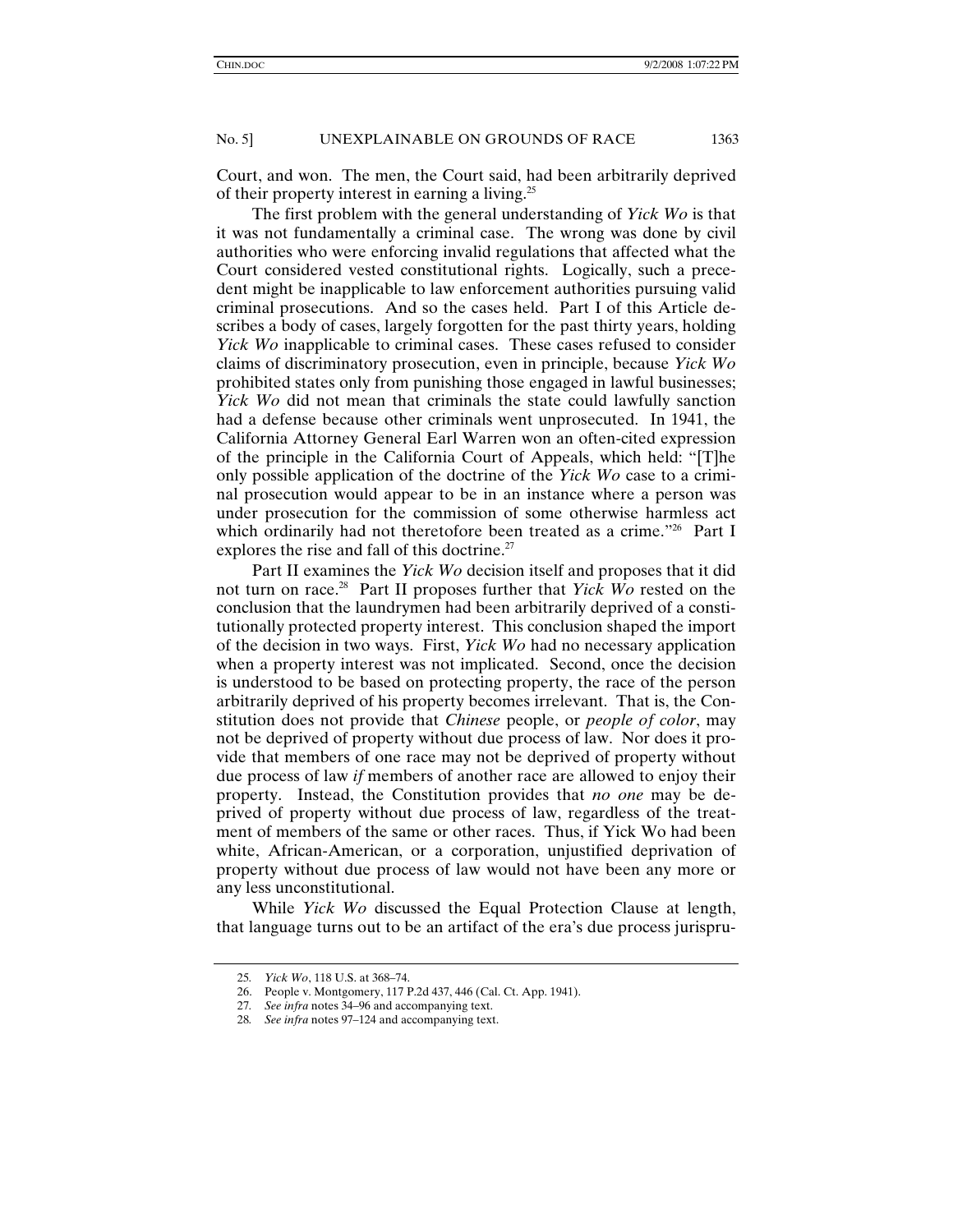dence.29 All due process violations, the Court explained, were automatically also equal protection violations because others were allowed to pursue their occupations and retain their property. The equal protection discussion was simply another way of saying that Yick Wo's property had been taken without due process of law. *Yick Wo*'s later career makes clear that it is a nonracial decision.30 The Court invoked *Yick Wo* to invalidate regulations constituting invidious economic classifications among businesses and corporations. Yet, the Court permitted many kinds of racial discrimination notwithstanding *Yick Wo*.

Even as a noncriminal, nonracial, non–equal protection (at least in the modern sense) decision, *Yick Wo* could still be significant if it held that Chinese people were entitled to the same or similar constitutional protection of their economic rights as were others. However, *Yick Wo* held no such thing. Instead, as Part III explains, the Court explored Yick Wo's property rights only after carefully demonstrating that a treaty and a federal statute protected Chinese economic activity. $31$  Without the treaty, Yick Wo would have lost.<sup>32</sup> In subsequent cases where the Court found the treaty inapplicable, it rejected equal protection arguments, consistently upholding race-based economic discrimination against Asians until the late 1940s.

Instead of being a landmark, *Yick Wo* is mundane. It holds that states must comply with valid and applicable treaties, hardly a controversial principle. On this basis, federal law protected Yick Wo's economic rights. Once he had federally protected rights, they could be taken away only after due process of law, again, not a new idea, even in 1886.

The Article concludes by exploring the possible doctrinal implications of the traditional misreading of *Yick Wo*. 33 *Yick Wo* appears in many of the modern cases establishing the contours of judicial evaluation of claims of discriminatory prosecution. It is a classic token, illustrating that such claims are not impossible. Because the case was decided on other grounds, it proves no such thing. Perhaps the Court's repeated invocation of *Yick Wo* is makeweight; the doctrine would have the features it does even if no defendant ever has or ever could satisfy its requirements. On the other hand, perhaps the Court intends to have an extremely restrictive standard, yet one that could be satisfied in an extreme case. If so, recognition of the erroneous understanding of *Yick Wo* warrants reconsideration of the doctrine.

<sup>29</sup>*. See infra* notes 107–24 and accompanying text.

<sup>30</sup>*. See infra* notes 125–92 and accompanying text.

<sup>31</sup>*. See infra* notes 130–60 and accompanying text.

<sup>32</sup>*. See infra* notes 161–92 and accompanying text.

<sup>33</sup>*. See infra* notes 224–30 and accompanying text.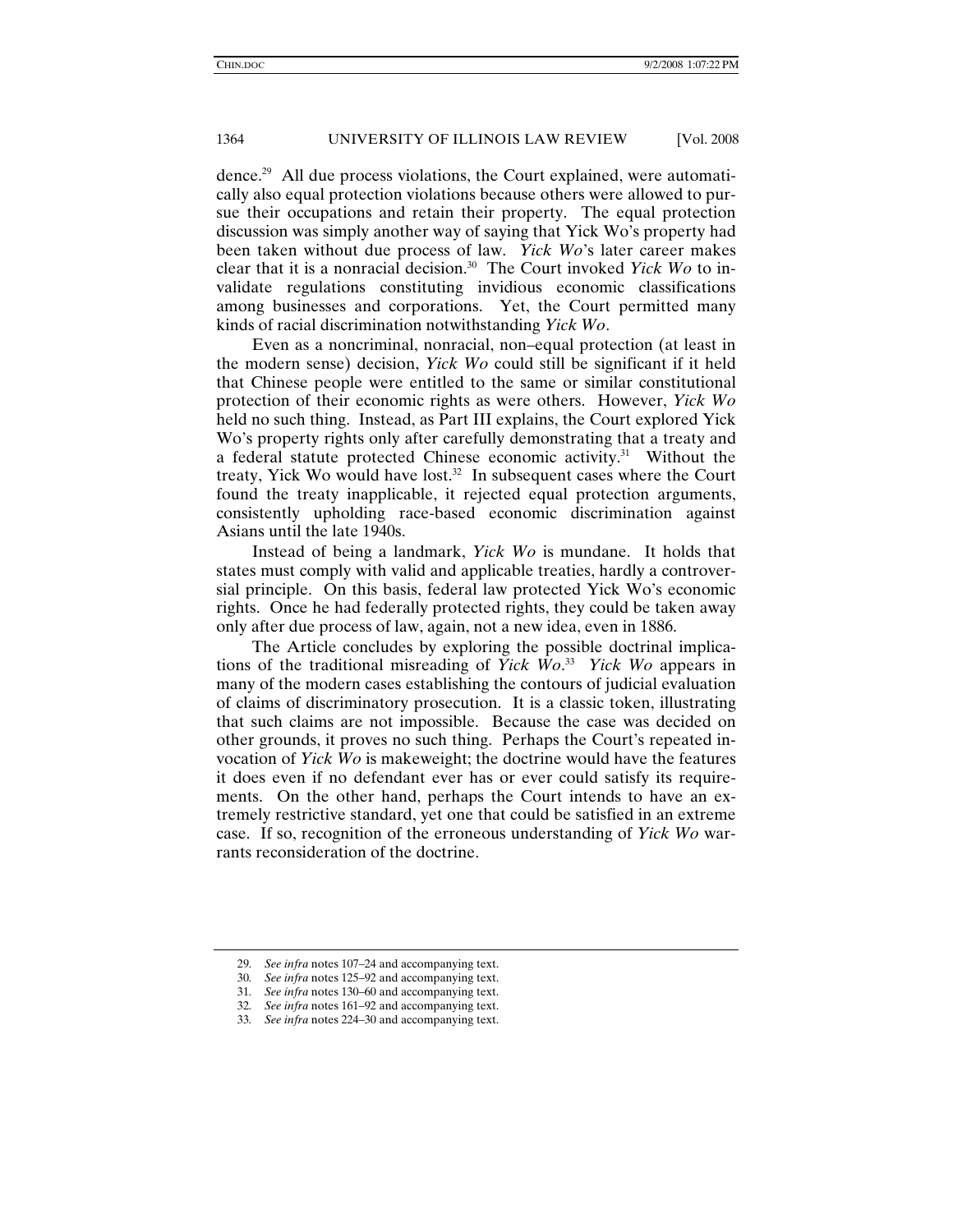I. IS *YICK WO* A CRIMINAL CASE?

As Randall Kennedy explained,<sup>34</sup> the misconduct in *Yick Wo* was performed by civil administrators, not police or prosecutors. There was no discussion in *Yick Wo* about law enforcement conduct; all the responsibility was placed on the discriminatory San Francisco board of supervisors.<sup>35</sup> The statistical data the Court analyzed was about license grants and denials, not arrests or prosecutions.<sup>36</sup> For all that appears, the police and prosecutors impartially charged all who violated a law that was discriminatorily administered by someone else.

In addition, the case was about something innocent, doing laundry, in (or at least on the cusp of) an era where the Court believed the Constitution robustly protected economic rights. This Court recognized a substantive due process right "to earn [a] livelihood by any lawful calling, to pursue any livelihood or avocation."<sup>37</sup> The laundry business was part of this right.38 As Justice Field said in an 1882 decision written on circuit:

Licenses . . . may be required . . . where the nature of the business demands special knowledge or qualifications . . . . [or] as a means of raising revenue .... But in neither case can they be required as a means of prohibiting any of the avocations of life which are not injurious to public morals, nor offensive to the senses, nor dangerous to the public health and safety. Nor can conditions be annexed . . . which would tend to such a prohibition.<sup>39</sup>

A case limiting government power to punish constitutionally protected behavior applies uneasily to prosecutions of rapists, robbers, and murderers. Accordingly, many courts refused to apply *Yick Wo* to criminal cases. As a 1950 *Yale Law Journal* note reported: "While courts

 <sup>34.</sup> KENNEDY, *supra* note 12, at 354–55.

<sup>35</sup>*. Id.*

<sup>36</sup>*. Id.*

 <sup>37.</sup> Allgeyer v. Louisiana, 165 U.S. 578, 589 (1897).

<sup>38</sup>*. See* Crowley v. Christensen, 137 U.S. 86, 94 (1890) (distinguishing *Yick Wo* in a liquor licensing case: *Yick Wo* involved "a business harmless in itself and useful to the community," while here "the business is not one that any person is permitted to carry on without a license, but one that may be entirely prohibited or subjected to such restrictions as the governing authority of the city may prescribe"); Yee Gee v. City & County of S.F., 235 F. 757 (N.D. Cal. 1916) (enjoining an ordinance strictly limiting hours of work in laundries); *In re* Quong Woo, 13 F. 229, 233 (Field, Circuit Justice, C.C.D. Cal. 1882) (invalidating an ordinance requiring permission of neighbors to operate a laundry: "[H]e has, under the pledge of the nation, the right to . . . follow any of the lawful ordinary trades and pursuits of life, without let or hindrance from the state ..., except such as may arise from the enforcement of equal and impartial laws. His liberty to follow any such occupation cannot be restrained by invalid legislation of any kind; certainly not by a municipal ordinance that has no stronger ground for its enactment than the miserable pretense that the business of a laundry—that is, of washing clothes for hire—is against good morals or dangerous to the public safety"); *Ex parte* Sing Lee, 31 P. 245, 247 (Cal. 1892) (invalidating a laundry ordinance: "It is very clear to us that the right of an owner to use his property in the prosecution of a lawful business, and one that is recognized as necessary in civilized communities, cannot be thus made to rest on the caprice of a majority or any number of those owning property surrounding that which he desires to use"); *see also* Royall v. Virginia, 116 U.S. 572, 583 (1886) (stating that an attorney has a "constitutional right" to practice professionally without compliance with unconstitutional licensing provision).

<sup>39</sup>*. Quong Woo*, 13 F. at 233.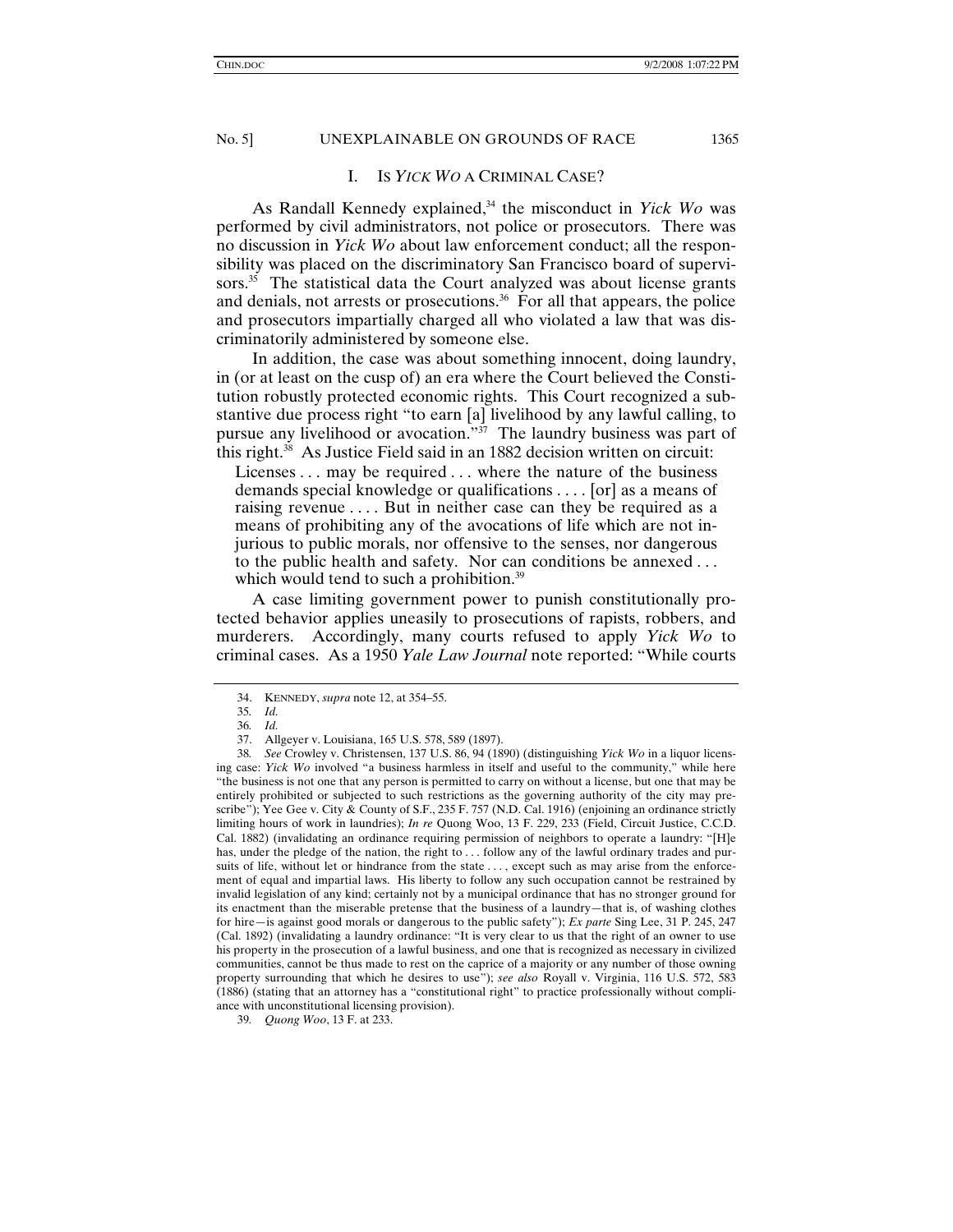have readily used [the Equal Protection Clause] to strike down discriminatory laws, they have never been fully converted to the proposition that discriminatory enforcement of a nondiscriminatory law is also within the constitutional prohibition."40 A *Columbia Law Review* note explained in 1961:

[N]otwithstanding that the proscription of the fourteenth amendment extends to all forms of state action, executive and judicial as well as legislative, the extent to which this administrative discrimination is prohibited by the equal protection clause, if at all, and the extent to which the constitutional guarantee of equal treatment will effectively aid victims of discriminatory enforcement, have for several reasons remained unsettled.<sup>41</sup>

Lest these ideas be dismissed as the ravings of student note writers, Wayne LaFave agreed in a 1962 article:

The real extent of the constitutional protection from unequal law enforcement, however, remains unclear in the state cases. . . . All in all, about half of the appellate courts considering the problem have concluded that the equal protection clause is not applicable to discriminatory penal enforcement.42

Half of all the appellate courts, that is, concluded that selecting defendants based on race was entirely permissible. Given that there were no winners, any cases suggesting that racial discrimination was prohibited were arguably dicta.

The leading case, though not the earliest, is *People v. Montgomery*, 43 an elaborate 1941 California Court of Appeals opinion. The underlying "white slavery" prosecution was the Heidi Fleiss case of its era. The *Los Angeles Times* referred to the defendant as "Charles W. Montgomery, 43-year-old halfbreed";<sup>44</sup> specifically, he was "Negro-Portuguese."<sup>45</sup> Codefendant Edith Johnson was a "negress,"46 and a third defendant was named the "Black Widow."47 California Attorney General Earl Warren represented the state. As the head of the office, his name appeared on many briefs in cases handled throughout his office, but in an appeal of a

 <sup>40.</sup> Note, *Discriminatory Law Enforcement and Equal Protection from the Law*, 59 YALE L.J. 354, 354 (1950).

 <sup>41.</sup> Note, *The Right to Nondiscriminatory Enforcement of State Penal Laws*, 61 COLUM. L. REV. 1103, 1103 (1961).

 <sup>42.</sup> Wayne R. LaFave, *The Police and Nonenforcement of the Law—Part I*, 1962 WIS. L. REV. 104, 135 (citations omitted).

 <sup>43. 117</sup> P.2d 437 (Cal. Dist. Ct. App. 1941), *post-conviction relief denied*, 125 P.2d 108, 110 (Cal. Dist. Ct. App. 1942).

 <sup>44.</sup> *Girl Kidnapping Charged to White Slave Ring Suspects*, L.A. TIMES, Apr. 25, 1940, at A3.

 <sup>45.</sup> *Slave Ring Suspects Seized After Girl Gives Officers Tip*, L.A. TIMES, Apr. 23, 1940, at A1.

 <sup>46.</sup> *Slave Syndicate Charge Denied*, L.A. TIMES, July 31, 1940, at A11.

 <sup>47. &#</sup>x27;*Black Widow' Vice Convictions Sustained: Appellate Court Turns Down Pleas of Ann Forrester and Portuguese Negro*, L.A. TIMES, Sept. 30, 1941, at A8. Her race is not clear, although the papers mentioned the race of other defendants so often that it is unlikely that it would have gone unremarked if she were African-American.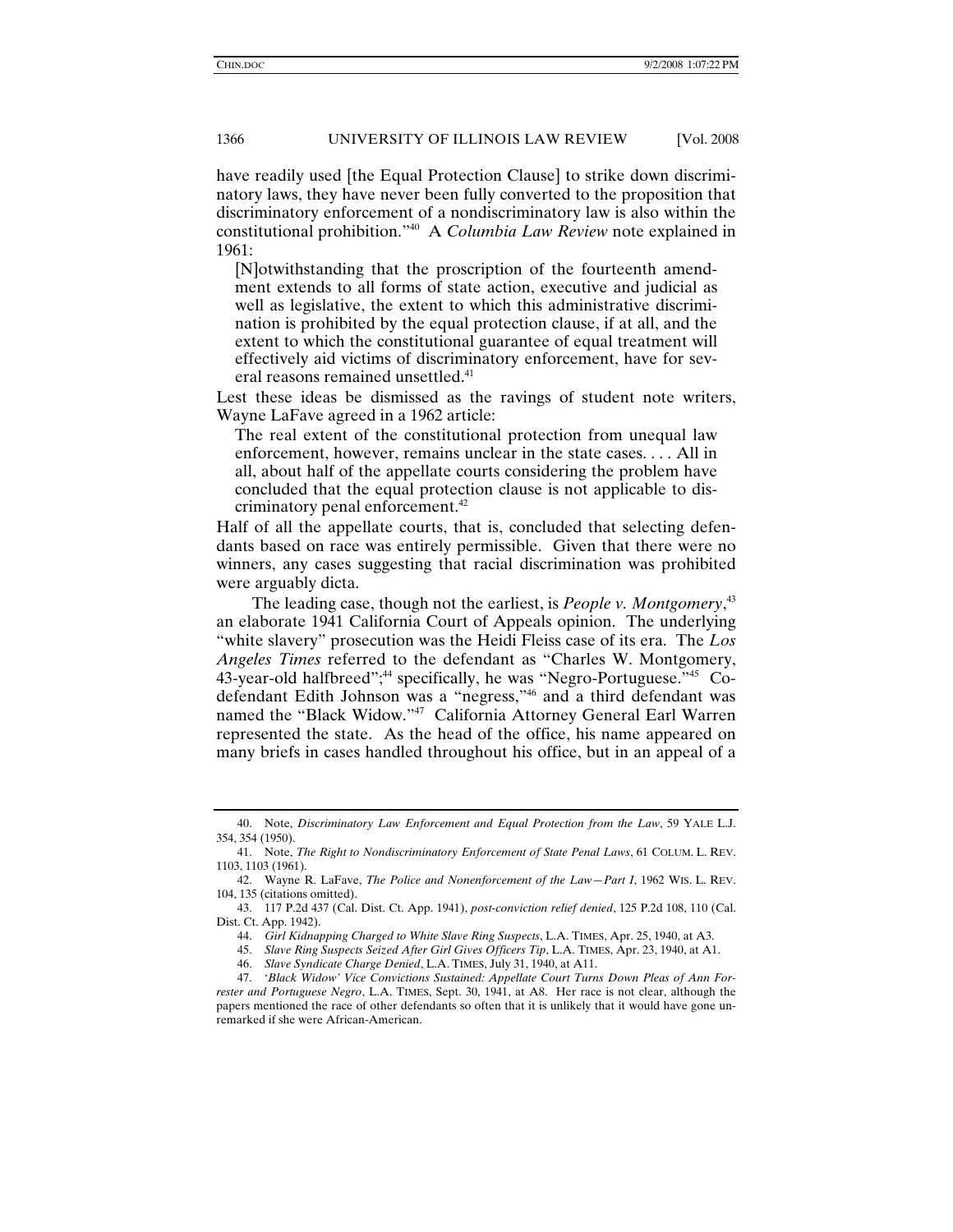case implicating corruption in the Los Angeles Mayor's Office, $48$  perhaps he paid personal attention. Celebrity lawyer Morris Lavine, winner of *Griffin v. California*49 and *Chapman v. California*, 50 represented Montgomery.<sup>51</sup>

One of Montgomery's appellate claims was that, on the authority of *Yick Wo*, the jury should have been instructed that nonprosecution of others was a defense. The court rejected the argument because the defense was categorically unavailable in criminal cases: "[T]he only possible application of the doctrine of the *Yick Wo* case to a criminal prosecution would appear to be in an instance where a person was under prosecution for the commission of some otherwise harmless act which ordinarily had not theretofore been treated as a crime."52 The court explained:

Appellant misconstrues . . . the *Yick Wo* case. . . . [I]n the *Yick Wo* case the equal protection of the law was extended to persons of a particular race to enable them to engage in a lawful business on a basis of equality . . . . While all persons accused of crime are to be treated on a basis of equality before the law, it does not follow that they are to be protected in the commission of crime. . . . The remedy for unequal enforcement of the law in such instances does not lie in the exoneration of the guilty at the expense of society. . . . Protection of the law will be extended to all persons equally in the pursuit of their lawful occupations, but no person has the right to demand protection of the law in the commission of a crime.<sup>53</sup>

Other jurisdictions agreed. The Colorado Supreme Court, emphasizing the benign nature of the laundry business, held *Yick Wo* inapplicable "to those enterprises which, because of their very nature, are likely to become destructive of good morals and the peace and order of society."54 Similarly, the Michigan Supreme Court explained that "[h]ere, the nature of the operation in question is illegal, and the applicable statute leaves no room for the exercise of any discretion as to whom it may af-

 <sup>48.</sup> The case spawned a libel suit when *Liberty Magazine* reported allegations that an LAPD captain and former mayor Frank Shaw's brother had worked with the ring. *Blasts at Shaw Regime Mark Opening of Trial: Ex-Mayor, Seeking Damages for Liberty Article, Charged with Being Head of Corrupt Machine*, L.A. TIMES, Jan. 9, 1942, at A1; *Capt. Contreras Denies Part in Vice Syndicate: Officer Accused by 'Black Widow' Gives Shaw Suit Testimony*, L.A. TIMES, Mar. 6, 1942, at A3. Something was up: the Mayor of Los Angeles asked for leniency for the Black Widow because she provided information about corruption in earlier administrations. *Black Widow Plea Explained: Mayor Says Leniency Urged Because of Aid She Gave Authorities*, L.A. TIMES, Nov. 14, 1941, at A2.

 <sup>49. 380</sup> U.S. 609 (1965).

 <sup>50. 386</sup> U.S. 18 (1967).

 <sup>51.</sup> The colorful attorney's first Supreme Court case had been an unsuccessful appeal of his own extortion conviction. *See* Lavine v. California, 286 U.S. 528 (1932) (per curiam). He also appeared in *Tomoya Kawakita v. United States*, 343 U.S. 717 (1952), *Phyle v. Duffy*, 334 U.S. 431 (1948), *Adamson v. California*, 332 U.S. 46 (1947), and *Lisenba v. California*, 314 U.S. 219 (1941). *See also* Morris Lavine, *Legendary Trial Lawyer*, L.A. TIMES, Dec. 1, 1982, at C4.

 <sup>52.</sup> People v. Montgomery, 117 P.2d 437, 446 (Cal. Dist. Ct. App. 1941).

<sup>53</sup>*. Id.*

 <sup>54.</sup> Dwyer v. People, 261 P. 858, 858 (Colo. 1927).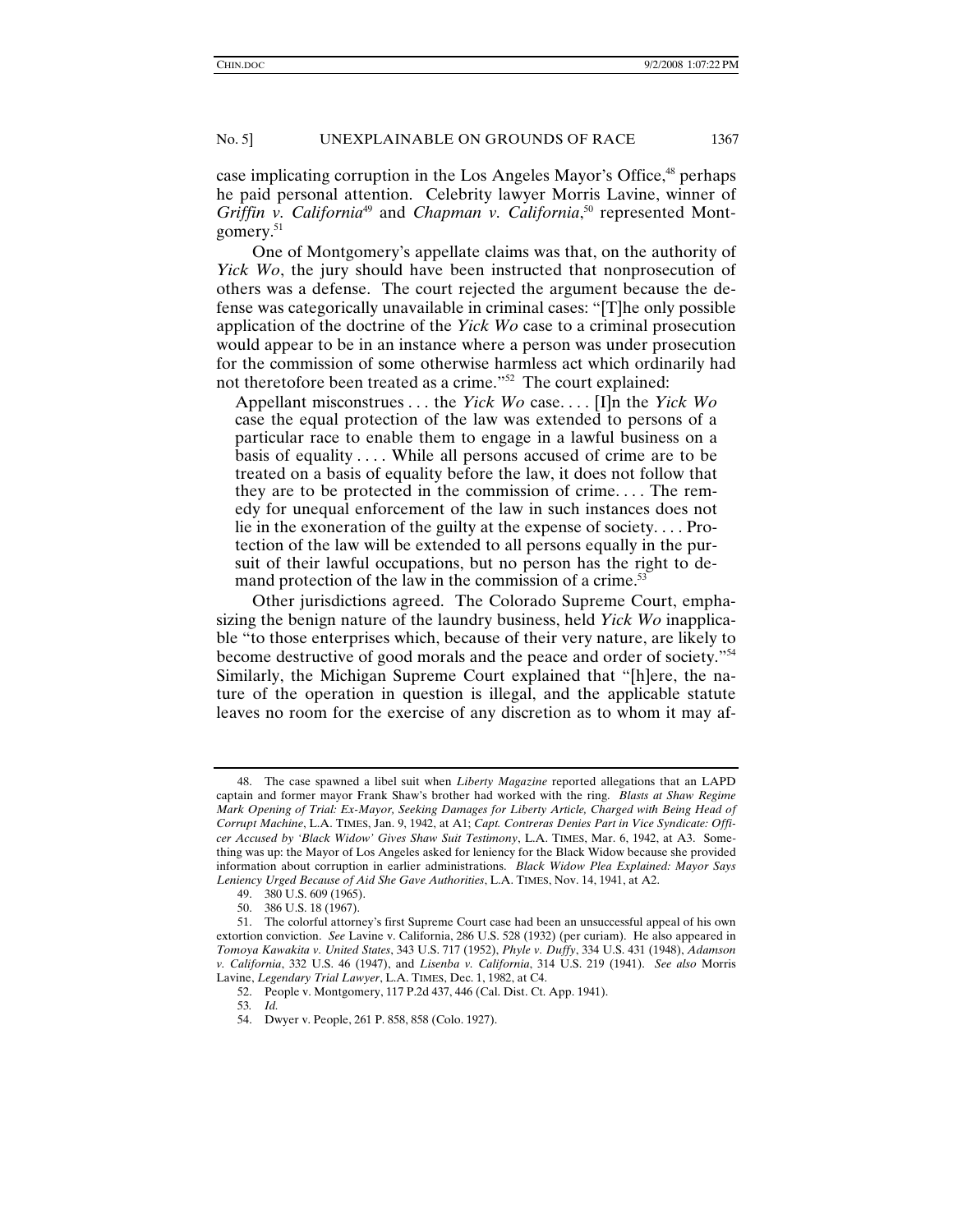fect. Hence the *Yick Wo* case is not controlling."55 The Pennsylvania Supreme Court found *Yick Wo*

and others in the same category are clearly distinguishable . . . in that they are concerned with the denial of a right to which the particular claimant was entitled on the face of applicable ordinances or statutes, while in the case at bar claimant asserts that she has been wrongfully deprived of the right to do an act expressly forbidden by ordinance. To state such a doctrine as the latter is to refute it.<sup>56</sup>

Appellate courts in Illinois,<sup>57</sup> New Mexico,<sup>58</sup> South Dakota,<sup>59</sup> and Virginia60 cited *Montgomery* with approval.61 Others distinguished *Yick Wo* on the ground that the ordinance at issue there was discretionary, while penal laws are mandatory.<sup>62</sup> Of course, pre–*Bolling v. Sharpe*,<sup>63</sup> a discrimination claim by a federal criminal defendant would have to overcome the Court's reminder that "[t]he Fifth Amendment contains no equal protection clause."64

Meanwhile, the Supreme Court's jurisprudence called the *Montgomery* doctrine into question but did not completely kill it. The Court's 1905 decision *Ah Sin v. Wittman*65 certainly implied the availability of a discriminatory prosecution defense. Ah Sin claimed that *Yick Wo* barred conviction under a gambling ordinance because "'said ordinance and the provisions thereof are enforced and executed . . . solely and exclusively against persons of the Chinese race, and not otherwise.'"66 However, the Court explained that *Yick Wo* was inapplicable, because it

concerned the use of property for lawful and legitimate purposes. The case at bar is concerned with gambling, to suppress which is recognized as a proper exercise of governmental authority, and one which would have no incentive in race or class prejudice or administration in race or class discrimination.... There is no averment that the conditions and practices to which the ordinance was di-

 <sup>55.</sup> Soc'y of Good Neighbors v. Van Antwerp, 36 N.W.2d 308, 310 (Mich. 1949).

<sup>56</sup>*. In re* Certificate of Occupancy 500 Paxinosa Ave., 66 A.2d 225, 226 (Pa. 1949).

<sup>57</sup>*. See* People v. Tillman, 282 N.E.2d 231, 233 (Ill. App. Ct. 1972) ("The basic premise of the equal protection clause is that the state may not discriminatorily deprive an individual of his rights. In this case, however, there is no deprivation of a right because there is no right to commit crime.").

<sup>58</sup>*. See* State v. Baldonado, 441 P.2d 215, 217 (N.M. Ct. App. 1968) (citing *Montgomery*).

<sup>59</sup>*. See* State v. O'Connor, 265 N.W.2d 709, 714 (S.D. 1978) ("The contention of the defendant, based as it is on the *Yick Wo* doctrine . . . is well answered in *People v. Montgomery.*") (citations omitted).

<sup>60</sup>*. See* Sims v. Cunningham, 124 S.E.2d 221, 225 (Va. 1962) (quoting *Montgomery* at length).

<sup>61</sup>*. See also* Washington v. United States, 401 F.2d 915, 924–25 (D.C. Cir. 1968) (expressing clear skepticism of the government's claim that equal protection is inapplicable to criminal prosecutions, but not deciding the issue).

<sup>62</sup>*. See* Highland Sales Corp. v. Vance, 186 N.E.2d 682, 688 (Ind. 1962); Michaels v. Twp. Comm. of Pemberton Tp., Burlington County, 67 A.2d 324, 326–27 (N.J. Super. Ct. Law Div. 1949) (citing Gorieb v. Fox, 274 U.S. 603 (1927)).

 <sup>63. 347</sup> U.S. 497 (1954).

 <sup>64.</sup> Hirabayashi v. United States, 320 U.S. 81, 100 (1943).

 <sup>65. 198</sup> U.S. 500 (1905).

<sup>66</sup>*. Id.* at 506.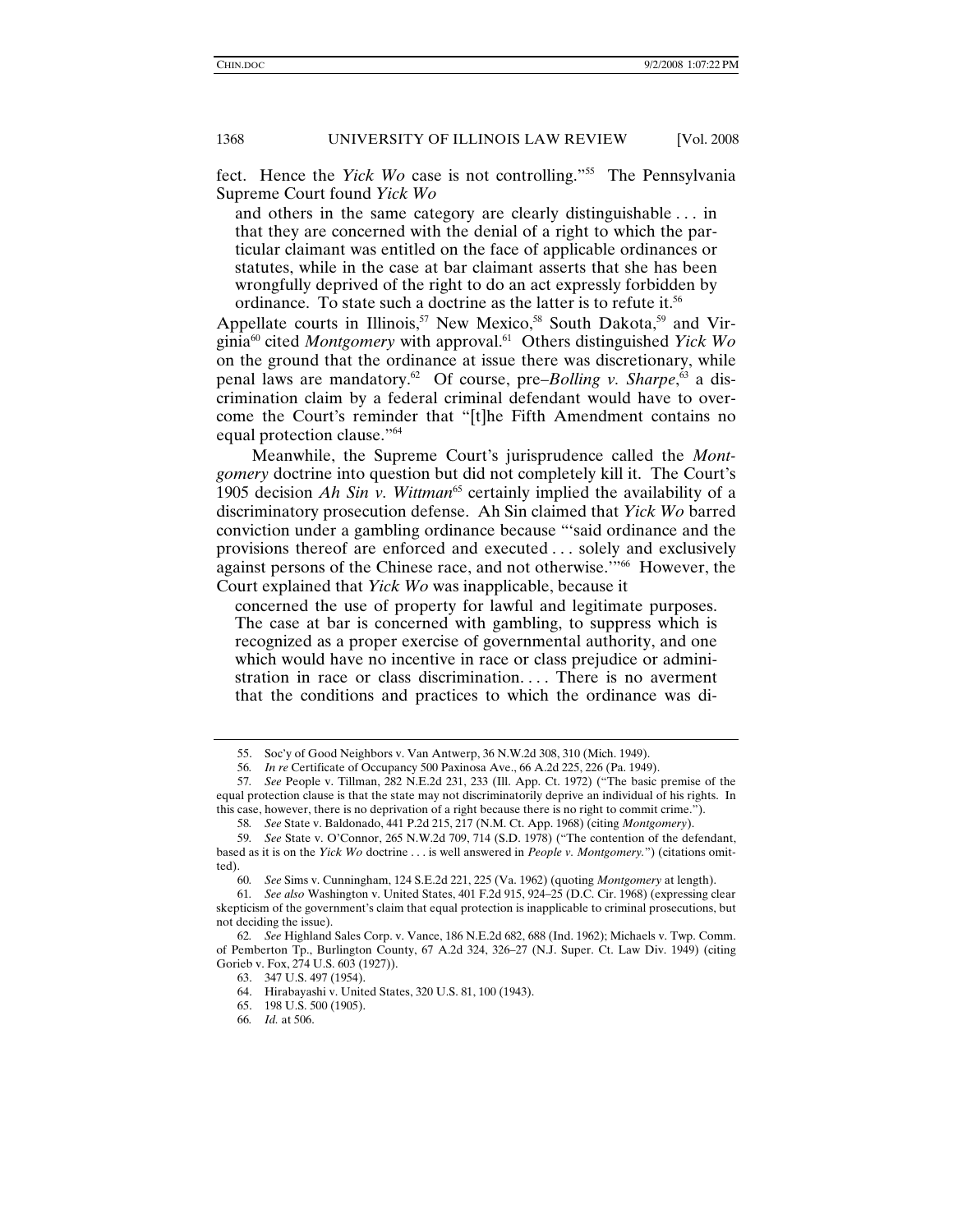rected did not exist exclusively among the Chinese, or that there were other offenders against the ordinance than the Chinese. . . . No latitude of intention should be indulged in a case like this. . . . This is a matter of proof, and no fact should be omitted to make it out completely, when the power of a Federal court is invoked to interfere with the course of criminal justice of a State.<sup>67</sup>

*Ah Sin* implied that upon appropriate proof, the defense would be available. But perhaps the reference to the "lawful and legitimate" nature of Yick Wo's conduct limited the doctrine. As the defense was rejected on the facts, perhaps the statement was *dicta*; as the crime was mere gambling, perhaps the doctrine, even if available, would be limited to trivial offenses.

In *Edelman v. California*,<sup>68</sup> a vagrancy case, the Court implied that "systematic or intentional discrimination"<sup>69</sup> would be a defense in a criminal case, but again, the offense was a misdemeanor, and thus did not necessarily resolve application of the defense to serious crimes. Moreover, because the Court found that the defense had not been preserved for review as a federal question,<sup>70</sup> the implication that the defense existed could always be dismissed as dicta.

The turning point was 1961. In that year, the Supreme Court decided *Two Guys From Harrison-Allentown, Inc. v. McGinley*. 71 *Two Guys* upheld denial of an injunction against alleged discriminatory enforcement of Pennsylvania's Sunday closing law. The Court reasoned that anyone charged "may defend against any such proceeding that is actually prosecuted on the ground of unconstitutional discrimination."72 *Two Guys* made clear that in at least some cases, discriminatory prosecution would be a criminal defense, not just give rise to a damages claim or warrant an injunction requiring prosecution of other offenders.

A year later, the Court decided *Oyler v. Boles*, 73 upholding West Virginia's habitual criminal sentencing law. As the Supreme Court consolidated the doctrinal developments following *Brown*, the Court explained how the new tiered scrutiny would apply to discriminatory prosecution claims. Although the Court found that the defense was not proved, it applied a modern understanding of equal protection:

[S]ome selectivity in enforcement is not in itself a federal constitutional violation. Even though the statistics . . . might imply a policy of selective enforcement, it was not stated that the selection was deliberately based upon an unjustifiable standard such as race, relig-

<sup>67</sup>*. Id.* at 507–08.

 <sup>68. 344</sup> U.S. 357 (1953).

<sup>69</sup>*. Id.* at 359.

<sup>70</sup>*. Id.*

 <sup>71. 366</sup> U.S. 582 (1961).

<sup>72</sup>*. Id.* at 588–89.

 <sup>73. 368</sup> U.S. 448 (1962).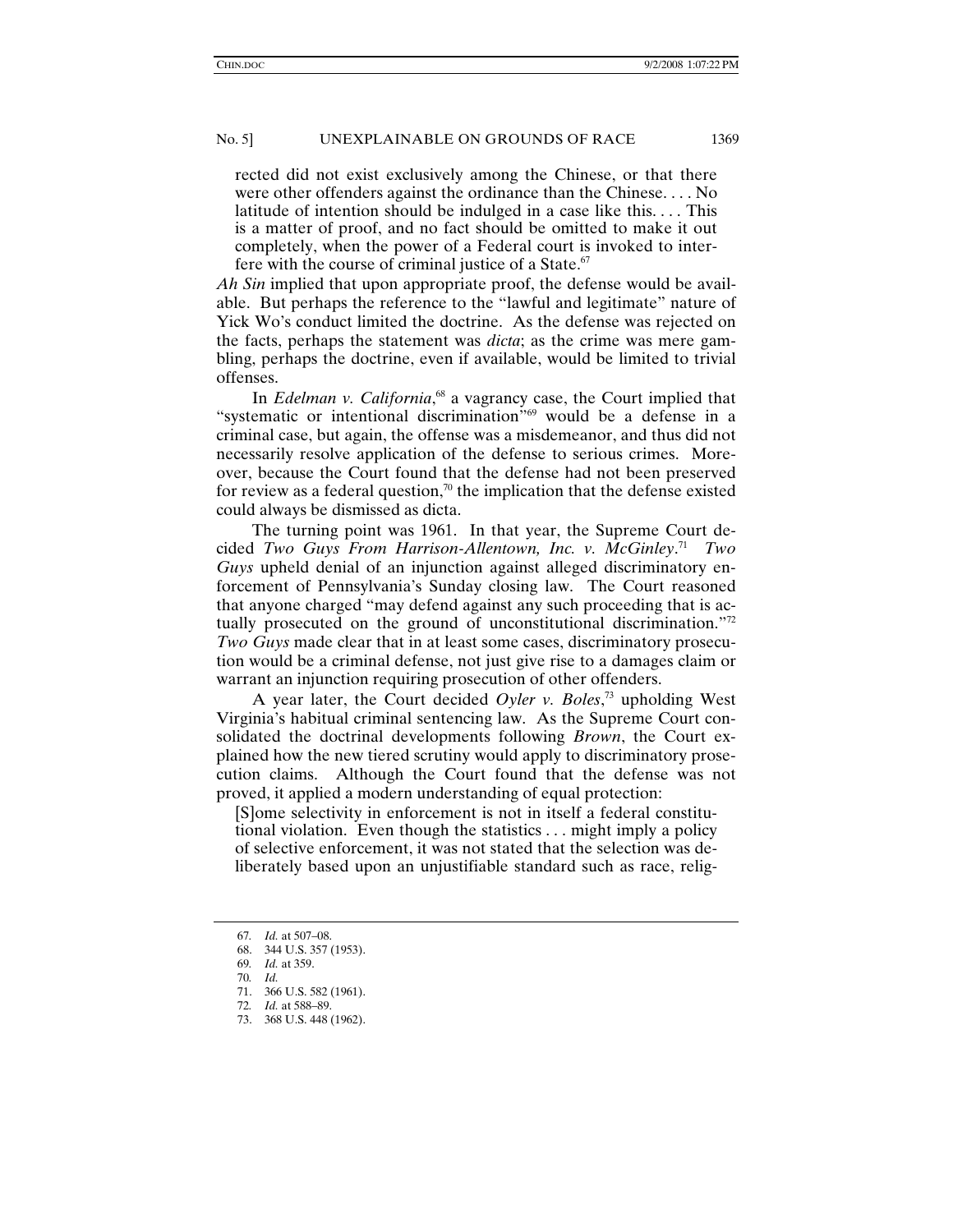ion, or other arbitrary classification. Therefore grounds supporting a denial of equal protection were not alleged.<sup>74</sup>

The Court cited *Yick Wo* and the civil equal protection case of *Snowden v. Hughes*75 with a "cf." and the parenthetical "by implication," implying that the cases fell short of dictating the holding. The Court threaded the needle, holding that the law could police racial or religious discrimination while disclaiming any obligation to monitor other forms of selective enforcement, such as that based on a defendant's record. Yet because the defense was available in cases of race discrimination, even to habitual criminals, any contention that it was limited to trivial offenses became untenable. Once again, the skeptic could call *Oyler* just more dicta, but the Court seemed to be making a point.

*Oyler v. Boles* was decisive.<sup>76</sup> Later in 1962, one commentator noted: "It seems clear from the Court's language in *Oyler* that it has implicitly rejected the assertion of some state courts that the principle of *Yick Wo* would never apply to render discriminatory enforcement a defense to a criminal prosecution."77 Although into the early 1970s some commentators pointed to a split of authority,78 by the mid-1970s, *Oyler*'s effect was broadly accepted.<sup>79</sup>

77. Note, *The Supreme Court, 1961 Term*, 76 HARV. L. REV. 75, 121 (1962).

78*. See* Thomas E. Kellett, *The Expansion of Equality*, 37 S. CAL. L. REV. 400, 415 (1964) ("However, there has been a great deal of inconsistency and uncertainty in the application of this doctrine to law enforcement agencies."); Alan J. Russo, *Equal Protection from the Law*: *The Substantive Requirements for a Showing of Discriminatory Law Enforcement*, 3 LOY. L.A. L. REV. 65, 65 n.2 (1970) ("*Yick Wo*, however, dealt with an administrative licensing board, and some state and lower federal courts have refused to apply it to law enforcement agencies which administer penal laws."); Terrill A. Parker, Comment, *Equal Protection As a Defense to Selective Law Enforcement by Police Officials*, 14 J. PUB. L. 223, 227 (1965) ("Whereas *Yick Wo* wished to carry on the lawful business of laundering in a location made illegal by lack of a permit, others seek to escape prosecution for the commission of a crime by showing that there are those who have not been prosecuted for the same crime."); Comment, *Constitutional Law: Intentional Discriminatory Enforcement of Criminal Statute Held to Violate the Fifth Amendment*, 55 MINN. L. REV. 1234, 1235 (1971) ("The courts are split, however, as to whether the equal protection prohibition against discriminatory enforcement should be applied to cases in which a *criminal* statute was discriminatorily enforced."); Comment, *Prosecutorial Discretion in the Initiation of Criminal Complaints*, 42 S. CAL. L. REV. 519, 538 (1969) ("State and lower federal courts have divided on whether to extend the *Yick Wo* rule, which was specifically concerned with a licensing board, to law enforcement agents."); Note, *Current Developments in State Action and Equal Protection of the Law*, 4 GONZ. L. REV. 233, 248 (1969) ("Some courts have refused to apply *Yick Wo* to enforcement of penal laws on the public policy that failure to prosecute certain persons should not nullify valid penal laws . . . . *Yick Wo* has been distinguished also on the premise that acts which are not harmful in themselves . . . should fall within the rule, while acts which are harmful in themselves . . . should not be within the rule.").

 79. Dennis J. White, Comment, *Curbing the Prosecutor's Discretion:* United States v. Falk, 9 HARV. C.R.-C.L. L. REV. 372, 374 (1974) ("Resistance on this ground to the extension of *Yick Wo*, however, has not carried over into the more recent cases."); Comment, *The Ramifications of* United States v. Falk *on Equal Protection from Prosecutorial Discrimination*, 65 J. CRIM. L. & CRIMINOLOGY

<sup>74</sup>*. Id.* at 456.

 <sup>75. 321</sup> U.S. 1 (1944).

<sup>76</sup>*. See* McCleskey v. Kemp, 481 U.S. 279, 309 n.30 (1987) (citing *Oyler* and later cases in stating that "[t]his Court has repeatedly stated that prosecutorial discretion cannot be exercised on the basis of race"); United States v. Batchelder, 442 U.S. 114, 125 n.9 (1979) ("The Equal Protection Clause prohibits selective enforcement 'based upon an unjustifiable standard such as race, religion, or other arbitrary classification.'") (citing Oyler v. Boles, 368 U.S. 448, 456 (1962)).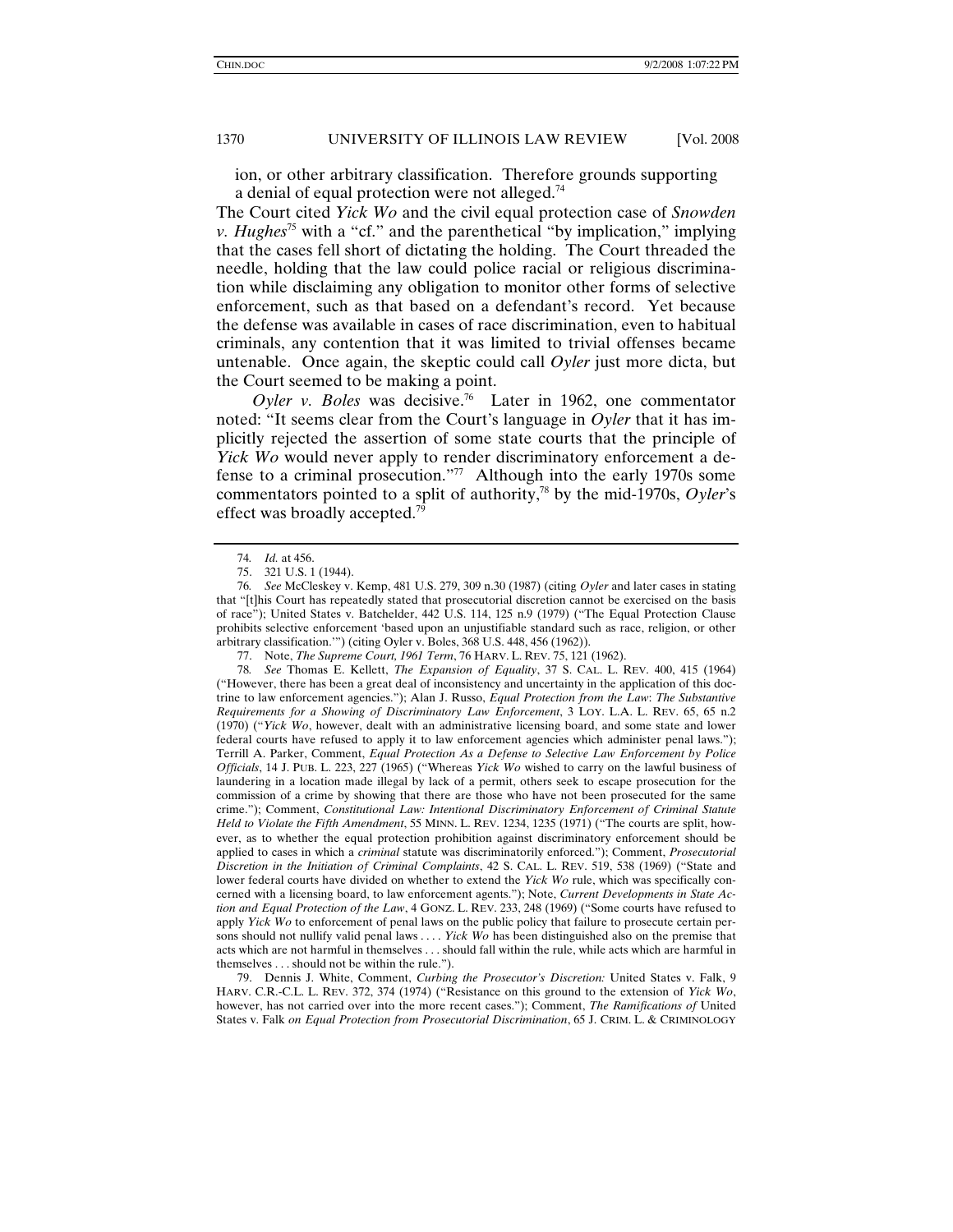An important case demonstrating *Oyler*'s effect was the California Supreme Court's decision in *Murguia v. Municipal Court*,<sup>80</sup> unanimously recognizing racially discriminatory prosecution as a defense to all degrees of crime<sup>81</sup> and expressly overruling the *Montgomery* line.<sup>82</sup> Although *Murguia* called *Yick Wo* "the landmark decision,"83 the first case it cited was *Oyler*: "Over a decade ago, the United States Supreme Court recognized that the equal protection clause is violated if a criminal prosecution is 'deliberately based upon an unjustifiable standard such as race, religion, or other arbitrary classification.'"84 "Indeed, if this issue of the availability of discriminatory enforcement as a defense were ever an open one, we believe the United States Supreme Court resolved it over a decade ago in *Two Guys v. McGinley*,"85 where the Court denied an injunction against a criminal Sunday closing law prosecution on the ground that store employees "may defend against any such proceeding that is actually prosecuted on the ground of unconstitutional discrimination."86 *Murguia* rejected the prosecution's contention that the rationale of *Yick Wo* "does not apply to the enforcement of penal laws."<sup>87</sup> Nor was the remedy limited to "a civil suit for damages or injunctive relief."<sup>88</sup>

Other jurisdictions followed this doctrinal path. In a 1972 decision, the Minnesota Supreme Court emphasized the triviality of the offense when considering a selective enforcement claim: "[I]n this type of case, which involved what may be legally characterized as a petty offense one not intrinsically harmful, a defendant should be permitted to raise the defense."89 Four years later, the distinction disappeared:

In the decades following *Yick Wo*, the courts seemed to limit the holding to cases involving regulatory ordinances with penal sanctions, such as Sunday closing laws. However, in recent years courts have been abandoning the distinction between regulatory and penal

86*. Id*. (quoting Two Guys v. McGinley, 366 U.S. 582, 588 (1961)); *see also* Jeffrey L. Garland, Note, Murguia v. Municipal Court—*The Defense of Discriminatory Prosecution*, 3 PEPP. L. REV. 351 (1976); Sheri L. Perlman, Note, Murguia v. Municipal Court*: California Recognizes the Defense of Discriminatory Prosecution*, 6 GOLDEN GATE U. L. REV. 885 (1976); Gregory E. Wolff, Note, *The Development of the Defense of Discriminatory Prosecution:* Murguia v. Municipal Court, 8 SW. U. L. REV. 687 (1976).

88*. Id.* at 51.

<sup>62, 63 (1974) (&</sup>quot;The invalidity of the distinction was finally settled in the Supreme Court's reassertion of *Yick Wo* in *Oyler v. Boles*. The Court clearly implied that the application of a habitual criminal statute would be overturned if the petitioner had shown deliberate discrimination. Because habitual criminal statutes deal only with felonies (which are *malum in se*), the Supreme Court tacitly acknowledged that *Yick Wo* can be used to prevent the prosecution of any type of crime."); Note, United States v. Falk: *Developments in the Defense of Discriminatory Prosecution*, 72 MICH. L. REV. 1113, 1115–17 (1974).

 <sup>80. 540</sup> P.2d 44 (Cal. 1975).

<sup>81</sup>*. Id.* at 50, 55–56; *id.* at 58 (Richardson, J., concurring).

<sup>82</sup>*. Id.* at 54 n.11.

<sup>83</sup>*. Id.* at 49.

<sup>84</sup>*. Id.* at 46.

<sup>85</sup>*. Id.* at 52.

<sup>87</sup>*. Murguia*, 540 P.2d at 50.

 <sup>89.</sup> State v. Vadnais, 202 N.W.2d 657, 660 (Minn. 1972).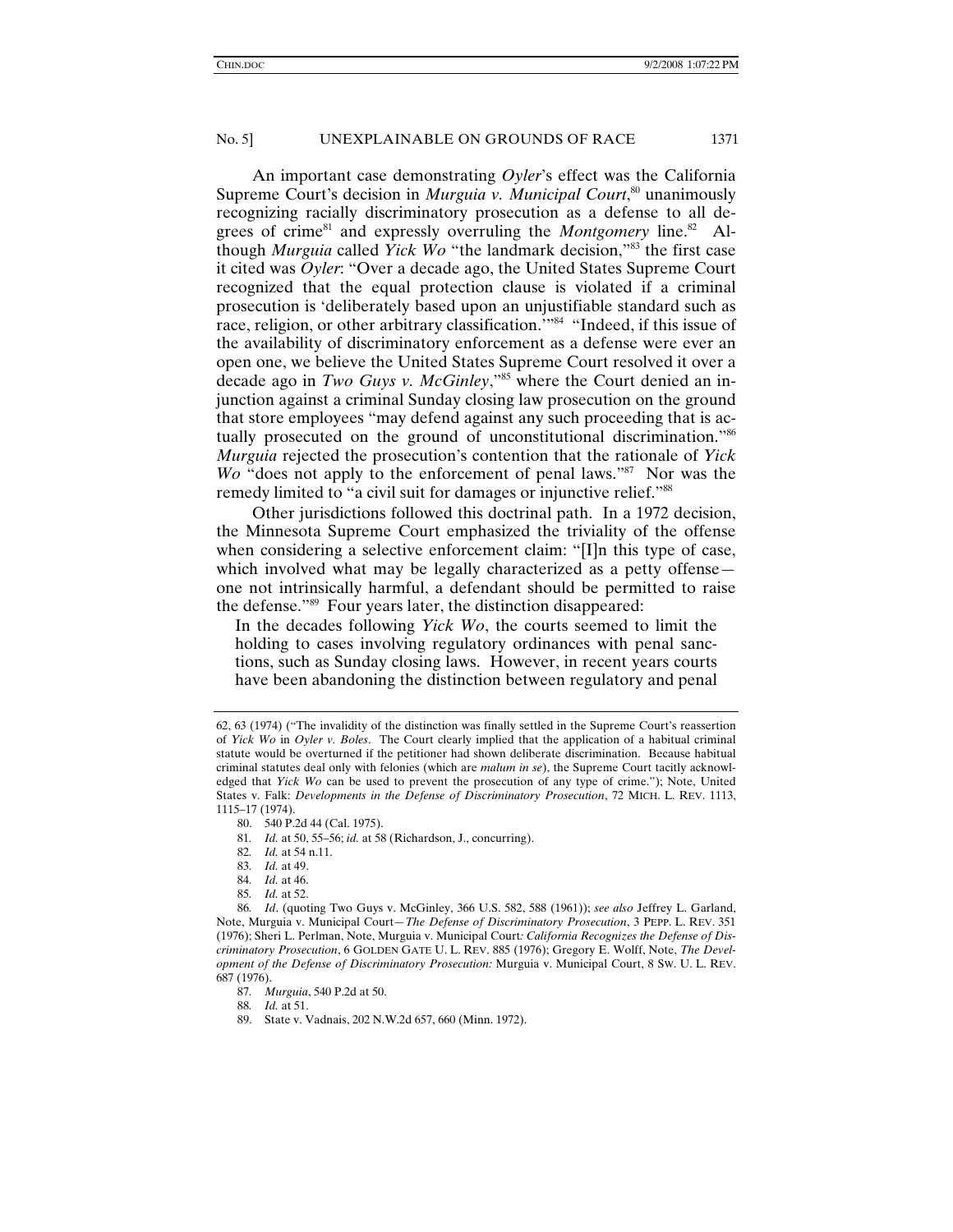laws. The trend is toward a rule allowing the defense . . . to be raised in a variety of criminal cases.<sup>90</sup>

The court determined that "the defense of discriminatory enforcement by law enforcement officials on all levels of state criminal laws and municipal penal ordinances may be raised by a defendant."91 After another eight years, every trace of the bad old days had been consigned to the memory hole; in 1984, the Minnesota Supreme Court observed, citing *Yick Wo*, that "[t]he United States Supreme Court has long held that when the law is administered in a discriminatory fashion, the defendant is entitled to a dismissal of the charges."92

In *Bailleaux v. Gladden*,<sup>93</sup> a 1962 decision, the Oregon Supreme Court found itself

[i]mpressed with the analysis of the *Yick Wo* doctrine made in *People v. Montgomery* and cited [the case] with approval . . . in *State v. Hicks*.<sup>94</sup> We note again its statement that the remedy for unequal enforcement of the law "does not lie in the exoneration of the guilty at the expense of society." We also find that the *Montgomery* case has since been consistently followed and applied in California.<sup>95</sup>

By 1977, the Oregon Court of Appeals distinguished the earlier Oregon Supreme Court cases, and noted that "[t]he rationale in *Montgomery* referred to by the court in *Hicks* was later expressly disapproved by the California Supreme Court in *Murguia*, which held that the equal protection clause safeguards individuals from intentional and purposeful invidious discrimination in enforcement of all laws, including penal statutes."96

Two points flow from the *Montgomery* line of cases. First, whatever the Court actually meant by *Yick Wo*, until the 1960s, a powerful explanation for its desuetude was that many courts held it inapplicable to criminal cases—inapplicable, that is, to the very situation that the case is celebrated for today. Second, this body of law raises the question of why these courts decided what they did, of what *Yick Wo* actually meant. Perhaps courts from California to New Jersey, from Minnesota to Virginia, failed to comply with the clear command of the Supreme Court through lack of legal ability or deliberate disobedience. Alternatively, perhaps these courts correctly understood *Yick Wo* to mean something other than what courts and scholars advanced in the post-*Brown* era.

 <sup>90.</sup> City of Minneapolis v. Buschette, 240 N.W.2d 500, 502–03 (Minn. 1976) (citations omitted).

<sup>91</sup>*. Id.* at 503.

 <sup>92.</sup> State v. Russell, 343 N.W.2d 36, 37 (Minn. 1984).

 <sup>93. 370</sup> P.2d 722, 724 (Or. 1962) (citations omitted).

 <sup>94. 325</sup> P.2d 794, 804 (Or. 1958).

<sup>95</sup>*. Bailleaux*, 370 P.2d at 724 (citations omitted). The Oregon Supreme Court was wrong. *See* Murguia v. Municipal Court, 540 P.2d 44, 53–54, 54 n.10 (Cal. 1975) (stating that "the great majority of California authorities have similarly recognized the availability of such a defense").

 <sup>96.</sup> State v. Hodgdon, 571 P.2d 557, 559 (Or. Ct. App. 1977) (citation omitted).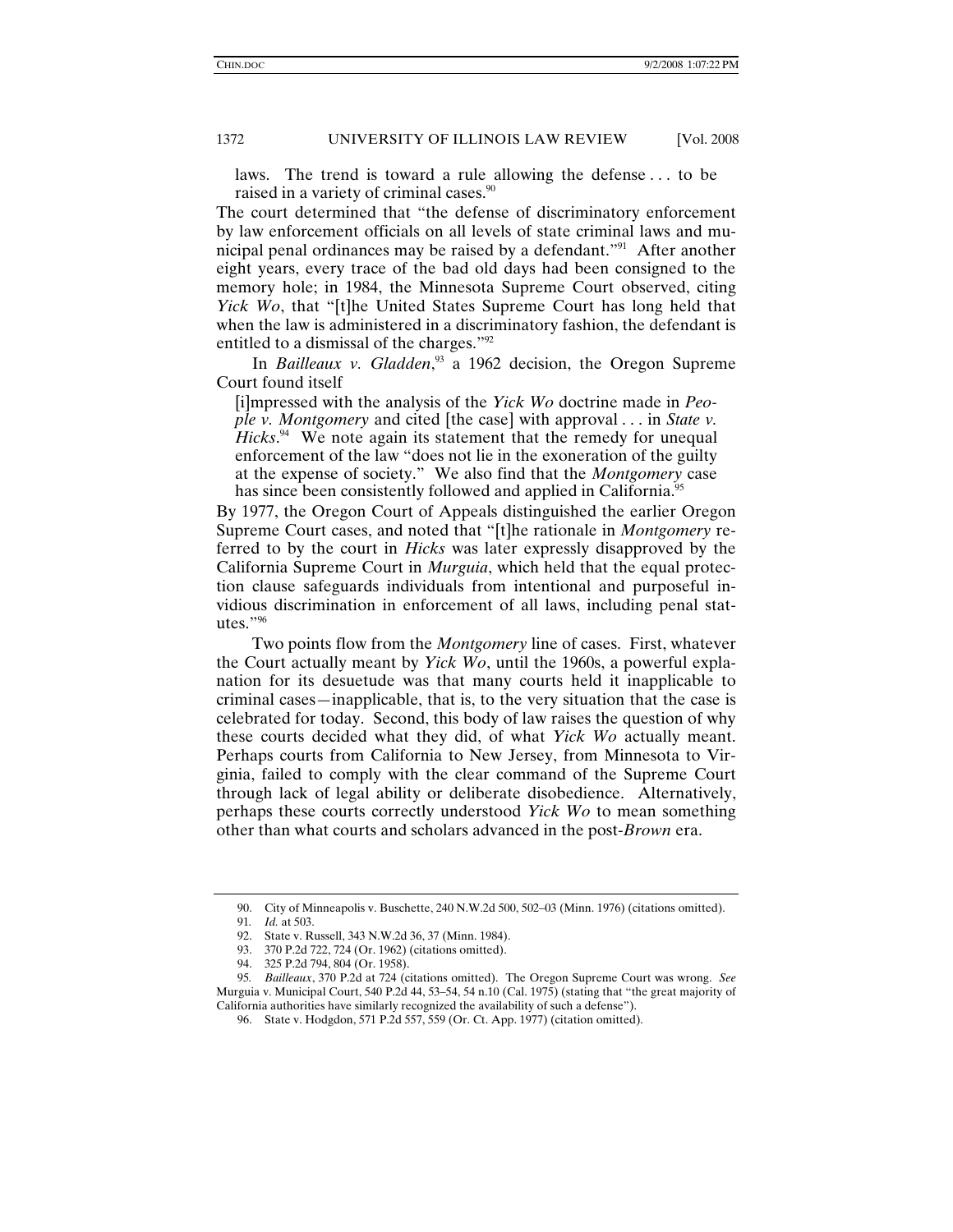## II. *YICK WO* AND RACE

If the *Yick Wo* Court believed that the Due Process Clause protected the right to engage in the laundry business in the absence of a legitimate reason to exclude a person from it, then nonracial considerations suffice to explain the outcome of the case. A person of any race would have been in just as strong a position to contest arbitrary deprivation of property as was a Chinese person. Similarly, that the denial of a permit was on the basis of racial prejudice would not have made the analysis any different than had the denial been based on the administrator's whim, caprice, laziness, or any other reason insufficient to justify invasion of property rights.

Following the arguments in Yick Wo's brief,<sup>97</sup> the *Yick Wo* opinion treated Yick Wo's interest in washing clothes as a constitutionally protected property right.<sup>98</sup> As Dean Benno Schmidt has observed, "The bulk of the opinion sounds in unconstitutional delegation"; $\frac{9}{2}$ <sup>9</sup> the administrator had been given arbitrary power over property rights. Similarly, Professor Thomas Joo explained in a landmark article that *Yick Wo* is an early example of, or precursor to, the substantive due process jurisprudence of the *Lochner* era, using the Fourteenth Amendment to protect economic rights.100 Earl Maltz also recognized that *Yick Wo* cannot be regarded as a modern case that happened to be decided in 1886.<sup>101</sup>

Of course, even then the Court allowed some regulation, even of lawful pursuits. Thus, in *Soon Hing v. Crowley*, 102 the Court denied habeas corpus relief to a San Francisco laundryman who was locked up for washing clothes after 10:00 p.m. within city limits. Under the ordinance, no laundry could operate without a fire inspection and a health inspection; even with these, it could not operate after 10:00 p.m. or before 6:00 a.m. The Chinese claimed that the rules were designed to put them out

 <sup>97.</sup> Argument for Appellant and Plaintiff in Error at 3–6, Yick Wo v. Hopkins, 118 U.S. 356 (1886) (Nos. 1280, 1281) (assignments of error were: (1) engaging in the laundry business is a natural right; (2) restriction of those in wooden buildings is a bill of attainder; (3) the ordinance deprives launderers of property without due process of law; and (4) the ordinance is discriminatorily applied in violation of the civil rights laws, the Equal Protection Clause, and treaties with China).

<sup>98</sup>*. See, e.g.*, Peters v. San Antonio, 195 S.W. 989, 992 (Tex. Civ. App. 1917) ("The ordinance [in *Yick Wo*] was seeking to destroy the right of a man to conduct a lawful business in an arbitrary and unreasonable way . . . It was an attempt to invade and destroy a vested right, and that could not be done in an unreasonable and oppressive way.").

 <sup>99.</sup> Benno C. Schmidt, Jr., *Juries*, *Jurisdiction, and Race Discrimination: The Lost Promise of*  Strauder v. West Virginia, 61 TEX. L. REV. 1401, 1469 (1983).

 <sup>100.</sup> Thomas Wuil Joo, *New "Conspiracy Theory" of the Fourteenth Amendment: Nineteenth Century Chinese Civil Rights Cases and the Development of Substantive Due Process Jurisprudence*, 29 U.S.F. L. REV. 353, 353–56 (1995).

 <sup>101.</sup> Earl M. Maltz, *The Federal Government and the Problem of Chinese Rights in the Era of the Fourteenth Amendment*, 17 HARV. J.L. & PUB. POL'Y 223, 245–48 (1994). Professor Maltz persuasively argues that the cases involving Chinese were "largely ignored." *Id.* at 223. He agrees that "the *Yick Wo* opinion was explicitly limited to deprivations of rights that the Court deemed 'fundamental.'" *Id.* at 248. Another important article about the jurisprudence of this era is Richard S. Kay, *The Equal Protection Clause in the Supreme Court, 1873–1903*, 28 BUFF. L. REV. 667 (1980).

 <sup>102. 113</sup> U.S. 703 (1885).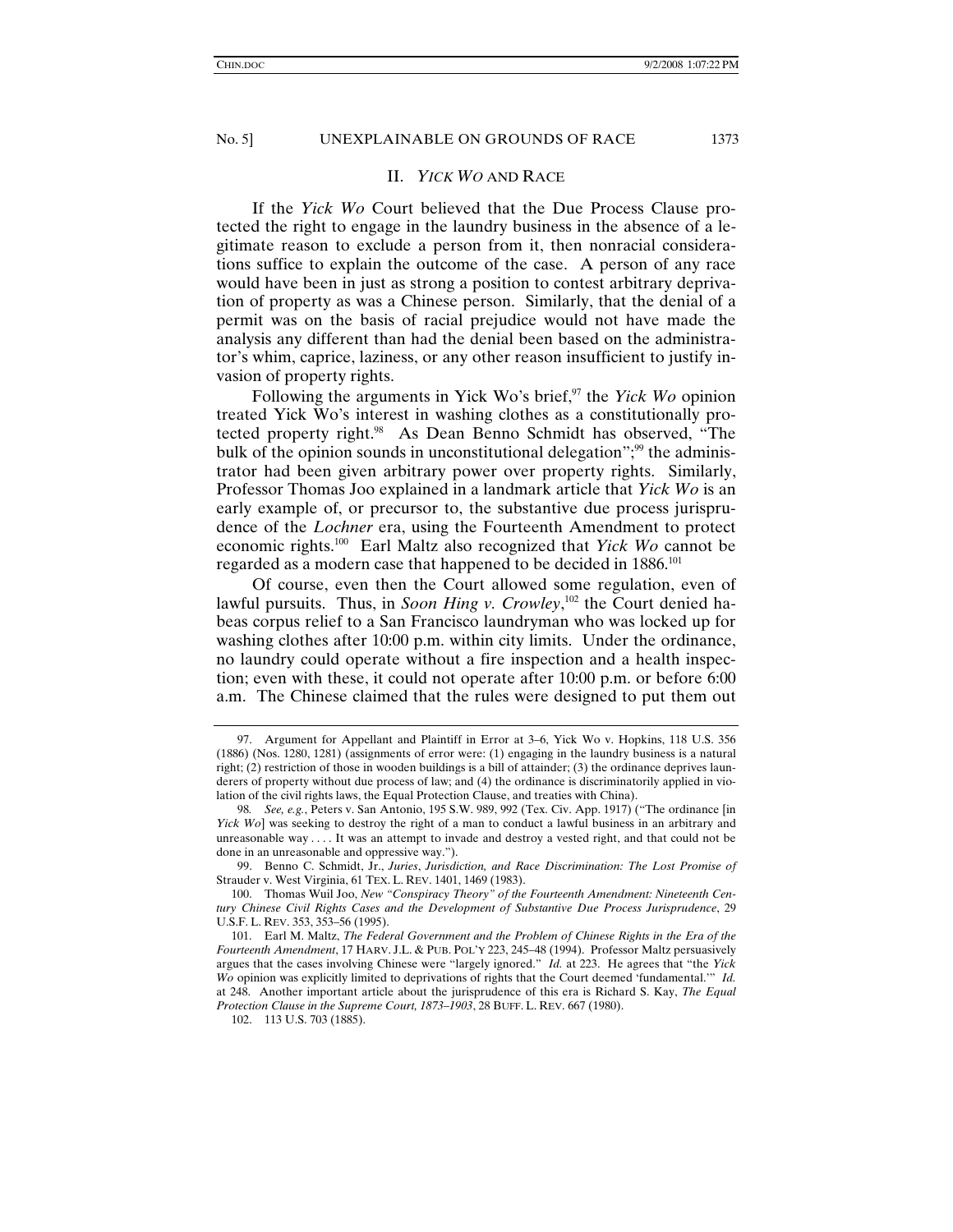of business. But, said the Court, the law was not facially discriminatory, and the Court regarded mandated rest periods as "beneficent and merciful,"103 although a skeptic might say that with friends like these, the Chinese did not need enemies.

But the ordinance in *Yick Wo* was layered on top of the regulatory regime approved in *Soon Hing* accounting for legitimate health and safety concerns. Accordingly, the Court concluded that the new requirement of board consent was about something else. The ordinances at issue in *Yick Wo* conferred "not a discretion to be exercised upon a consideration of the circumstances of each case, but a naked and arbitrary power . . . . The power given to them is not confided to [the supervisors'] discretion in the legal sense of that term, but is granted to their mere will."<sup>104</sup> "[T]he very idea that one man may be compelled to hold his life, or the means of living, or any material right essential to the enjoyment of life, at the mere will of another, seems to be intolerable in any country where freedom prevails, as being the essence of slavery itself."105

An arbitrary denial materialized in this case:

It appears that both petitioners have complied with every requisite, deemed by the law or by the public officers charged with its administration, necessary for the protection of neighboring property from fire, or as a precaution against injury to the public health. No reason whatever . . . is assigned why they should not be permitted to carry on  $\dots$  their harmless and useful occupation.<sup>106</sup>

In addition to the due process analysis, the Court explained that the deprivation represented an impermissible classification. In this famous passage, the Court said:

Though the law itself be fair on its face and impartial in appearance, yet, if it is applied and administered by public authority with an evil eye and an unequal hand, so as practically to make unjust and illegal discriminations between persons in similar circumstances, material to their rights, the denial of equal justice is still within the prohibition of the Constitution.... No reason for [denial to the Chinese and grants to others] is shown, and the conclusion cannot be resisted, that no reason for it exists except hostility to the race and nationality to which the petitioners belong, and which in the eye of the law is not justified.<sup>107</sup>

Commentators understand the due process and equal protection analyses as distinct, independent justifications. Under the period's jurisprudence, however, due process and equal protection claims were not distinct: they were two sides of the same coin.

<sup>103</sup>*. Id.* at 710; *see also* Barbier v. Connolly, 113 U.S. 27 (1885) (upholding regulations).

 <sup>104.</sup> Yick Wo v. Hopkins, 118 U.S. 356, 366–67 (1886).

<sup>105</sup>*. Id.* at 370.

<sup>106</sup>*. Id.* at 374.

<sup>107</sup>*. Id.* at 373–74.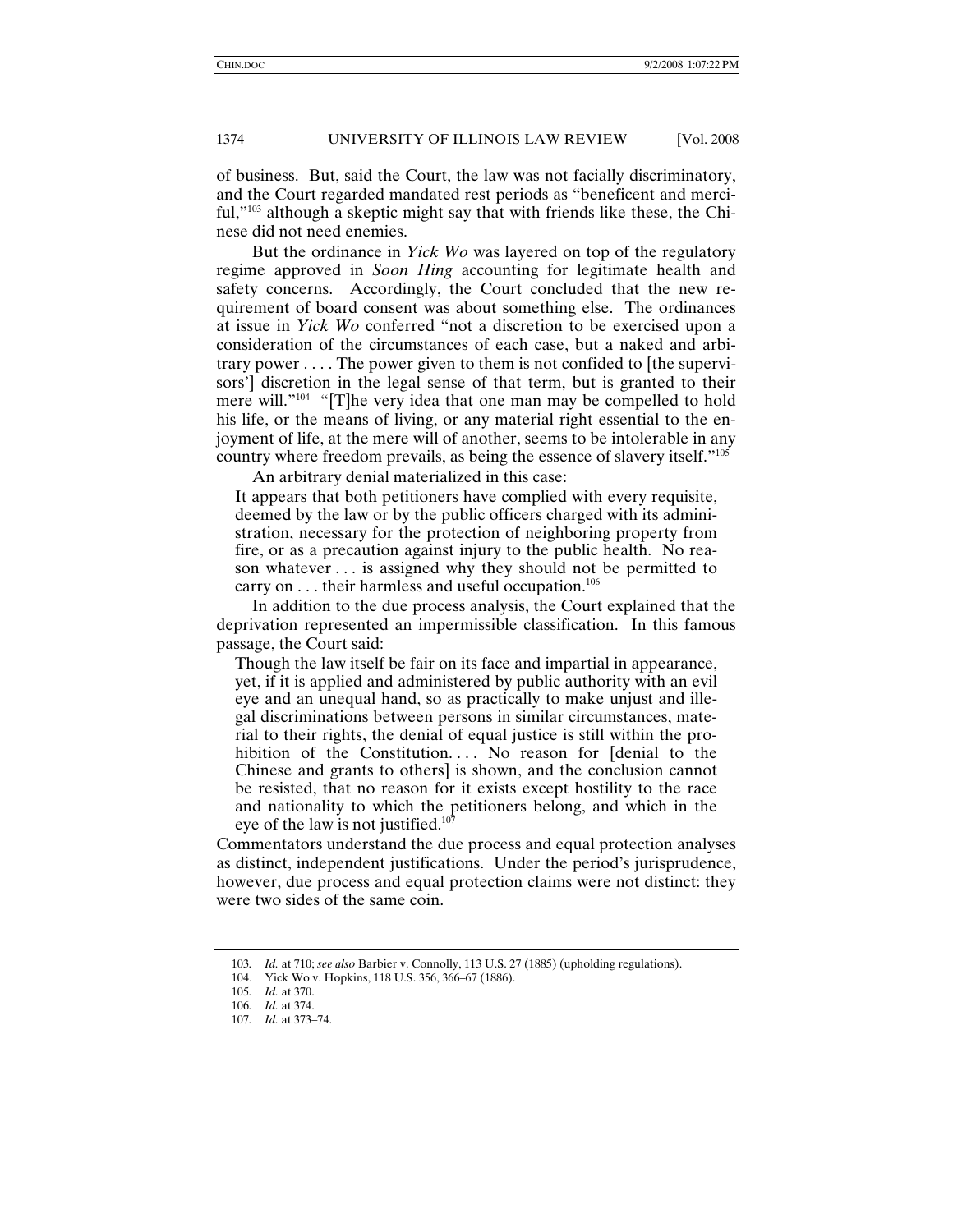Again, *Yick Wo* repeatedly reflects the Court's view that what was at stake was a "right";108 indeed, "the fundamental rights to life, liberty and the pursuit of happiness, considered as individual possessions."109 In this era, courts and advocates understood an arbitrary deprivation of a property right to automatically constitute a denial of equal protection as  $\text{well}:^{110}$ 

[W]herever the power of regulation is exerted in such an arbitrary and unreasonable way as to cause it to be in effect not a regulation, but an infringement upon the right of ownership, such an exertion of power is void because repugnant to the due process and equal protection clauses of the Fourteenth Amendment.<sup>111</sup>

For example, unfair rate regulation means that a railroad "is deprived of the lawful use of its property . . . without due process of law . . . and in so far as it is thus deprived, while other persons are permitted to receive reasonable profits upon their invested capital, the company is deprived of the equal protection of the laws."112 This point is supported by the Court's Fifth Amendment jurisprudence, which, before *Bolling v. Sharpe*, read an equal protection component into the Due Process Clause in precisely this situation. $113$ 

<sup>108</sup>*. Id.* at 365.

<sup>109</sup>*. Id.* at 370. The lower courts agreed that the petitioners had protected property interests. *See In re* Wo Lee, 26 F. 471, 474 (C.C.D. Cal. 1886) ("If it is competent for the board of supervisors to pass a valid ordinance prohibiting . . . following any ordinary, proper, and necessary calling . . . except at its arbitrary and unregulated discretion . . . then . . . there has been a wide departure from the principles . . . supposed to guard and protect the rights, property and liberties of the American people."); *In re* Yick Wo, 9 P. 139, 142 (Cal. 1885) ("[W]e do not find that they have *prohibited* the establishment of laundries, but that they have, as they well might do, *regulated* the places at which they should be established.").

<sup>110</sup>*. See* Duluth & Iron Range R.R. Co. v. St. Louis County, 179 U.S. 302, 305 (1900) ("[W]e conclude that the act which, it is asserted repealed or amended the contract was void, because a mere arbitrary exercise of power giving rise, if enforced, not only to a denial of the equal protection of the laws, but to a deprivation of property without due process of law."); Lake Shore & Mich. S. Ry. Co. v. Smith, 173 U.S. 684, 699 (1899) (stating that unreasonable rate-setting legislation is "a violation of that part of the constitution of the United States which forbids the taking of property without due process of law, and requires the equal protection of the laws"), *overruled by* Pa. R.R. Co. v. Towers, 245 U.S. 6 (1917); Yesler v. Bd. of Harbor Line Comm'rs, 146 U.S. 646, 655 (1892) ("By the . . . constitution of Washington no private property can be taken or damaged for public use without just compensation. The similar limitation upon the power of the general government, expressed in the Fifth Amendment, is to be read with the Fourteenth Amendment, prohibiting the states from depriving any person of property without due process of law, and from denying to any person within their jurisdiction the equal protection of the laws. The amendment undoubtedly forbids any arbitrary deprivation of life, liberty, or property, and secures equal protection to all under like circumstances in the enjoyment of their rights."); Barbier v. Connolly, 113 U.S. 27, 31 (1884) (Field, J.) (noting that the Fourteenth Amendment "undoubtedly intended not only that there should be no arbitrary deprivation of life or liberty, or arbitrary spoliation of property, but that equal protection and security should be given to all under like circumstances in the enjoyment of their personal and civil rights").

 <sup>111.</sup> Atl. Coast Line R.R. Co. v. N.C. Corp. Comm., 206 U.S. 1, 20 (1907).

 <sup>112.</sup> Chi., Milwaukee & St. Paul Ry. Co. v. Minnesota, 134 U.S. 418, 458 (1890).

<sup>113</sup>*. See* Detroit Bank v. United States, 317 U.S. 329, 337–38 (1943) ("Unlike the Fourteenth Amendment, the Fifth contains no equal protection clause and it provides no guaranty against discriminatory legislation by Congress. Even if discriminatory legislation may be so arbitrary and injurious in character as to violate the Due Process Clause of the Fifth Amendment, no such case is presented here.") (citations omitted); Steward Mach. Co. v. Davis, 301 U.S. 548, 584–85 (1937) ("The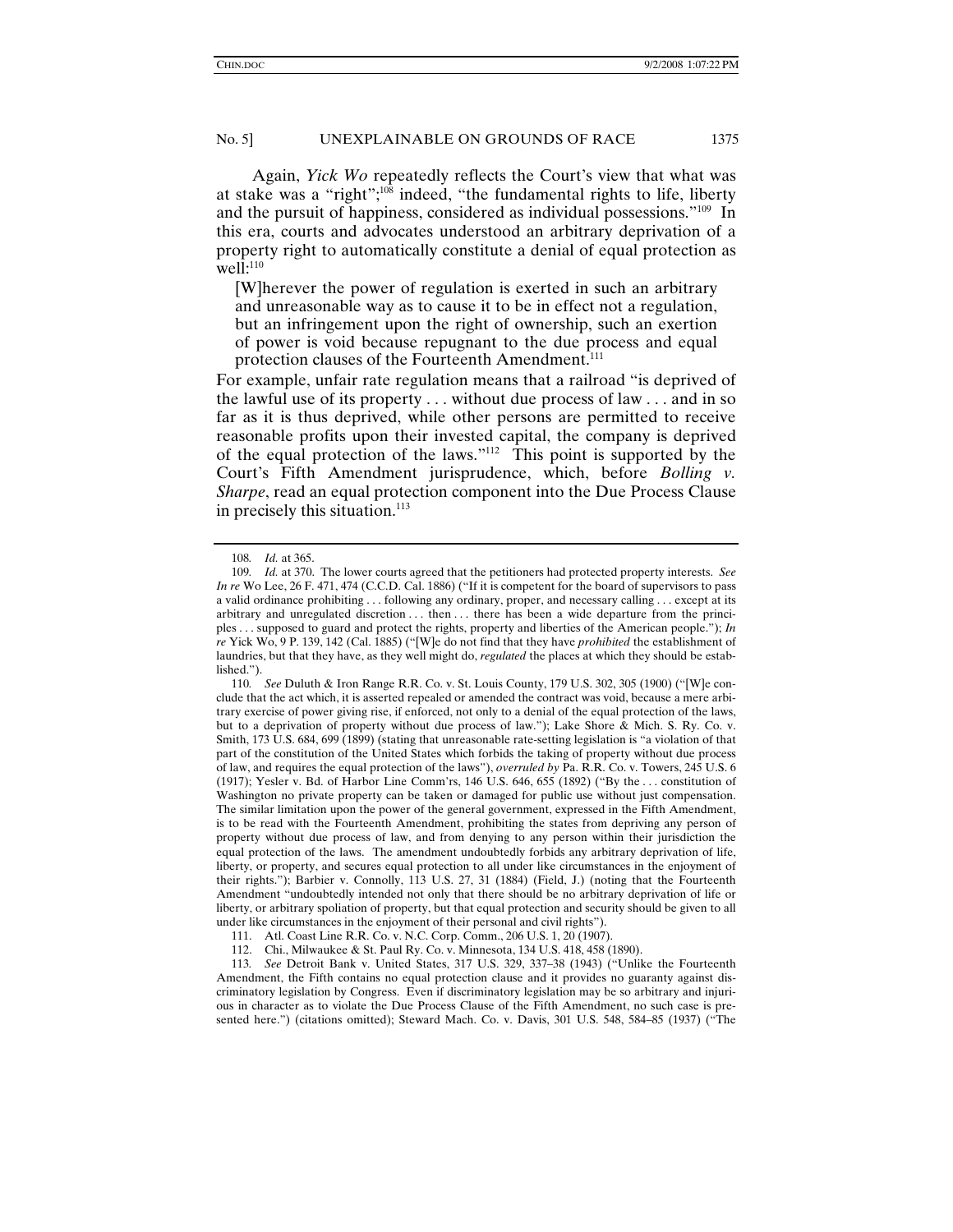Although such cases held, essentially, that an equal protection violation was another way of describing a due process violation, the excerpted passage of *Yick Wo* leaves room for the argument that the case broke new ground by holding that racial discrimination as a general matter "is not justified." On the other hand, the passage is also consistent with the interpretation that the discrimination was not among races, but among those granted and those denied their property rights; if so, *Yick Wo* is not a race case at all. A less-cited portion of *Yick Wo* shows that the latter interpretation is correct.<sup>114</sup> The ordinance, said the Court:

divides the owners or occupiers into two classes, . . . on one side which are those who are permitted to pursue their industry by the mere will and consent of the supervisors, and on the other those from whom that consent is withheld, at their mere will and pleasure. And both classes are alike only in this, that they are tenants at will,

under the supervisors, of their means of living.<sup>115</sup>

The Court concluded that the problematic classification was not between Chinese and others; it was between those allowed to enjoy their rights and those not. The wrong was not invidious race discrimination, but invidious denial of property rights. *Yick Wo* cited an industrial licensing case that invalidated an ordinance because it permitted decision based on "enmity or prejudice, from partisan zeal or animosity, from favoritism and other improper influences and motives easy of concealment, and difficult to be detected and exposed."116 Racial discrimination was no different from any other ground insufficient to warrant interference with property.<sup>117</sup>

Later cases support the conclusion that the Court understood the prohibited classification not as between races but between those allowed and denied their property rights. In *Dobbins v. City of Los Angeles*, the Court struck down a prohibition on opening gasworks except in specified places.118 While the plaintiff was building a gasworks, Los Angeles prohibited it from that location without explanation. *Yick Wo*, the Court said, "held that although an ordinance might be lawful upon its face, and

Fifth Amendment unlike the Fourteenth, has no equal protection clause . . . though we assume that discrimination, if gross enough, is equivalent to confiscation and subject under the Fifth Amendment to challenge and annulment.").

 <sup>114.</sup> Thus, in *American Sugar Refining Co. v. Louisiana*, Justice Brown, author of *Plessy*, explained that taxation, an interference with a property right, could not be segregated; he upheld a business tax, but added that "[o]f course, if such discrimination were purely arbitrary, oppressive, or capricious, and made to depend upon differences of color, race, nativity, religious opinions, political affiliations, or other considerations having no possible connection with the duties of citizens as taxpayers," the tax would be invalid. 179 U.S. 89, 92 (1900).

 <sup>115.</sup> Yick Wo v. Hopkins, 118 U.S. 356, 368 (1886).

<sup>116</sup>*. Id.* at 373 (quoting City of Balt. v. Radecke, 49 Md. 217 (1878)).

 <sup>117.</sup> Put another way, the passage makes perfect sense if any group is substituted for Chinese—so long as the Court is talking about vested property rights. It may be perfectly constitutional to prohibit opticians from filling prescriptions for eyeglasses. Williamson v. Lee Optical of Okla., 348 U.S. 483, 486 (1955). But denial of property rights to opticians that are freely allowed to others (e.g., "all persons but opticians may build single family homes in Zone R-1") would certainly be unconstitutional.

<sup>118</sup>*. See* 195 U.S. 223 (1904).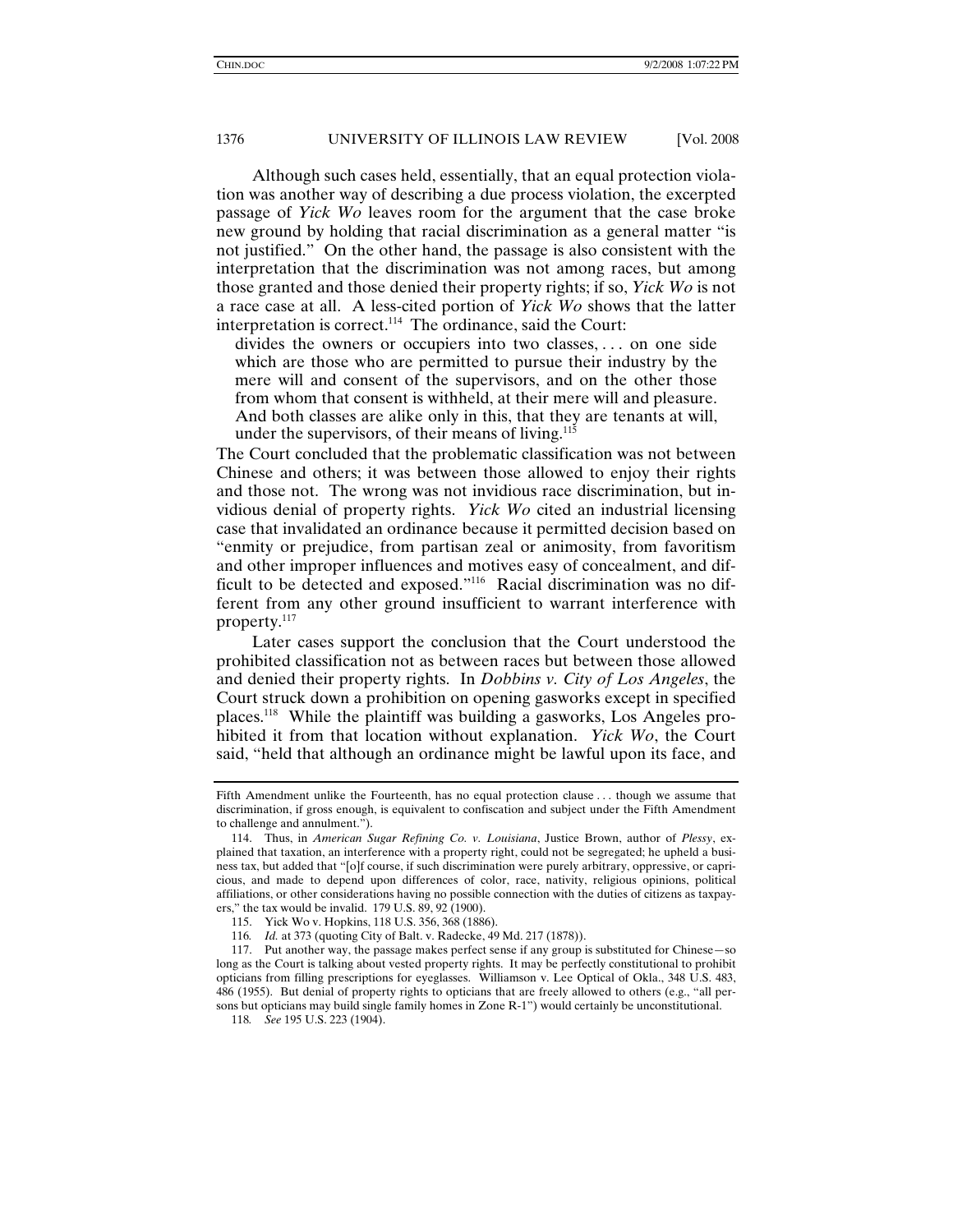apparently fair in its terms, yet if it was enforced in such a manner as to work a discrimination against a part of the community for no lawful reason, such exercise of the power would be invalidated by the courts."<sup>119</sup> Changing the permitted zone brought the transaction "within that class of cases wherein the court may restrain the arbitrary and discriminatory exercise of the police power which amounts to a taking of property without due process of law and an impairment of property rights protected by the Fourteenth Amendment."<sup>120</sup> Unless the energy companies are considered the same as racial minorities, *Dobbins* shows that race plays no part in the *Yick Wo* principle.

Similarly, in *State of Washington ex rel. Seattle Title Trust Co. v. Roberge*, 121 citing *Yick Wo*, the Court invalidated a statute conditioning issuance of a building permit on consent of the neighbors. Those neighbors "are not bound by any official duty, but are free to withhold consent for selfish reasons or arbitrarily . . . . The delegation of a power so attempted is repugnant to the due process clause of the Fourteenth Amendment."122 Tellingly, *Yick Wo* is cited as authority in a Jim Crowera "pole" tax case, involving a challenge to taxes on a telegraph company's infrastructure.<sup>123</sup> However, it plays no role in challenges to racially discriminatory "poll" taxes, which deprived individuals of the right to vote.124 *Yick Wo* does not turn on racial discrimination; it turns on deprivation of vested property rights.

#### III. *YICK WO* AND FEDERALISM

If *Yick Wo* is a civil, nonracial case about taking property, it could still be important if it held Chinese had property rights under the Constitution on the same basis as members of other races. In *Buchanan v. Warley*, the Supreme Court held that African-Americans could not be denied the right to own real property.125 This was an important case. *Buchanan* was not flatly inconsistent with *Plessy*, but it limited *Plessy*'s potential implications; some matters, *Buchanan* made clear, could not be segre-

<sup>119</sup>*. Id.* at 240.

<sup>120</sup>*. Id.* at 241.

 <sup>121. 278</sup> U.S. 116 (1928).

<sup>122</sup>*. Id.* at 122 (citing Yick Wo v. Hopkins, 118 U.S. 356 (1886)); *see also, e.g.*, Gorieb v. Fox, 274 U.S. 603, 607–08 (1927) (distinguishing *Yick Wo*, stating that "[t]he ordinance there involved vested uncontrolled discretion in the board of supervisors, and this discretion was actually exercised for the express purpose of depriving the petitioner in that case of a privilege that was extended to others"); Boyd v. Bd. of Councilmen, 77 S.W. 669 (Ky. 1903) (following *Yick Wo* in building permit case).

<sup>123</sup>*. See* Mackay Tel. & Cable Co. v. City of Little Rock, 250 U.S. 94, 100 (1919) ("Nor was there an offer to show that the circumstances of the several companies and their telegraph lines were so much alike as to render any discrimination in the application of the pole tax equivalent to a denial of the equal protection of the laws.").

<sup>124</sup>*. See* Breedlove v. Suttles, 302 U.S. 277, 283 (1937).

<sup>125</sup>*. See* 245 U.S. 60 (1917). *See generally* David Bernstein, *Philip Sober Retraining Philip Drunk:* Buchanan v. Warley *in Historical Perspective*, 51 VAND. L. REV. 799 (1998).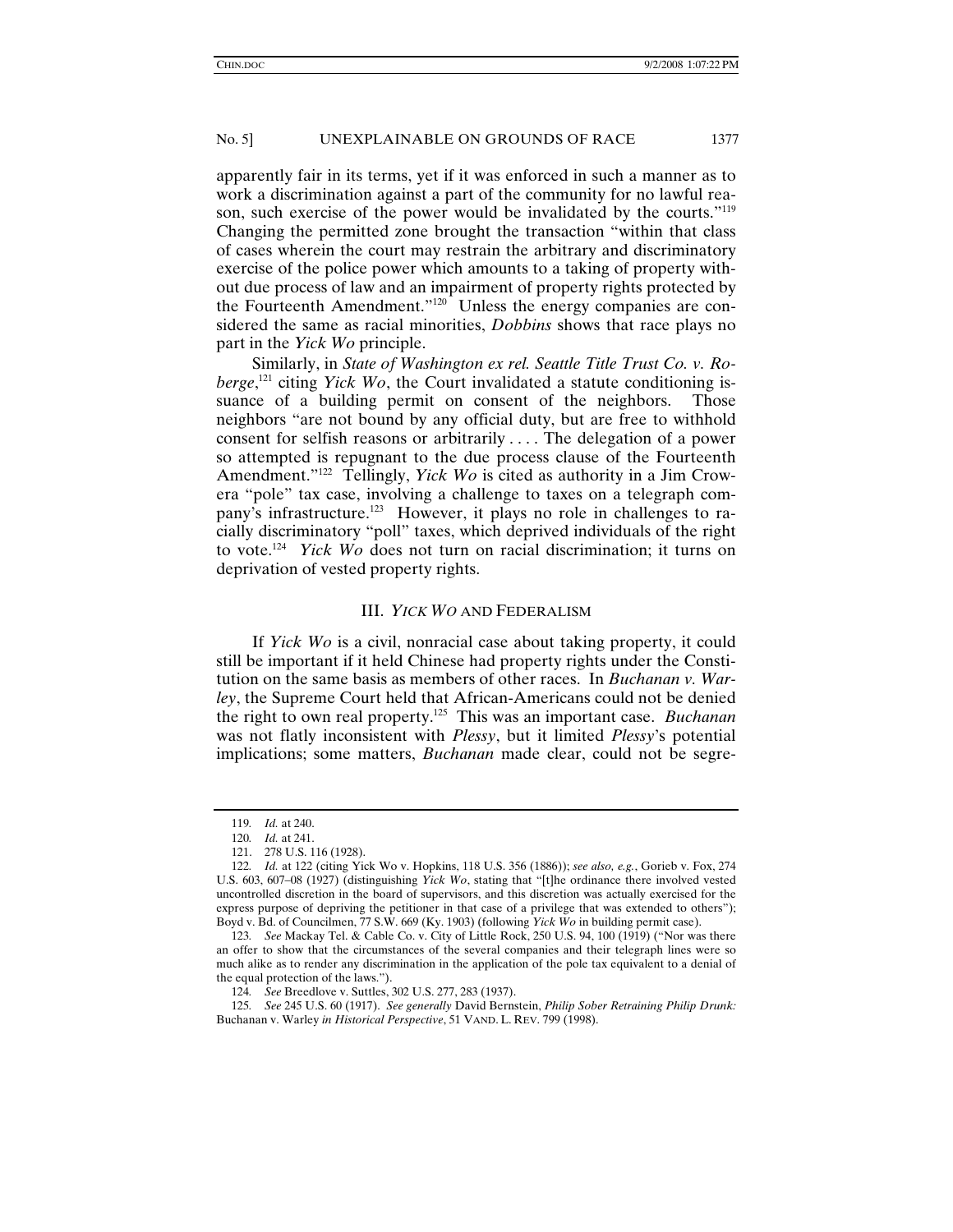gated. *Buchanan* did not necessarily imply *Brown* (John W. Davis famously won *Buchanan* and lost *Brown*), but it was a step towards it.

*Yick Wo* had hints of *Buchanan*. The *Yick Wo* Court stated that the "rights of petitioners, as affected by the proceedings of which they complain, are not less because they are aliens and subjects of the emperor of China."126 If this were all the Court had to say, *Yick Wo v. Hopkins* might be the Chinese *Buchanan v. Warley*. 127 However, Yick Wo's rights were protected only because he had a treaty right to a laundry license on the basis of equality with others.<sup>128</sup> Yick Wo's brief cited no less than four sections of this treaty.<sup>129</sup> Other cases show that without the treaty right, the Fourteenth Amendment standing alone did not restrain San Francisco from excluding him and all other Chinese from the laundry business; the Supreme Court repeatedly upheld laws excluding Asians from economic activity on the basis of race.

#### *A.* Yick Wo *as a Treaty Case*

*Yick Wo* arose as part of a contest between the United States and California over the power to control Asian immigration. In an effort to drive the Chinese out of California, the state and localities implemented legal innovations designed to convince them that it would be better just to leave. For example, *Yick Wo* was preceded by a California law prohibiting corporations from employing Chinese<sup>130</sup> and followed by a San Francisco ordinance simply requiring them to move away.<sup>131</sup> Federal courts struck down these laws on various grounds, including that they conflicted with a treaty with China granting "the same privileges, immunities, and exemptions, in respect to travel or residence as may be enjoyed by the citizens or subjects of the most favored nation."<sup>132</sup> Statutes throughout the West targeted Chinese in the laundry business.<sup>133</sup>

<sup>126</sup>*. Yick Wo*, 118 U.S. at 368.

 <sup>127.</sup> Later cases explicitly applied the Fourteenth Amendment to Chinese. *See* United States v. Wong Kim Ark, 169 U.S. 649 (1898) (applying citizenship clause of Fourteenth Amendment to Chinese); Wong Wing v. United States, 163 U.S. 228 (1896) (holding Chinese entitled to jury trial prior to punishment for crime).

<sup>128</sup>*. See* Ming-sung Kuo, *The Duality of Federalist Nation-Building: Two Strains of Chinese Immigration Cases*, 67 ALB. L. REV. 27 (2003) (comparing *Yick Wo* and the Chinese exclusion case); Tim Wu, *Treaties' Domains*, 93 VA. L. REV. 571, 615–22 (2007) (discussing Burlingame Treaty).

<sup>129</sup>*. See* Argument for Appellant, *supra* note 97, at 6–8 (citing the Declaration of Independence, the Fourteenth Amendment, sections 1977 and 1979 of the Revised Statutes (now 42 U.S.C. §§ 1981(a), 1983), section 1 of article 1 of the California Constitution, and four provisions of the treaties with China).

<sup>130</sup>*. In re* Tiburcio Parrott, 1 F. 481, 483 (C.C.D. Cal. 1880) (invalidating the law).

<sup>131</sup>*. In re* Lee Sing, 43 F. 359, 360–61 (C.C.N.D. Cal. 1890) (invalidating the law).

<sup>132</sup>*. In re Tiburcio Parrott*, 1 F. at 504; *see also In re* Ah Fong, 1 F. Cas. 213, 217 n.3 (Field, Circuit Justice, C.C.D. Cal. 1874) (No. 102).

<sup>133</sup>*. See generally* David Bernstein, Lochner*, Parity, and the Chinese Laundry Cases*, 41 WM. & MARY L. REV. 211 (1999) (reviewing cases brought by laundrymen regarding hostile legislation); David Bernstein, *Two Asian Laundry Cases*, 23 J. SUP. CT. HIST. 95 (1999) (discussing two Asian laundry cases in their historical contexts).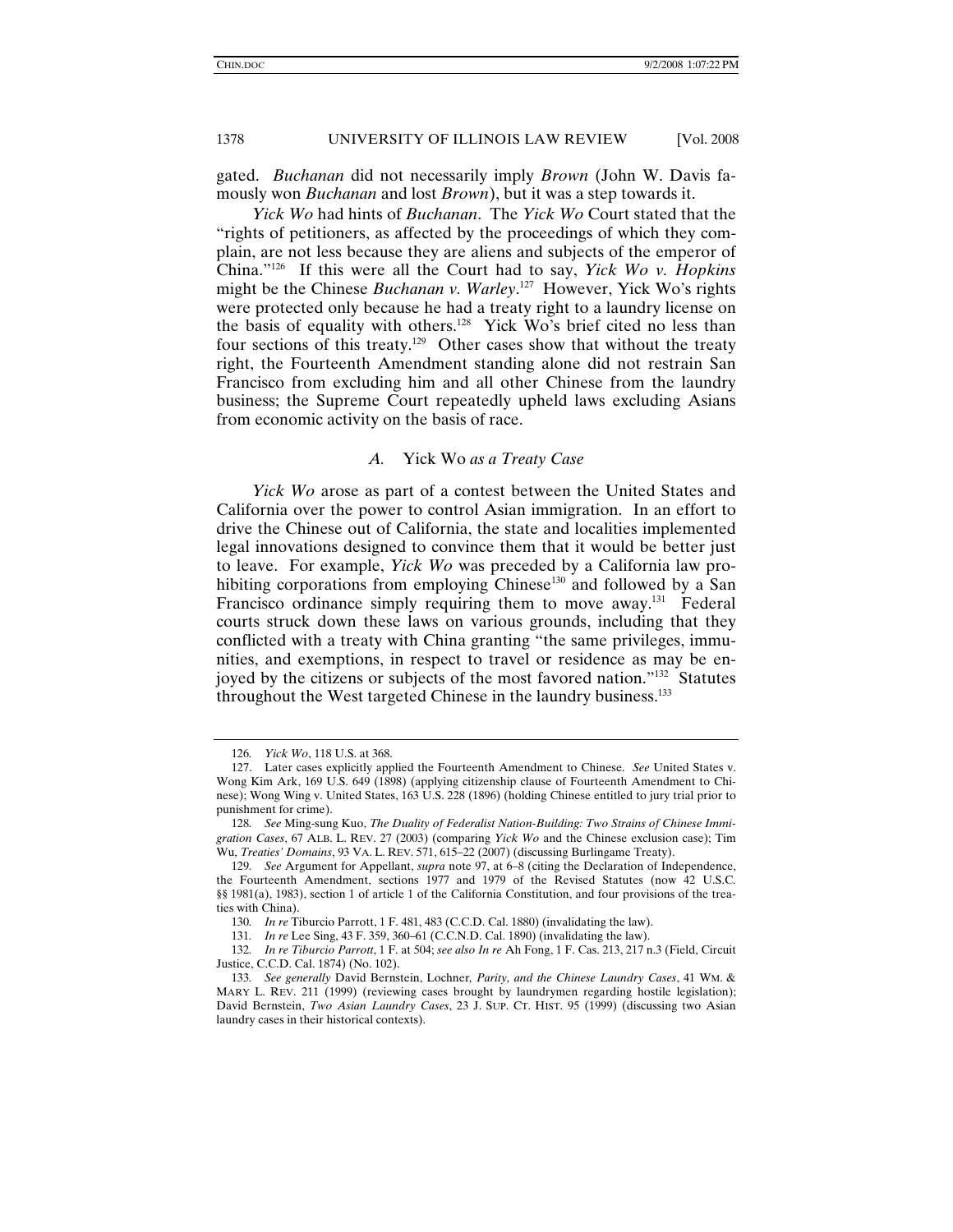By 1886, the Court was familiar with California's efforts to eliminate the Chinese.134 The Court recognized early on the federal interest in protecting Chinese from state mistreatment. Ten years before *Yick Wo*, in *Chy Lung v. Freeman*, 135 for example, the Court unanimously invalidated a California law allowing imposition of a high bond on ships' masters landing immigrants. The Court explained that the nation's foreign policy could not be subject to the intervention of state officials: "[A] silly, an obstinate, or a wicked commissioner may bring disgrace upon the whole country, the enmity of a powerful nation, or the loss of an equally powerful friend."136 The country affected was no secret: "[W]e venture the assertion, that, if citizens of our own government were treated by any foreign nation as subjects of the Emperor of China have been actually treated under this law, no administration could withstand the call for a demand on such government for redress."<sup>137</sup>

Meanwhile, a United States–China treaty came into force in 1858.<sup>138</sup> The 1868 amendments known as the Burlingame Treaty recognized "the inherent and inalienable right of man to change his home and allegiance, and also the mutual advantage of the free migration and emigration . . . for purposes of curiosity, of trade, or as permanent residents."<sup>139</sup> In addition, "Chinese subjects visiting or residing in the United States, shall enjoy the same privileges, immunities, and exemptions in respect to travel or residence, as may there be enjoyed by the citizens or subjects of the most favored nation."140 A supplementary 1880 treaty provided: "Chinese subjects . . . shall be accorded all the rights, privileges, immunities and exemptions which are accorded to the citizens and subjects of the most favored nation."141 Accordingly, for better and for worse, the status of Chinese had a federal character different from that of racial groups comprised mostly of citizens.

Also on the books in 1886 was section 1977 of the Revised Statutes, now 42 U.S.C. § 1981(a). It provides:

All persons within the jurisdiction of the United States shall have the same right in every State and Territory to make and enforce contracts, to sue, be parties, give evidence, and to the full and equal benefit of all laws and proceedings for the security of persons and property as is enjoyed by white citizens, and shall be subject to like

 <sup>134.</sup> As the circuit court opinion put it, "Can a court be blind to what must be necessarily known to every intelligent person in the state?" *In re* Wo Lee, 26 F. 471, 475 (C.C.D. Cal. 1886), *rev'd sub nom.* Yick Wo v. Hopkins, 118 U.S. 356 (1886).

 <sup>135. 92</sup> U.S. 275 (1875).

<sup>136</sup>*. Id.* at 279.

<sup>137</sup>*. Id.*

 <sup>138.</sup> Treaty of Peace, Amity, and Commerce, U.S.-China, June 18, 1858, 12 Stat. 1023.

 <sup>139.</sup> Additional Articles to the Treaty Between the United States and China, U.S.-China, art. V, July 28, 1868, 16 Stat. 739.

<sup>140</sup>*. Id.* art. VI.

 <sup>141.</sup> Treaty Between the United States and China, Concerning Immigration, U.S.-China, art. III, Nov. 17, 1880, 22 Stat. 826.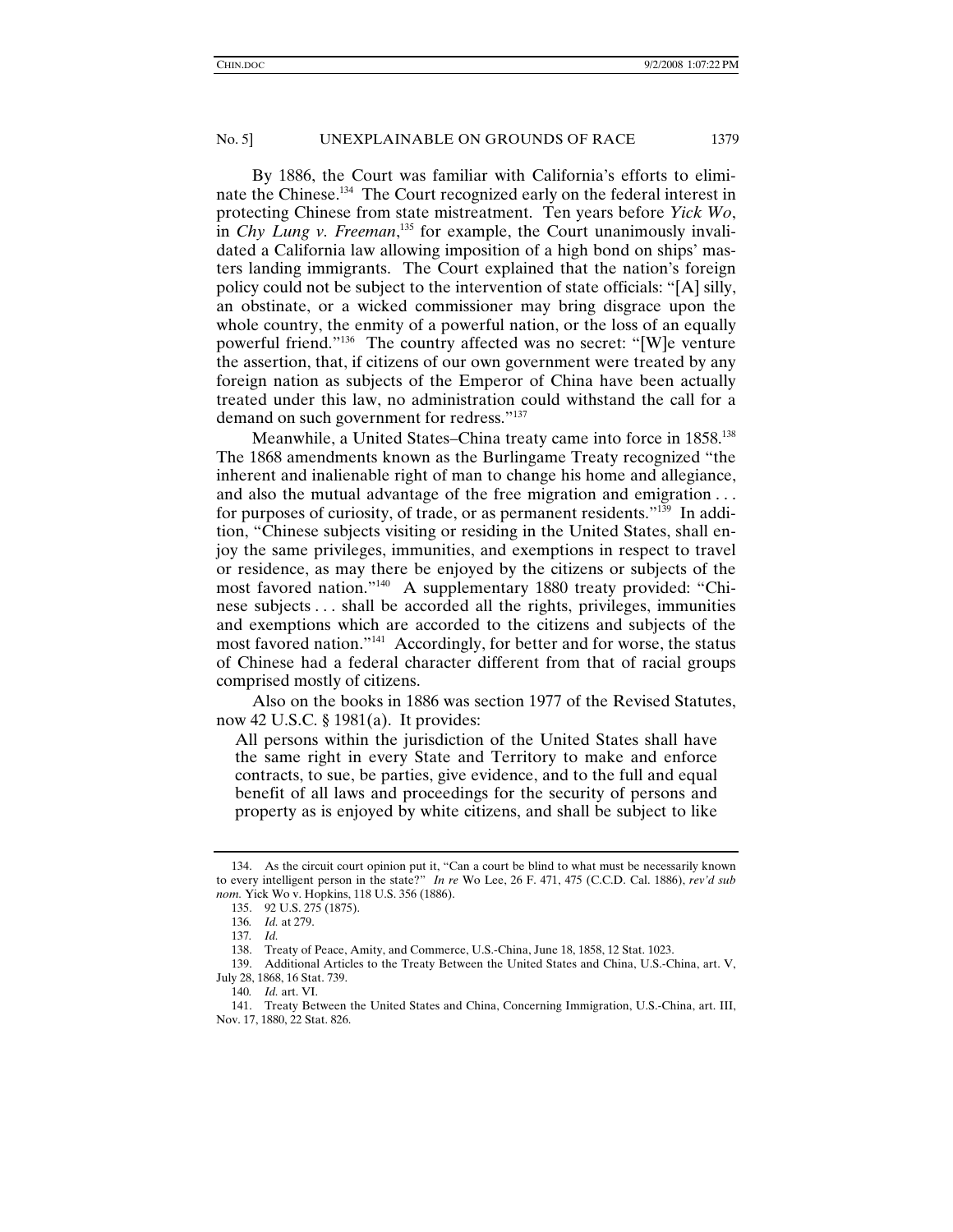punishment, pains, penalties, taxes, licenses, and exactions of every kind, and to no other. $142$ 

As Justice White demonstrated in *Runyon v. McCrary*, 143 this provision, enacted in 1870, was intended to protect the rights of Chinese immigrants in the West who were discriminated against in violation of, or at least in tension with, their treaty rights.<sup>144</sup>

The Court knew the treaty well. Several years before *Yick Wo*, the Court issued the first in a line of decisions that would extend over many years.145 In 1883, the Court found no jurisdiction in two habeas corpus petitions where laundrymen raised the same issues that would ultimately be decided in *Yick Wo*. 146 In *Chew Heong v. United States*, 147 Justice Harlan intricately analyzed the interaction between the treaties and implementing federal legislation. Former resident Chew Heong sought readmission to the United States even though he did not possess the special reentry certificate required for racial Chinese to cross the border. He was undocumented because he departed before the law requiring certificates came in to force. Yet, under the treaties, he was in a class of persons entitled to leave, return, and live in the United States. The Court determined that "the legislation of Congress and the stipulations of the treaty may stand together," and held the certificate requirement inapplicable to those traveling abroad when it came into effect.<sup>148</sup>

The next year, laundryman Soon Hing raised a treaty claim in his appeal.149 *Soon Hing*'s author, Justice Field, was particularly familiar with the treaty. As the author of the trial court opinion in *Chew Heong*, he had dissented from his own reversal when that case reached the Court.150 Field also regularly applied the treaty as Circuit Justice in Cali-

145*. E.g.*, Lau Ow Bew v. United States, 144 U.S. 47 (1892); United States v. Jung Ah Lung, 124 U.S. 621 (1888); Baldwin v. Franks, 120 U.S. 678 (1887).

 <sup>142. 42</sup> U.S.C. § 1981(a) (2000).

 <sup>143. 427</sup> U.S. 160 (1976).

<sup>144</sup>*. Id.* at 195–205 (White, J., dissenting). *See generally* Charles J. McClain, Jr., *The Chinese Struggle for Civil Rights in Nineteenth Century America: The First Phase, 1850–1870*, 72 CAL. L. REV. 529, 530–31 (1984) ("The evidence is simply indisputable . . . that section 1981 derives from section 16 of the Civil Rights Act of 1870, a statute that was not designed—at least not in any primary sense—to promote the civil rights of the nation's newly emancipated black citizens, but rather to respond to the plight of another aggrieved racial minority—the Chinese of California."). The treaties and 42 U.S.C. § 1981 offered protection, but what subconstitutional law giveth, it may taketh away. The next round of laws were designed to exclude Asians on the basis of race. *See* Gabriel J. Chin, *Segregation's Last Stronghold: Race Discrimination and the Constitutional Law of Immigration*, 46 UCLA L. REV. 1 (1998).

<sup>146</sup>*. Ex parte* Hung Hang, 108 U.S. 552 (1883); *Ex parte* Tom Tong, 108 U.S. 556 (1883).

 <sup>147. 112</sup> U.S. 536 (1884), *rev'g In re* Cheen Heong, 21 F. 791 (Field, Circuit Justice, C.C.D. Cal. 1884).

<sup>148</sup>*. Id.* at 559–60.

 <sup>149.</sup> Soon Hing v. Crowley, 113 U.S. 703, 706 (1885) ("The petition also averred that section four of the ordinance was in contravention of the provisions of the Burlingame Treaty.").

 <sup>150.</sup> Under the procedure apparently applicable at the time, Field's opinion prevailed in the trial court, even though the other three judges on the panel disagreed with him.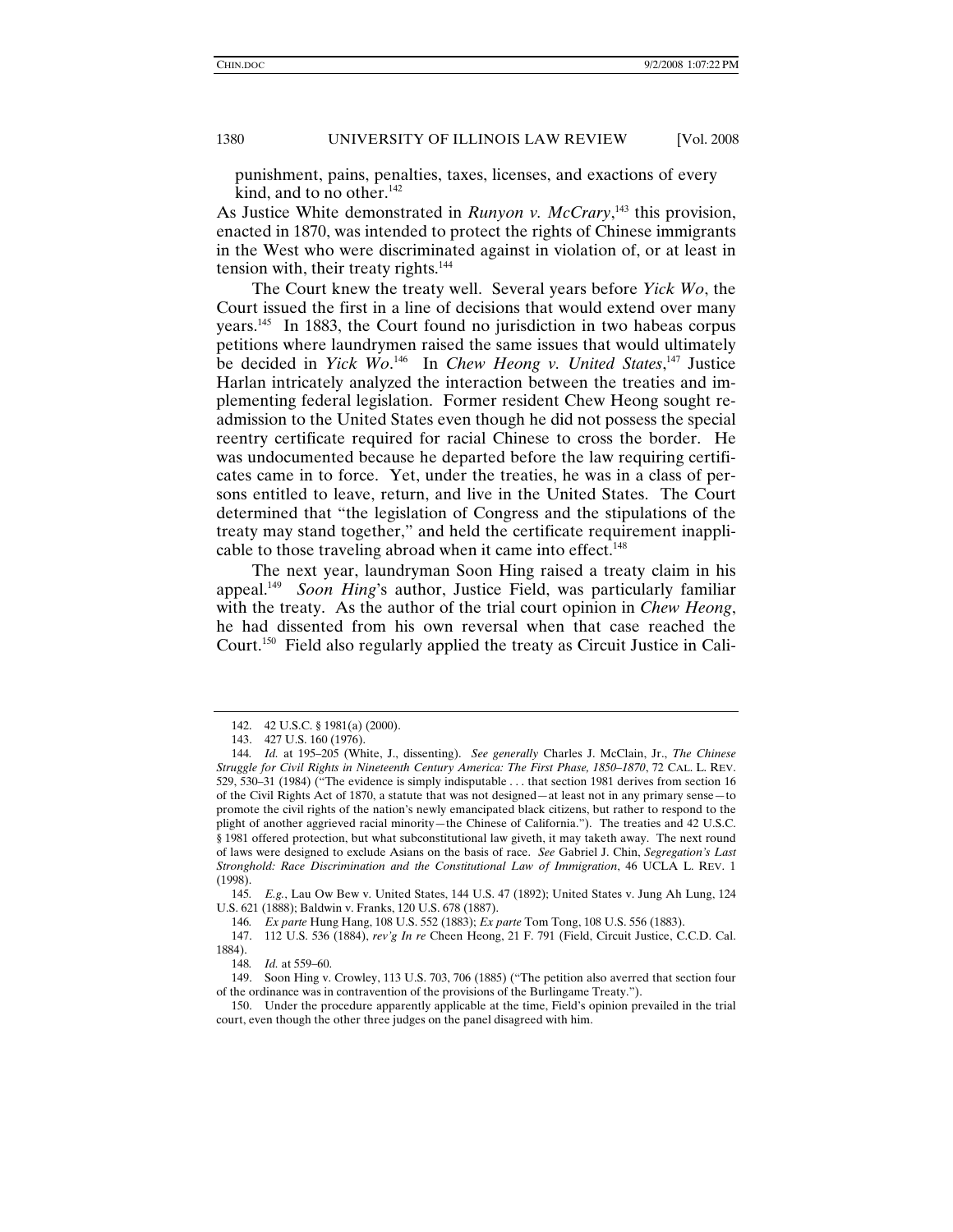fornia,<sup>151</sup> including in laundry<sup>152</sup> and right-to-work cases.<sup>153</sup> Although he recognized the threat to civilization presented by the "vast hordes" of Asia, he frequently invalidated state measures because to the national "government belong exclusively the treaty-making power and the power to regulate commerce with foreign nations, which includes intercourse as well as traffic, and  $\dots$  the power to prescribe the conditions of immigration or importation of persons. The state in these particulars . . . is powerless."154

Given their familiarity with the treaty, it is not surprising that the *Yick Wo* Court did not turn first to the Fourteenth Amendment when analyzing the legal status of Chinese. Instead, the first justification for its conclusion that Yick Wo's rights "are not less" was "the treaty between this Government and that of China," which provided that the United States would seek "to secure to [Chinese in the United States] the same rights, privileges, immunities and exemptions as may be enjoyed by the citizens or subjects of the most favored nation."155 The Court then noted that the Fourteenth Amendment is not limited to citizens. This observation was surely better than the alternative, but in this era it did not clearly imply the outcome given that the Fourteenth Amendment applied to citizens, too, and the Court had already or would soon uphold discrimination against them on the basis of race,<sup>156</sup> religion,<sup>157</sup> and sex.<sup>158</sup> Finally, the Court pointed out that section 1977 of the Revised Statutes—

<sup>151</sup>*. See, e.g.*, *In re* Look Tin Sing, 21 F. 905, 908 (Field, Circuit Justice, C.C.D. Cal. 1884) (noting that a person of Chinese racial ancestry born in the U.S. is a U.S. citizen); *In re* Ah Fong, 1 F. Cas. 213, 218 (Field, Circuit Justice, C.C.D. Cal. 1874) (No. 102) (stating that "[t]he only limitation upon the free ingress into the United States and egress from them of subjects of China is the limitation which is applied to citizens or subjects of the most favored nation; and as the general government has not seen fit to attach any limitation to the ingress of subjects of those nations, none can be applied to the subjects of China. . . . The detention of the petitioner is therefore unlawful under the treaty," and discussing federal civil rights statutes implementing the Fourteenth Amendment).

<sup>152</sup>*. In re* Quong Woo, 13 F. 229, 233 (Field, Circuit Justice, C.C.D. Cal. 1882) (invalidating an ordinance requiring permission of neighbors to operate a laundry: "The petitioner is an alien, and under the treaty with China is entitled to all the rights, privileges, and immunities of subjects of the most favored nation with which this country has treaty relations.... [H]e has, under the pledge of the nation, the right to remain, and follow any of the lawful ordinary trades and pursuits of life, without let or hindrance from the state, or any of its subordinate municipal bodies, except such as may arise from the enforcement of equal and impartial laws. His liberty to follow any such occupation cannot be restrained by invalid legislation of any kind; certainly not by a municipal ordinance that has no stronger ground for its enactment than the miserable pretense that the business of a laundry—that is, of washing clothes for hire—is against good morals or dangerous to the public safety.").

 <sup>153.</sup> Baker v. City of Portland, 2 F. Cas. 472, 475 (C.C.D. Or. 1879) (No. 777) ("This treaty having guaranteed to the Chinese the right to reside here permanently with the same privileges and immunities as the subjects of Great Britain, Germany and France, which certainly includes the right to labor for a living, if it includes anything, the state cannot, in the exercise of any of its admitted general powers, limit or deny this right.").

 <sup>154.</sup> Ho Ah Kow v. Nunan, 12 F. Cas. 252, 256 (C.C.D. Cal. 1879) (No. 6546).

 <sup>155.</sup> Yick Wo v. Hopkins, 118 U.S. 356, 368–69 (1885).

<sup>156</sup>*. See infra* notes 193–212 and accompanying text.

 <sup>157.</sup> Davis v. Beason, 133 U.S. 333, 346–48 (1890) (upholding a law criminalizing voting by Mormons).

 <sup>158.</sup> Minor v. Happersett, 88 U.S. 162, 178 (1874) (upholding the disenfranchisement of women).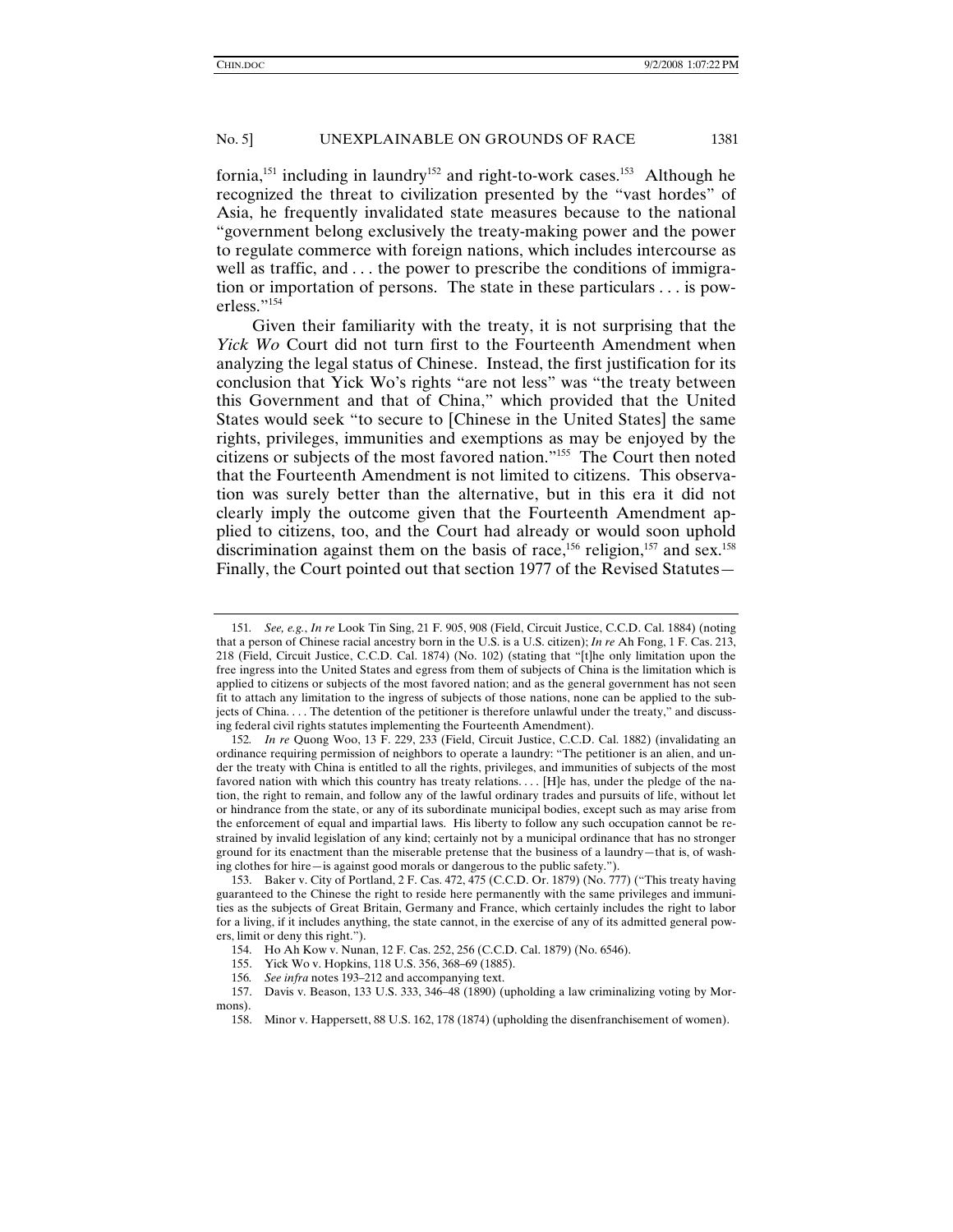in essence a statute implementing the treaty—provided that all persons within the jurisdiction of the United States shall be subject to the same "licenses" as white citizens "and to no other."159 "The questions we have to consider and decide in these cases, therefore," the Court concluded, "are to be treated as involving the rights of every citizen of the United States equally with those of the strangers and aliens who now invoke the jurisdiction of the court."<sup>160</sup>

Given that Yick Wo won and that the Court invoked three sources of law—the treaty, the civil rights statute, and the Fourteenth Amendment—it is necessary to isolate the significance of each to determine what the Court really decided. It turns out, however, that there is a control group showing that the freestanding Fourteenth Amendment would not have protected Yick Wo. In a line of race cases where the only doctrinal claim was the Fourteenth Amendment, the treaty was inapplicable, and the civil rights statutes not mentioned.

Until the *Brown* era, when the treaty was inapplicable the Court repeatedly and unanimously upheld the exclusion of Chinese and other Asians from some businesses on the basis of race, notwithstanding the Equal Protection Clause. In cases from California and Washington, the Supreme Court upheld racial restrictions on land ownership or possession. On the *Chy Lung* rationale, the Court would not allow states to exclude noncitizens from all forms of productive labor, meaning Yick Wo likely had a right to work in a laundry owned or operated by someone else. Citing *Yick Wo*, *Truax v. Raich*<sup>161</sup> held that aliens enjoy "the right to work for a living in the common occupations of the community"; any other rule would bring states "into hostility [with] exclusive federal power . . . to control immigration."162 However, in *Clarke v. Dekebach*, 163 the Court elaborated that "it does not follow that alien race and allegiance may not bear in some instances such a relation to a legitimate object of legislation as to be made the basis of a permitted classification."164

One instance where "alien race" was reasonably considered, according to the jurisprudence of the era, was when those aliens were Asian. Racial restrictions on Asians were a part of federal law since 1790 when the First Congress passed, and George Washington signed, a law limiting naturalization to "free white persons." In refusing to naturalize a Japanese person in 1922, a unanimous Court explained that this was "a rule in force from the beginning of the Government, a part of our history as well

<sup>159</sup>*. Yick Wo*, 118 U.S. at 369.

<sup>160</sup>*. Id.*

 <sup>161.</sup> Truax v. Raich, 239 U.S. 33 (1915).

<sup>162</sup>*. Id.* at 41–42; *see also* ERNST FREUND, POLICE POWER, PUBLIC POLICY AND CONSTITUTIONAL RIGHTS 729 (1904) (asserting that states cannot prohibit aliens from working: "The federal adjucations in the matter of discrimination against Chinese in the laundry business, while involving also treaty rights, seem to support this position.").

 <sup>163. 274</sup> U.S. 392 (1927).

<sup>164</sup>*. Id.* at 396.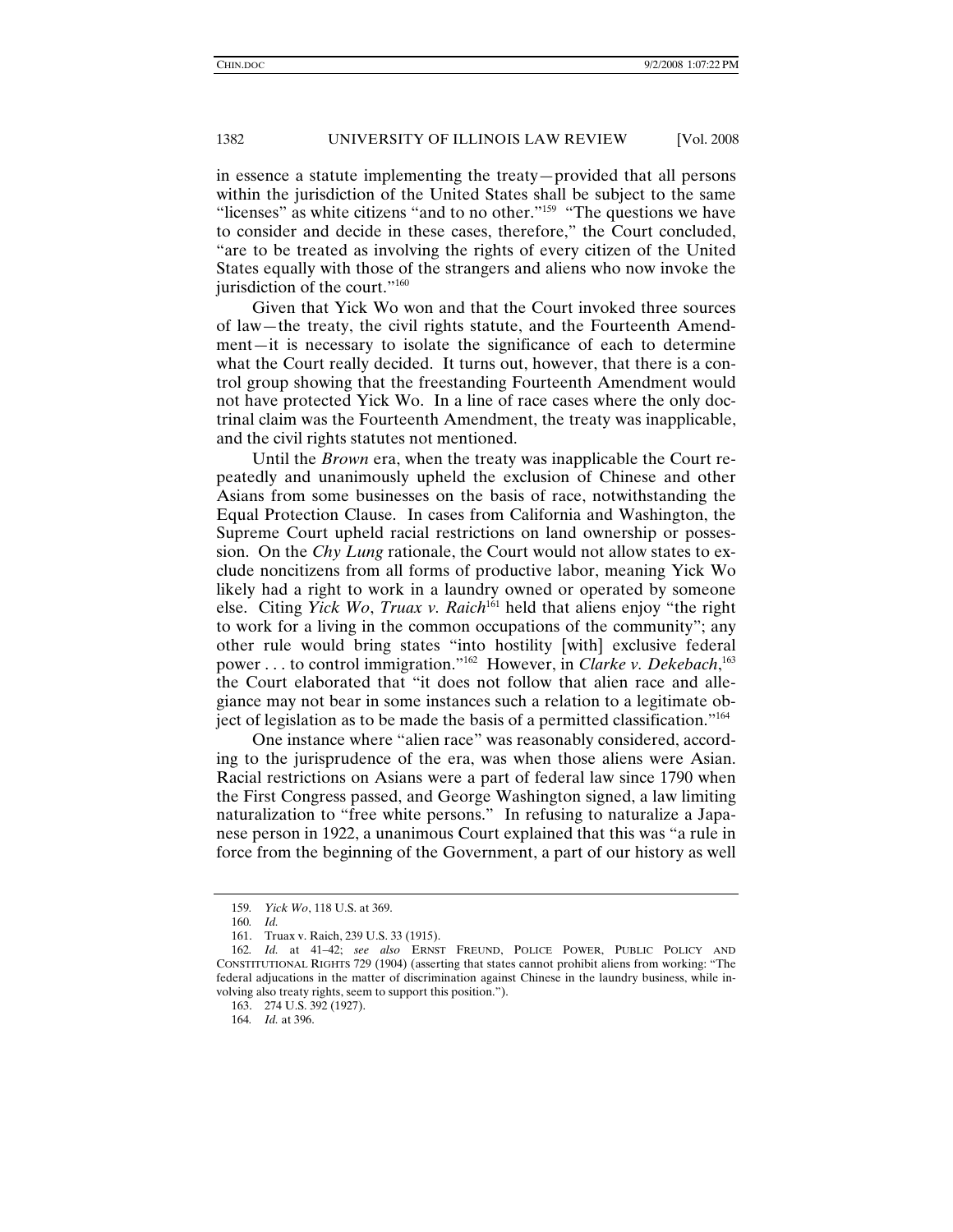as our law, welded into the structure of our national polity by a century of legislative and administrative acts and judicial decisions."165 Starting in 1882, when immigration of other races was numerically unlimited, Congress restricted Asian immigration.<sup>166</sup> States borrowed the federal racial structure by imposing restrictions on "aliens ineligible to citizenship," particularly laws prohibiting ownership of land. "Alien ineligible to citizenship" was in this context a term of art: "While any alien is ineligible to naturalization, whatever his race, if he lacks any one of several other qualifications required for naturalization, the [Alien Land Laws] have been interpreted as applying solely to those 'ineligible aliens' whose ineligibility is due to their race."167 Such laws were, as Justice Rehnquist explained, "discrimination on the basis of race 'by incorporation.'"168

In *Terrace v. Thompson*,<sup>169</sup> the Court rejected an equal protection challenge to a Washington State law permitting land ownership only by citizens or aliens who had declared an intention to become citizens.170 The Court explained that it was reasonable to exclude from land ownership those whom the law prohibited from becoming citizens:

[I]t is not to be supposed that [Congress's] acts defining eligibility are arbitrary or unsupported by reasonable considerations of public policy. The State properly may assume that the considerations upon which Congress made such classification are substantial and reasonable. Generally speaking, the natives of European countries are eligible. Japanese, Chinese and Malays are not.<sup>171</sup>

The Court found that the statute was not a racial classification, although it bore more heavily on those who could never become citizens: "All persons of whatever color or race who have not declared their intention in good faith to become citizens are prohibited from so owning agricultural lands." $172$ 

However, the controlling principle was that because Congress could discriminate against Asians, so too could the states. In *Porterfield v. Webb*, 173 decided the same day as *Terrace v. Thompson*, the Court upheld California's prohibition, which applied only to racially ineligible aliens; the law welcomed white aliens who had simply chosen not to naturalize.

 <sup>165.</sup> Ozawa v. United States, 260 U.S. 178, 194 (1922).

 <sup>166.</sup> Chin, *supra* note 144, at 6.

 <sup>167.</sup> Dudley O. McGovney, *The Anti-Japanese Land Laws of California and Ten Other States*, 35 CAL. L. REV. 7, 7 n.1 (1947); *see also* Gorman v. Forty-Second St., M. & St. N. Ave. Ry. Co., 203 N.Y.S. 632, 633–34 (App. Div. 1924) (finding that subjects of Great Britain are not ineligible aliens).

 <sup>168.</sup> Sugarman v. Dougall, 413 U.S. 634, 654 (1973) (Rehnquist, J., dissenting). The point of these laws was rarely disguised. *E.g.,* Mitsuuchi v. Security-First Nat'l Bank of L.A., 229 P.2d 376, 378 (Cal. Ct. App. 1951) ("[W]e note that it was the public policy of the State to prevent title to agricultural lands to vest directly or indirectly in persons of Japanese ancestry who were not American citizens.").

 <sup>169. 263</sup> U.S. 197 (1923).

 <sup>170. &</sup>quot;Declaration" was a formal legal step in the naturalization process involving filing papers, not merely an oral statement.

<sup>171</sup>*. Terrace*, 263 U.S. at 220.

<sup>172</sup>*. Id.*

 <sup>173. 263</sup> U.S. 225 (1923).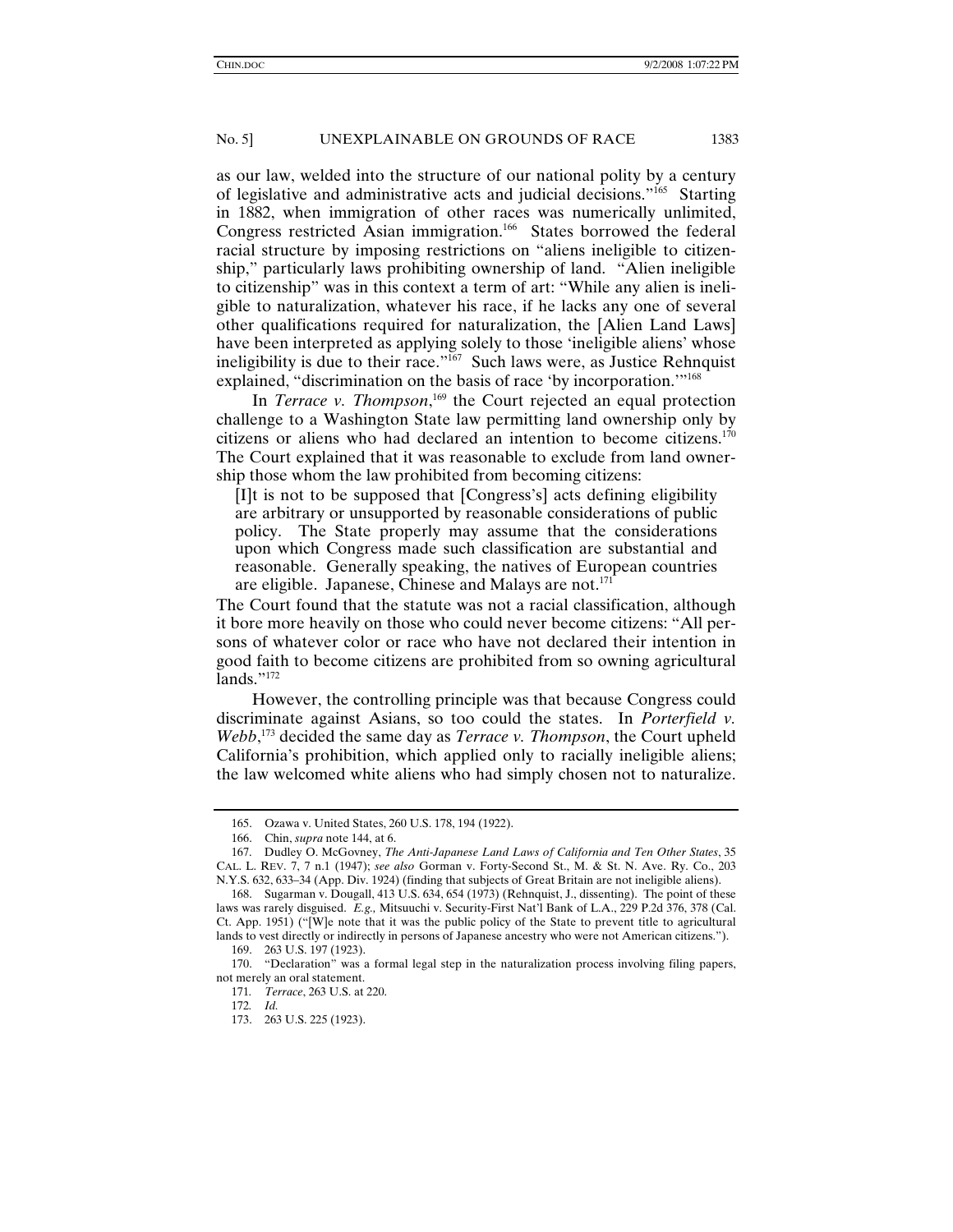That distinction did not require a different result. Using what is now clearly recognizable as the language of rational basis review, the Court explained: "In the matter of classification, the States have wide discretion. Each has its own problems . . . . It is not always practical or desirable that legislation be the same in different States."174

The Court upheld criminal enforcement of the laws, $175$  their application to leases as well as sales,<sup>176</sup> and their application to indirect ownership, such as through securities.<sup>177</sup> The Court also held that in criminal prosecutions, Asians could be presumed to be foreign citizens and bear the burden of proving United States citizenship.<sup>178</sup> As the Court later summarized this line of cases, "although the Fourteenth Amendment extends protection to aliens as well as citizens, a state may for adequate reasons of policy exclude aliens altogether from the use and occupancy of land."<sup>179</sup> The adequate policy reason was racial, and because of his race, the state could, consistently with the Fourteenth Amendment, imprison Yick Wo if he committed the crime of owning, leasing, or otherwise controlling real property for commercial purposes.<sup>180</sup> The Court's determination in *Buchanan v. Warley* that African-Americans had a right to own land was answered the opposite way for Asians: states could prohibit it.

As late as 1948, the year of *Shelley v. Kraemer*,<sup>181</sup> a majority of the Court pointedly refused to invalidate this sort of racial discrimination. In Oyama v. California,<sup>182</sup> Chief Justice Vinson and five others struck California's statutory presumption that land titles acquired by U.S. citizen children were shams subject to escheat if the purchase price came from parents who were racially ineligible for citizenship.<sup>183</sup> As the U.S. citizen child in *Oyama* was six years old when he purchased his farm, the presumption that the racially ineligible parents were really in control was plausible. But only four Justices, Black, Douglas, Murphy, and Rutledge, contended that the land laws themselves constituted unconstitutional racial discrimination. Three justices insisted the presumption was valid; Justice Jackson argued: "If the State can validly classify certain Asiatics

<sup>174</sup>*. Id.* at 233.

 <sup>175.</sup> Cockrill v. California, 268 U.S. 258, 263 (1925).

 <sup>176.</sup> Porterfield v. Webb, 263 U.S. 225, 233 (1923).

 <sup>177.</sup> Frick v. Webb, 263 U.S. 326, 333–34 (1923).

<sup>178</sup>*. See* People v. Morrison, 13 P.2d 803, 804 (Cal. Ct. App. 1932), *appeal dismissed per curiam for want of a substantial federal question*, 288 U.S. 591 (1933).

 <sup>179.</sup> Nebbia v. New York, 291 U.S. 502, 526 (1934) (citing Yick Wo v. Hopkins, 118 U.S. 356 (1886); Terrace v. Thompson, 263 U.S. 197 (1923); Webb v. O'Brien, 263 U.S. 313 (1923)).

 <sup>180.</sup> Presumably, on a federalism rationale, immigrants could not be prohibited from controlling some real property for residential purposes; if states could force them to sleep in the street, that would be tantamount to forcing them to leave. But no cases have been found suggesting that courts recognized a federal constitutional right to any degree of control over land for commercial purposes of any sort.

 <sup>181. 334</sup> U.S. 1 (1948) (prohibiting judicial enforcement of racially restrictive covenants).

 <sup>182. 332</sup> U.S. 633 (1948).

<sup>183</sup>*. See id.* at 646–74.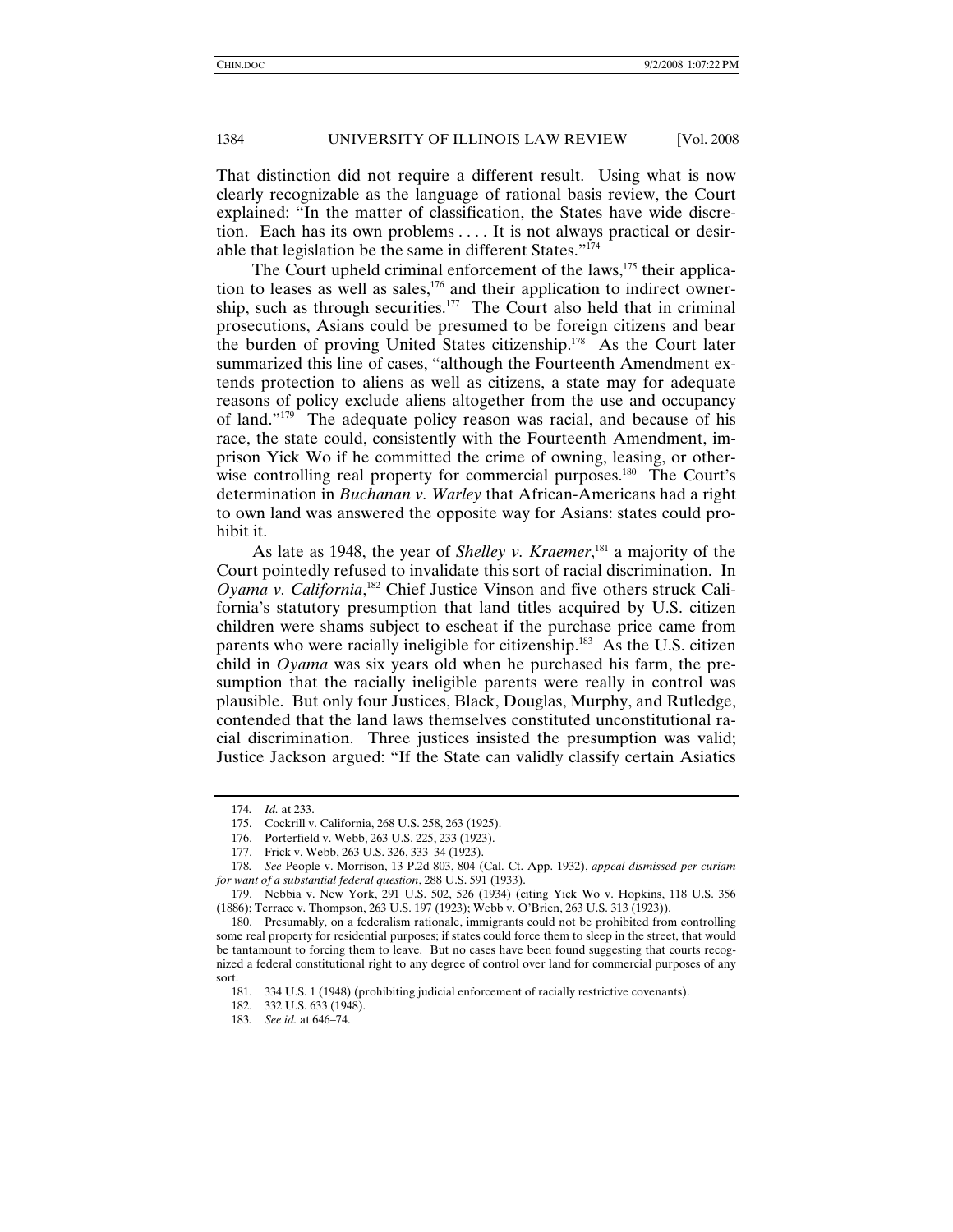as a separate class for exclusion from land ownership, I do not see why it could not do so for purposes of a presumption."184 Only in the post-war run-up to *Brown*, and then only in state cases, did courts decide that the land laws themselves amounted to unconstitutional racial discrimination against Asians.185

*Yick Wo* was not the last winner. Asians prevailed when, as in *Yick Wo*, they could show that state discrimination conflicted with a treaty. In Jordan v. K. Tashiro,<sup>186</sup> the Supreme Court held that California could not prevent Japanese from building a community hospital.<sup>187</sup> In *Asakura v*. *City of Seattle*, a Japanese person was held entitled to a pawnbroker's license.188 Although the noncitizens raised equal protection claims, both cases were decided on treaty grounds. In *Asakura*, the Court explained:

The rule of equality established by [the treaty] cannot be rendered nugatory in any part of the United States by municipal ordinances or state laws. It stands on the same footing of supremacy as do the provisions of the Constitution and laws of the United States. It operates of itself without the aid of any legislation, state or national; and it will be applied and given authoritative effect by the courts.<sup>189</sup>

It was in this sense that the *Yick Wo* Court ruled discrimination "in the eye of the law, is not justified."190 The law was the treaty, and conduct prohibited by paramount federal law, no matter how sensible as a matter of logic or policy, "is not justified."191

186. 278 U.S. 123 (1928).

191*. Id.*

<sup>184</sup>*. Id.* at 686 (Jackson, J., dissenting).

<sup>185</sup>*. See* Sei Fujii v. State, 242 P.2d 617, 630 (Cal. 1952) ("The California alien land law is obviously designed and administered as an instrument for effectuating racial discrimination, and the most searching examination discloses no circumstances justifying classification on that basis."); State v. Oakland, 287 P.2d 39, 42 (Mont. 1955) ("[T]his court now finds the Alien Land Law . . . unconstitutional and void as being in contravention of the equal protection clause of the Fourteenth Amendment to the Constitution of the United States."); Kenji Namba v. McCourt, 204 P.2d 569 (Or. 1949). In *Takahashi v. Fish & Game Comm.*, 334 U.S. 410, 422 (1948), seven justices held that the principle of the alien land law cases did not permit denial of fishing licenses to racially ineligible aliens. However, the Court refused to overrule the alien land cases. *Id.* at 420–22. Justices Reed and Jackson dissented. *Id.* at 427, 431.

<sup>187</sup>*. Id.* at 128–29 ("Giving to the terms of the treaty, as we are required by accepted principles, a liberal rather than a narrow interpretation, we think, as the state court held, that the terms 'trade' and 'commerce,' when used in conjunction with each other and with the grant of authority to lease land for 'commercial purposes' are to be given a broader significance than that pressed upon us, and are sufficient to include the operation of a hospital as a business undertaking; that this is a commercial purpose for which the treaty authorizes Japanese subjects to lease lands.").

<sup>188</sup>*. See* 265 U.S. 332 (1924); *see also In re* Naka's License, 9 Alaska 1 (D. Alaska 1934) (determining that a Japanese citizen was entitled to a liquor license under a treaty).

<sup>189</sup>*. Asakura*, 265 U.S. at 341; *see also, e.g.*, FRANCIS NEWTON THORPE, THE ESSENTIALS OF AMERICAN CONSTITUTIONAL LAW 206 (1917) ("The discrimination is none the less unconstitutional because the person discriminated against is an alien, when the treaty between the United States and the sovereignty to which the alien owes allegiance secures to the alien in the United States 'the same rights, privileges, immunities, [equal treatment], and exemptions . . . .'" (quoting Yick Wo v. Hopkins, 118 U.S. 356, 369 (1886))).

<sup>190</sup>*. Yick Wo*, 118 U.S. at 374.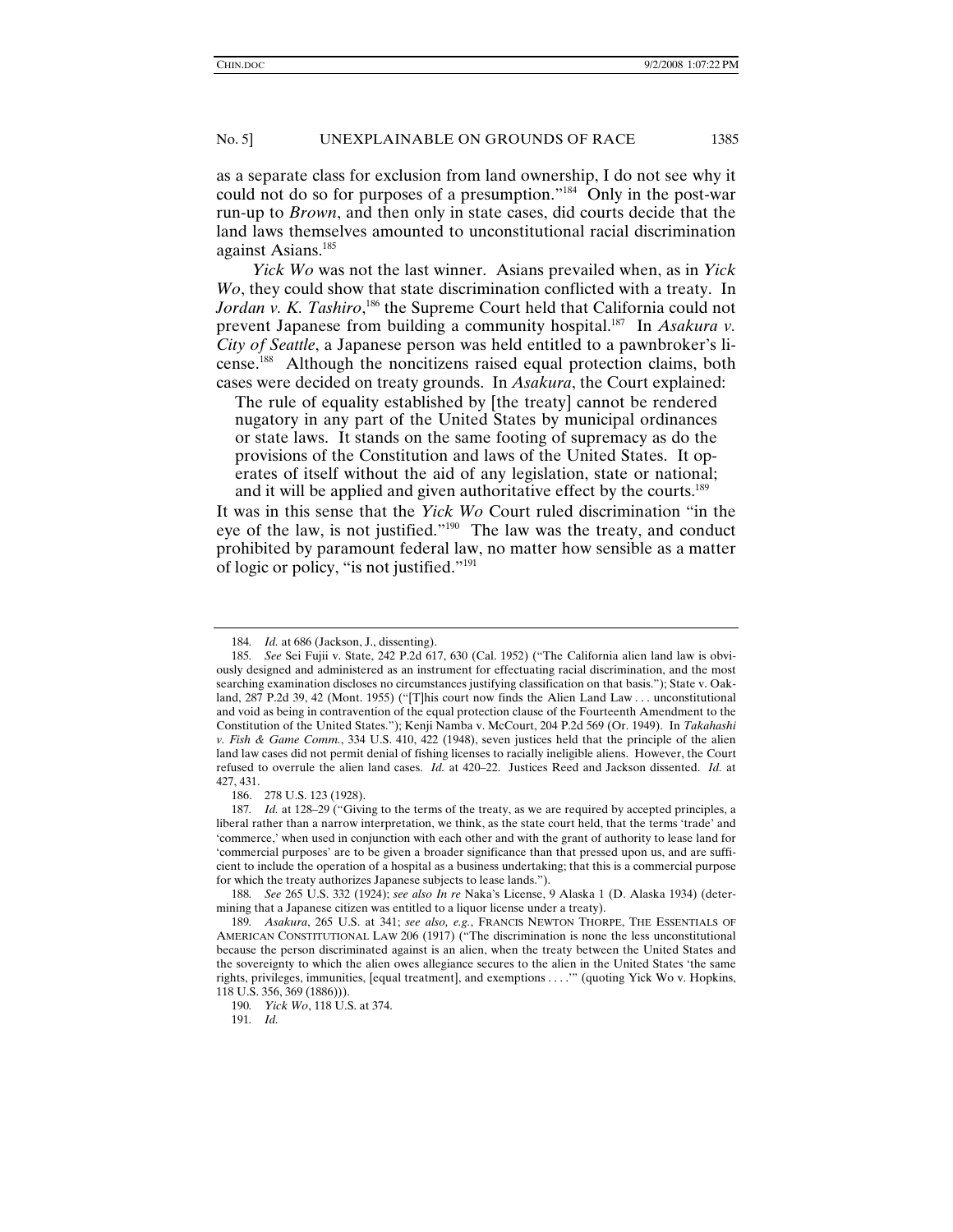The determinative legal consideration, then, was the treaty, perhaps bolstered by considerations of freestanding federalism as in *Chy Lung*, 192 but the Equal Protection Clause did not affect the outcome of *Yick Wo* or the other cases. When a treaty protected the right to own property or to engage in business, it alone sufficed to warrant relief. When the treaty did not apply, the Equal Protection Clause alone did not warrant relief. Decided on another basis, *Yick Wo* could not serve as an influential Equal Protection Clause precedent.

## *B. The Legal Context: The Era's Modest Limits on Racial Classifications*

Contemporaneous court decisions leave little room to speculate that *Yick Wo* rests on some residual unarticulated antiracist basis. Michael Klarman, discussing cases as late as the 1940s, explained: "[T]he Court ... operated almost entirely within the structure envisioned by most of the Fourteenth Amendment's drafters—that is, racial discrimination was impermissible with regard to certain fundamental rights, rather than across the board."193 Equal protection was the "last resort of constitutional arguments."194 In *Yick Wo*, this thin reed was grasped by a group regarded as the "Yellow Peril." Although the borders were then open to other races without numerical limitation, Congress overwhelmingly passed the Chinese Exclusion Act in 1882.195 In 1889, in *Chae Chan*  Ping *v*. United States,<sup>196</sup> the Court upheld the Chinese Exclusion Act, holding that Congress could exclude Chinese attempting to enter the United States, including long-term residents returning from overseas trips. In 1893, the Court approved race-based deportation of Chinese permanent residents for any reason or no reason.<sup>197</sup>

The Court's language suggests that it believed firm resolution of the "Chinese Question" was not just reasonable, but urgent. The unanimous *Chae Chan Ping* Court, for example, noted the "well-founded apprehension—from the experience of years—that a limitation to the immigration of certain classes from China was essential to the peace of the community

 <sup>192.</sup> It remains true that states have limited authority to discriminate against noncitizens, while the national government has much broader discretion to grant or deny benefits to aliens. *Compare* Graham v. Richardson, 403 U.S. 365, 374–77 (1971) (state cannot deny public benefits to resident aliens), *with* Mathews v. Diaz, 426 U.S. 67, 84–85 (1976) (federal government can select which aliens to benefit: "The equal protection analysis also involves significantly different considerations because it concerns the relationship between aliens and the States rather than between aliens and the Federal Government").

 <sup>193.</sup> Michael J. Klarman, *An Interpretive History of Modern Equal Protection*, 90 MICH. L. REV. 213, 235 (1991). But of course, when dealing with fundamental rights or other vested interests, discrimination is less relevant because the rights may be protected from infringement even on a nondiscriminatory basis.

 <sup>194.</sup> Buck v. Bell, 274 U.S. 200, 208 (1927) (Holmes, J.).

 <sup>195.</sup> Chin, *supra* note 144, at 12–14.

 <sup>196. 130</sup> U.S. 581, 609–11 (1889).

 <sup>197.</sup> Fong Yue Ting v. United States, 149 U.S. 698 (1893).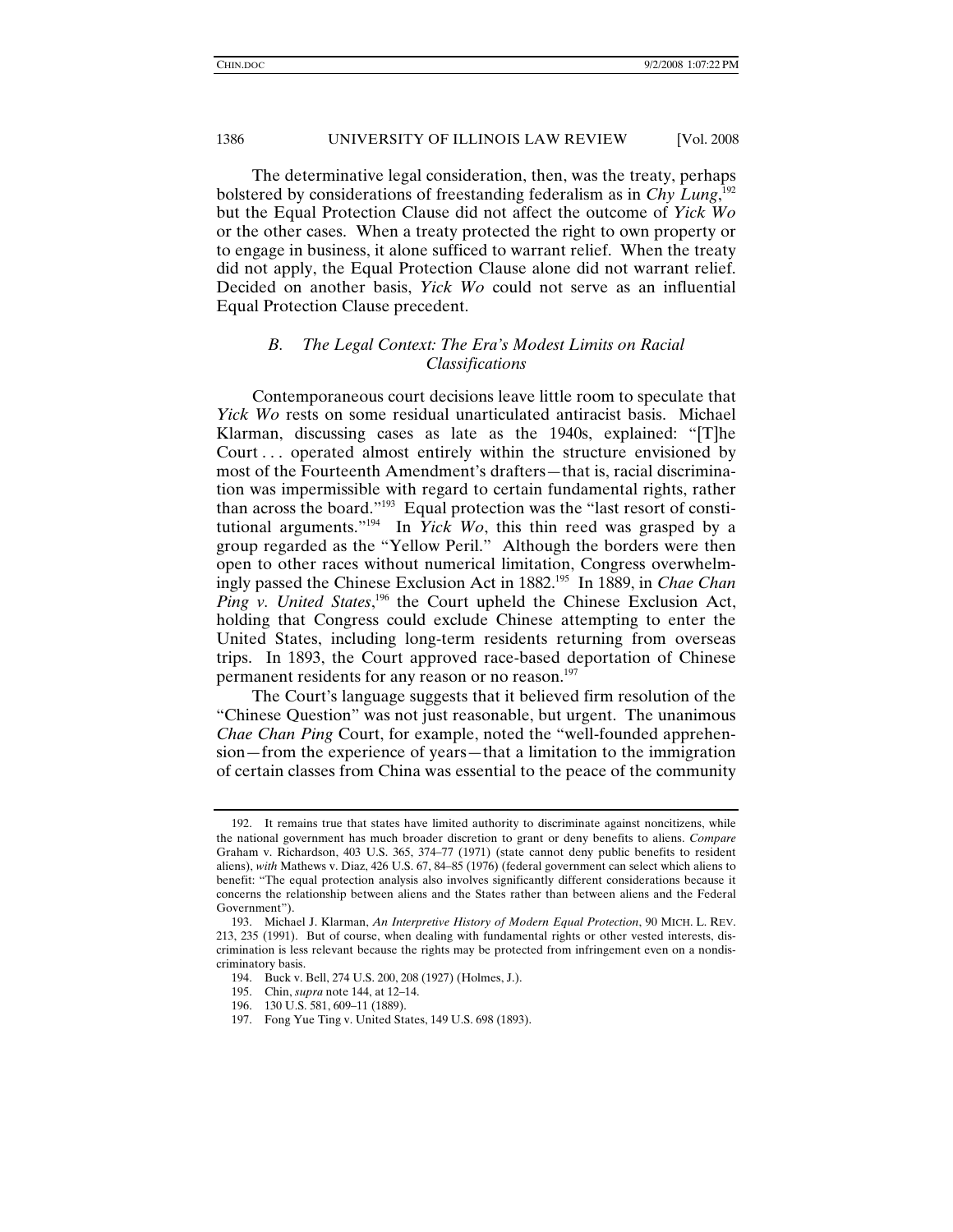on the Pacific coast, and possibly to the preservation of our civilization there."198 The immigrants represented Chinese "aggression and encroachment" through "vast hordes of its people crowding in upon us."199 That these hordes were simply outside the Fourteenth Amendment was a respectable argument. In 1898, the Justice Department argued that the birthright citizenship clause of the Fourteenth Amendment was inapplicable to Chinese, and thus even those born here were aliens. The Justice Department lost, but Owen Fiss is surely right that the "outcome in the case was hardly a foregone conclusion."200

Equal protection doctrine provides that similarly situated individuals must be treated similarly, but, by the same reasoning, individuals have no expectation to be treated identically with those with whom they have nothing in common. If "the Chinese cannot assimilate with our people, but continue a distinct race among us, with institutions, customs and laws entirely variant from ours,"<sup>201</sup> or if they are of "a race so different from our own that we do not permit those belonging to it to become citizens of the United States,"202 then Chinese are not similarly situated with other races. While all persons are protected by the Equal Protection Clause, even the modern Court has recognized that neither "the overnight visitor, the unfriendly agent of a hostile foreign power, the resident diplomat, nor the illegal entrant"203 need be treated the same as a citizen or permanent resident. Surely, therefore, it is reasonable, even obligatory, on the part of a responsible legislature to treat a group which threatens the very "preservation of our civilization" differently from citizens or immigrants whose presence is a positive good.

*Yick Wo* was bracketed by decisions liberally allowing racial discrimination. Three years before *Yick Wo*, in *Pace v. Alabama*, 204 the Court upheld a statute imposing greater penalties for interracial adultery than for same-race adultery. Justice Field reasoned that the law "applies the same punishment to both offenders, the white and the black."<sup>205</sup> This was a preview of the question presented a century later in *McCleskey v. Kemp*,<sup>206</sup> but by 1987, the Court seemed to say that an equal protection claim would be made out if the authorities intentionally punished interracial killings more harshly than intraracial homicides.<sup>207</sup> In 1883, the Supreme Court did not believe that race was irrelevant to criminal law; higher penalties for interracial crimes were permitted, so long as they

<sup>198</sup>*. Chae Chan Ping*, 130 U.S. at 594.

<sup>199</sup>*. Id.* at 606.

 <sup>200.</sup> FISS, *supra* note 9, at 300.

 <sup>201.</sup> Chew Heong v. United States, 112 U.S. 536, 568 (1884) (Field, J., dissenting).

 <sup>202.</sup> Plessy v. Ferguson, 163 U.S. 537, 561 (1896) (Harlan, J., dissenting), *overruled by* Brown v. Bd. of Educ., 347 U.S. 483 (1954).

 <sup>203.</sup> Mathews v. Diaz, 426 U.S. 67, 80 (1976).

 <sup>204. 106</sup> U.S. 583 (1883), *overruled by* McLaughlin v. Florida, 379 U.S. 184 (1964).

<sup>205</sup>*. Id.* at 585.

 <sup>206. 481</sup> U.S. 279 (1987).

<sup>207</sup>*. Id.* at 291 n.8.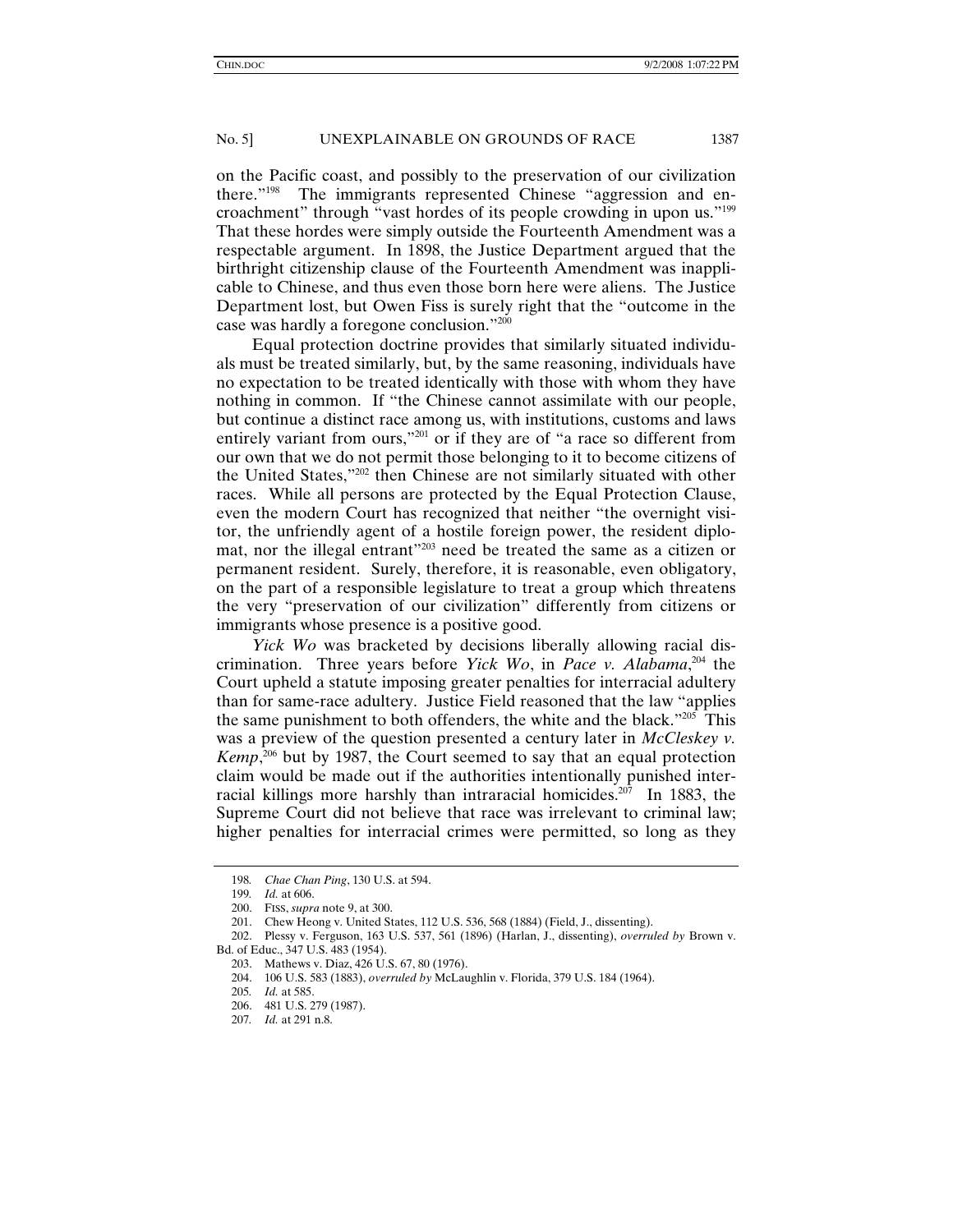were meted out "equally" to black and white. In addition, *Pace* made clear that the Fourteenth Amendment did not categorically prohibit the use of race as an element of a crime or the use of the criminal law to enforce segregation.208 Three years after *Yick Wo*, the Court upheld the Chinese Exclusion Act in *Chae Chan Ping*, agreeing, apparently, with Congress's racist characterizations of Chinese immigrants.

Ten years after *Yick Wo*, *Plessy v. Ferguson*<sup>209</sup> also upheld a regulatory statute enforceable through criminal penalties, again demonstrating that the Court had no intention of purging racial considerations from the criminal law.210 If a classification may constitutionally appear on the face of legislation, there is Supreme Court authority that administrators can engage in the same classification.<sup>211</sup> Therefore, these decisions directly suggest that prosecutors could engage in the same race-based policy judgments as the legislators did in *Pace*, and could, for example, use their limited resources to focus on prosecuting interracial fornication if they concluded that those prosecutions would be most beneficial to the community.

*Pace*, *Yick Wo*, and *Chae Chan Ping* were unanimous decisions with an overlapping majority.<sup>212</sup> The composition of the Court had changed by the time of the seven to one decision in *Plessy*, but there is no reason to think the views of the justices were dramatically different. It strains credulity to think that the Justices' views on the general reasonableness of racial classifications switched, as a group, without comment, from approval in 1883 to categorical rejection in 1886, and back to approval in 1889, 1893, and 1896. It is much more plausible that *Yick Wo* was part of the otherwise consistently racist jurisprudence of the Justices who participated in it, and its outcome is fully explained by the property and federalism doctrines upon which it explicitly relies.

## *C. Legislation with Discriminatory Purpose*

A distinct reason for *Yick Wo*'s irrelevance involves racial discrimination that the Court refused to police. The design and application of criminal law is a potentially important tool for effectuation of any policy objective, including racial discrimination. Today, it is a fatal defect if a

<sup>208</sup>*. Pace*, 106 U.S. at 585.

 <sup>209. 163</sup> U.S. 537 (1896), *overruled by* Brown v. Bd. of Educ., 347 U.S. 483 (1954).

<sup>210</sup>*. Plessy* approved of more than separate but equal; in 1899, Justice Harlan writing for a unanimous Court upheld a Georgia county's decision not to have a high school for African-Americans at all. *See* Cumming v. Bd. of Educ., 175 U.S. 528, 544–45 (1899).

 <sup>211.</sup> Snowden v. Hughes, 321 U.S. 1, 11 (1944) ("If the action of the Board is official action it is subject to constitutional infirmity to the same but no greater extent than if the action were taken by the state legislature. . . . [S]tate action, even though illegal under state law, can be no more and no less constitutional under the Fourteenth Amendment than if it were sanctioned by the state legislature.").

 <sup>212.</sup> Justices Field, Grey, and Harlan participated in *Pace*, *Yick Wo*, *Chae Chan Ping*, and *Plessy*; Justices Bradley and Miller participated in the first three; Chief Justice Fuller participated in *Chae Chan Ping* and *Plessy*.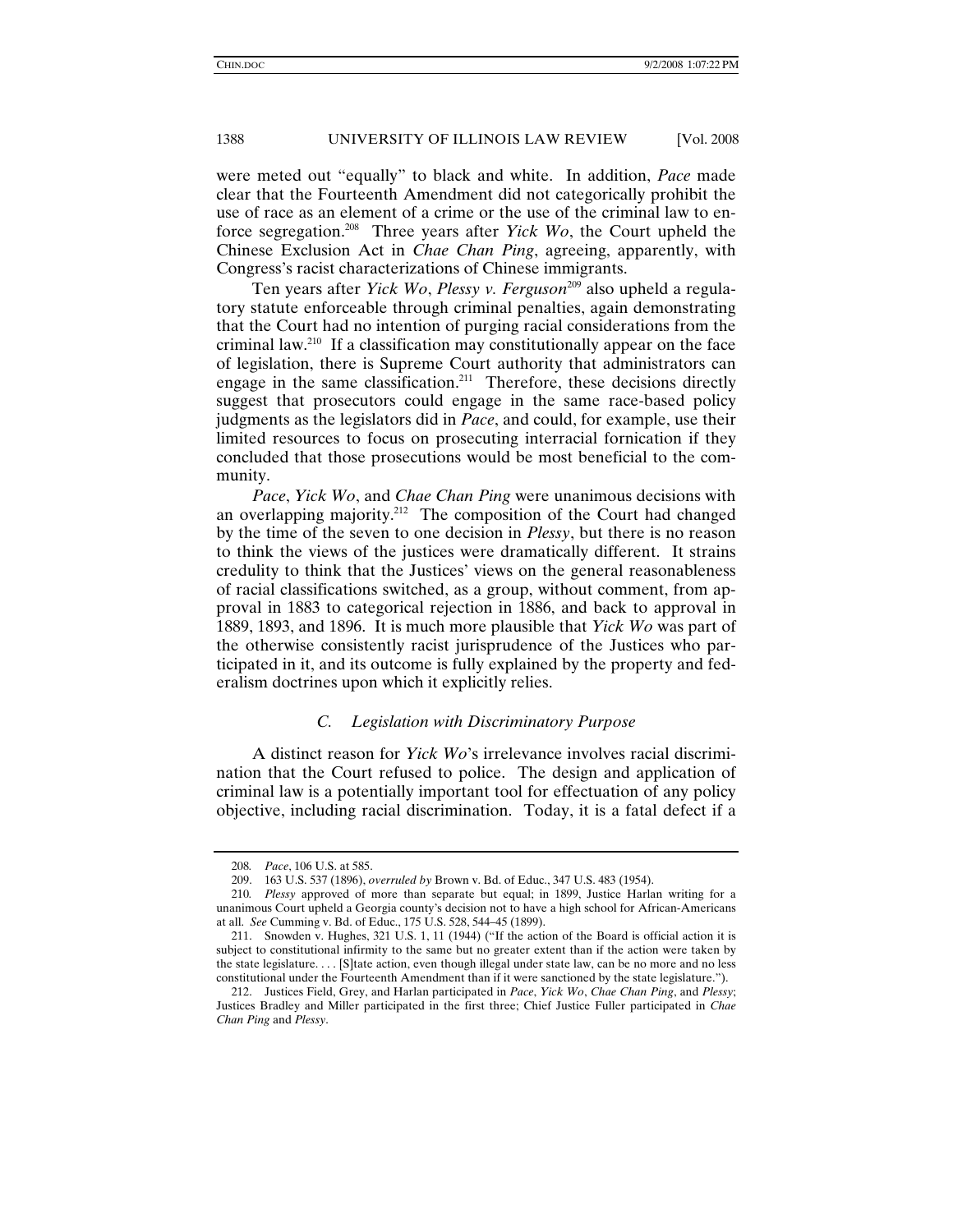criminal law is enacted for the purpose of targeting a suspect class.<sup>213</sup> At the time of *Yick Wo*, it was not a problem; if the legislative history showed that a facially neutral statute targeted African-Americans, it was not, on that basis, invalid.

In *Soon Hing v. Crowley*, 214 for example, a laundry case decided the year before *Yick Wo*, the challengers alleged that the ordinance "was adopted owing to a feeling of antipathy and hatred prevailing in the city and county of San Francisco against the subjects of the emperor of China resident therein, and for the purpose of compelling those engaged in the laundry business to abandon their lawful vocation, and residence there, and not for any sanitary, police, or other legitimate purpose."215 Too bad, said the Court: "[T]he impossibility of penetrating into the hearts of men and ascertaining the truth, precludes all such inquiries as impracticable and futile."<sup>216</sup> But there was a deeper objection: "[E]ven if the motives of the supervisors were as alleged, the ordinance would not be thereby changed from a legitimate police regulation, unless in its enforcement it is made to operate against only the class mentioned; and of this there is no pretence."217

Similarly, in *Williams v. Mississippi*, 218 the Court upheld a death sentence imposed by an all white jury, even though the jury was selected from electors under a provision of the Mississippi Constitution designed to disenfranchise African-Americans. The Mississippi Supreme Court had acknowledged this purpose: "Within the field of permissible action under the limitations imposed by the Federal Constitution, the convention swept the circle of expedients, to obstruct the exercise of suffrage by the negro race."<sup>219</sup> "But," said the U.S. Supreme Court, "nothing tangible can be deduced from this."<sup>220</sup> The laws "do not on their face discriminate between the races, and it has not been shown that their actual administration was evil, only that evil was possible under them."<sup>221</sup> Thus, even where an overt racial classification would have been unconstitutional, discriminatory motivation for a facially neutral law created no legal problem.

<sup>213</sup>*. See, e.g.*, Church of the Lukumi Babalu Aye, Inc. v. City of Hialeah, 508 U.S. 520 (1993).

 <sup>214. 113</sup> U.S. 703 (1885).

<sup>215</sup>*. Id.* at 710.

<sup>216</sup>*. Id.* at 711.

<sup>217</sup>*. Id.*

 <sup>218. 170</sup> U.S. 213 (1898).

<sup>219</sup>*. Id*. at 222 (quoting Ratliff v. Beale, 20 So. 865, 868 (Miss. 1896)).

<sup>220</sup>*. Id.*

<sup>221</sup>*. Id*. at 225; *see also* Palmer v. Thompson, 403 U.S. 217, 224 (1971) ("Petitioners have also argued that respondents' action violates the Equal Protection Clause because the decision to close the pools was motivated by a desire to avoid integration of the races. But no case in this Court has held that a legislative act may violate equal protection solely because of the motivations of the men who voted for it."); Washington v. Davis, 426 U.S. 229, 243 (1976) ("Whatever dicta [*Palmer v. Thompson*] may contain, the decision did not involve, much less invalidate, a statute or ordinance having neutral purposes but disproportionate racial consequences.").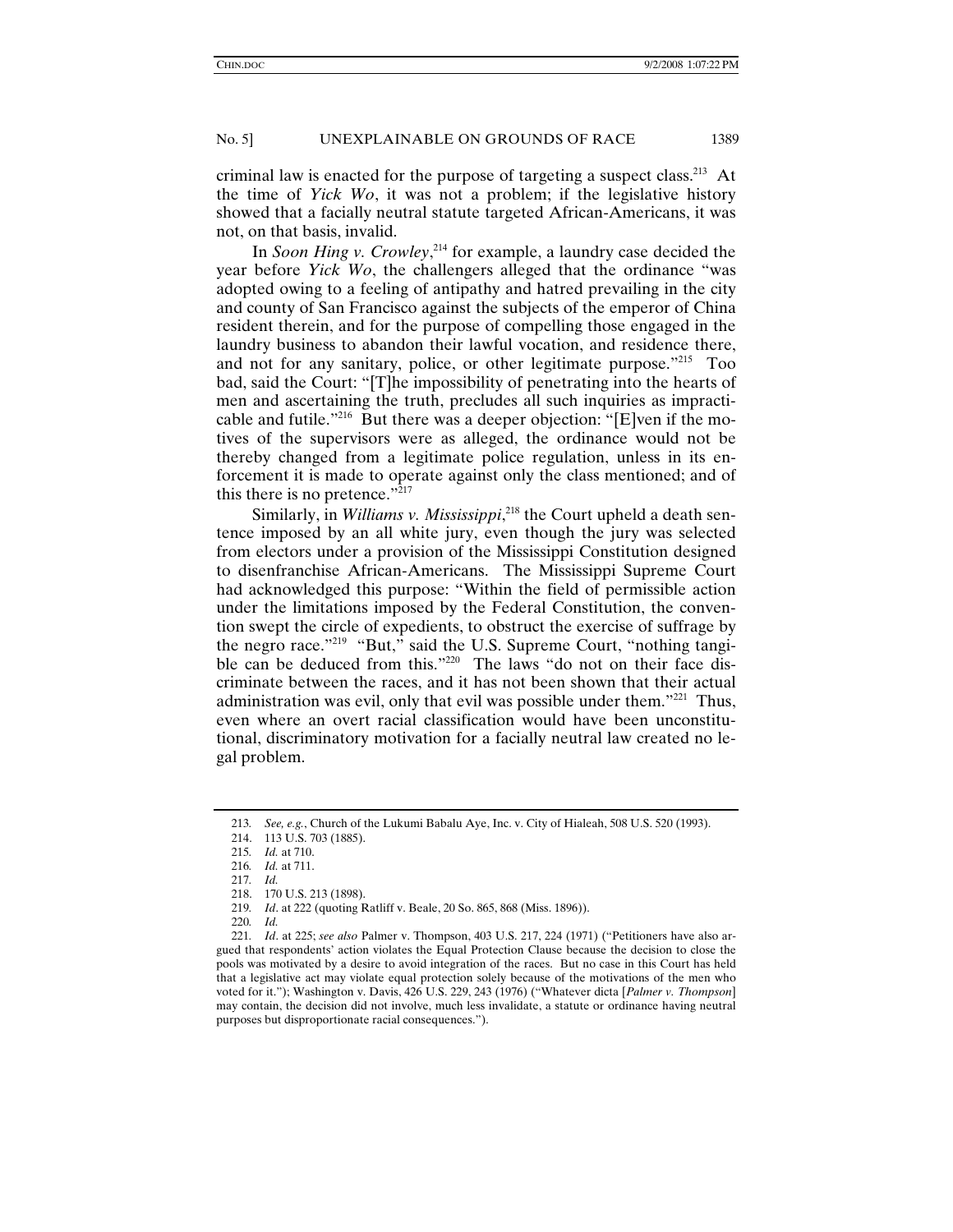*Soon Hing* was important not only because the Court held that discriminatory motives for enactment were beyond scrutiny, but also because it was irrelevant that the law applied not to the City and County of San Francisco as a whole, but only to a designated area: "All persons engaged in the same business within the prescribed limits are treated alike and subjected to similar restrictions."<sup>222</sup> This is consistent with the general principle that it is permissible to have different legal regimes in different parts of a state, $2^{23}$  but notable when applied to the racial context. It is perfectly permissible, it appears, to have laws applicable only to particular neighborhoods, so long as everyone, regardless of race, creed, or color, who came to the attention of the police in Chinatown, the South Side, or El Barrio is prosecuted equally.

The Supreme Court approved some explicit racial classifications and gave free rein to invidiously designed and structured substantive criminal law. Accordingly, a racist legislature or prosecutor could discriminate effectively without selectively applying facially neutral laws. These decisions are important for three reasons. First, they may explain the absence of more *Yick Wo*-type cases; discrimination could be built into the law itself. Second, the decisions reflect a general tolerance of racial discrimination militating against the idea that *Yick Wo* or any other case of the era constituted an aggressive attack on racial discrimination in one particular context. Third, even if *Yick Wo* created strong antiracist doctrine, it would have been cynical doctrine, offered knowing that it would be evaded using techniques described and approved by the Court.

## CONCLUSION: IMPLICATIONS FOR CURRENT DOCTRINE

Because the government conduct infringed a property interest protected by the Due Process Clause, *Yick Wo* simply sheds no light on the authority of prosecutors or police to punish those violating valid laws. Because the group at issue was granted rights by treaty, the opinion simply sheds no light on the permissibility of racial discrimination when the state law did not directly conflict with federal law. Failure to appreciate the Asian context of *Yick Wo* has led to substantive error. *Yick Wo* is no evidence that the *Plessy*-era Court sometimes got the law right. Instead, *Yick Wo* is entirely consistent with the other jurisprudence of the era:

 <sup>222.</sup> Soon Hing v. Crowley, 113 U.S. 703, 708 (1885).

<sup>223</sup>*. See, e.g.*, Salsburg v. Maryland, 346 U.S. 545 (1954) (finding no equal protection violation in applying the exclusionary rule to some offenses but not to others); Gardner v. Michigan, 199 U.S. 325 (1905); Missouri v. Lewis, 101 U.S. 22, 31 (1879) ("[T]here is nothing in the Constitution to prevent any State from adopting any system of laws or judicature it sees fit for all or any part of its territory. . . . If every person residing or being in either portion of the State should be accorded the equal protection of the laws prevailing there, he could not justly complain of a violation of the clause referred to. For, as before said, it has respect to persons and classes of persons. It means that no person or class of persons shall be denied the same protection of the laws which is enjoyed by other persons or other classes in the same place and under like circumstances.").